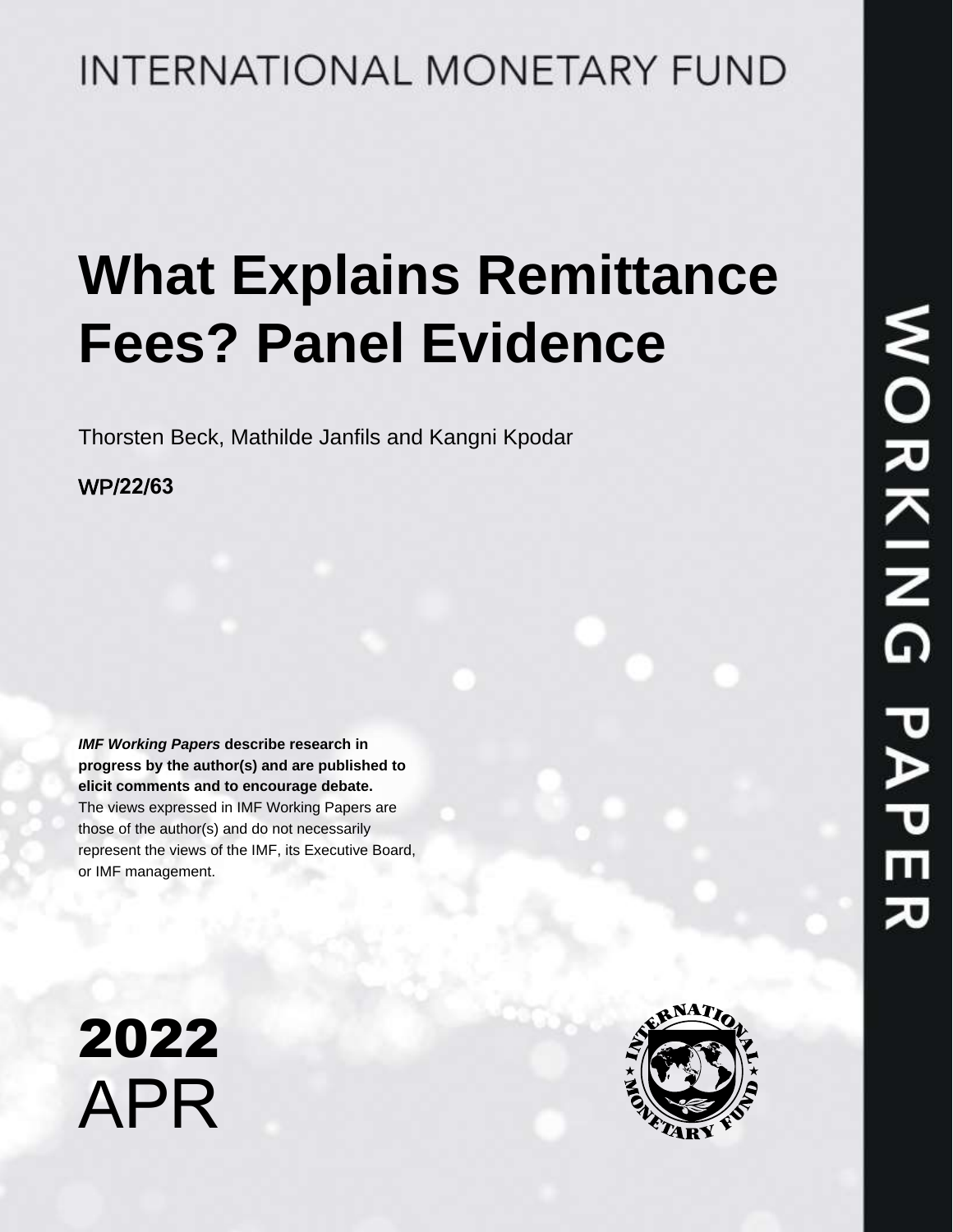© 2022 International Monetary Fund WP/22/63

**IMF Working Paper** Strategy, Policy and Review Department

#### **What Explains Remittance Fees? Panel Evidence Prepared by Thorsten Beck, Mathilde Janfils and Kangni Kpodar\***

Authorized for distribution by Johannes Wiegand April 2022

*IMF Working Papers* **describe research in progress by the author(s) and are published to elicit comments and to encourage debate.** The views expressed in IMF Working Papers are those of the author(s) and do not necessarily represent the views of the IMF, its Executive Board, or IMF management.

**ABSTRACT:** This paper uses data across 365 corridors to document time and country variation in remittance fees and explore factors predicting variation in remittance fees. We document a general reduction in such fees over the past decade although the goal of fees below 3 percent has not been met yet in many corridors. We identify both cost- and risk-based constraints and market structure as barriers to lower remittance fees. Higher transaction costs as result of a more rural population in the sending country and lower scale are associated with higher remittance fees. However, lower risks due to the stability of fixed exchange rates and Internet rather than cash payment are associated with lower remittance fees. Finally, remittance corridors dominated by banks and few players are characterized by higher fees.

| JEL Classification Numbers: | F <sub>24</sub> : G <sub>5</sub>                                    |
|-----------------------------|---------------------------------------------------------------------|
| Keywords:                   | Remittances; migration; access to financial services                |
| Author's F-Mail Address:    | Thorsten.Beck@eui.eu, Mathilde.Janfils@wise.com;<br>KKpodar@imf.org |

\* Beck: European University Institute and CEPR; Janfils: Wise; Kpodar: International Monetary Fund and FERDI. The authors would like to thank Sophia Chen, Patrick Imam, Asad Qureshi, Tito da Silva Filho and Yorbol Yakhshilikov for their insightful comments and suggestions. This research is part of the Macroeconomic Research in Low-Income Countries project (Project ID: 60925) supported by the UK's Foreign, Commonwealth and Development Office (FCDO). The views expressed in this paper are those of the authors and do not necessarily represent the views of the International Monetary Fund (IMF), or FCDO.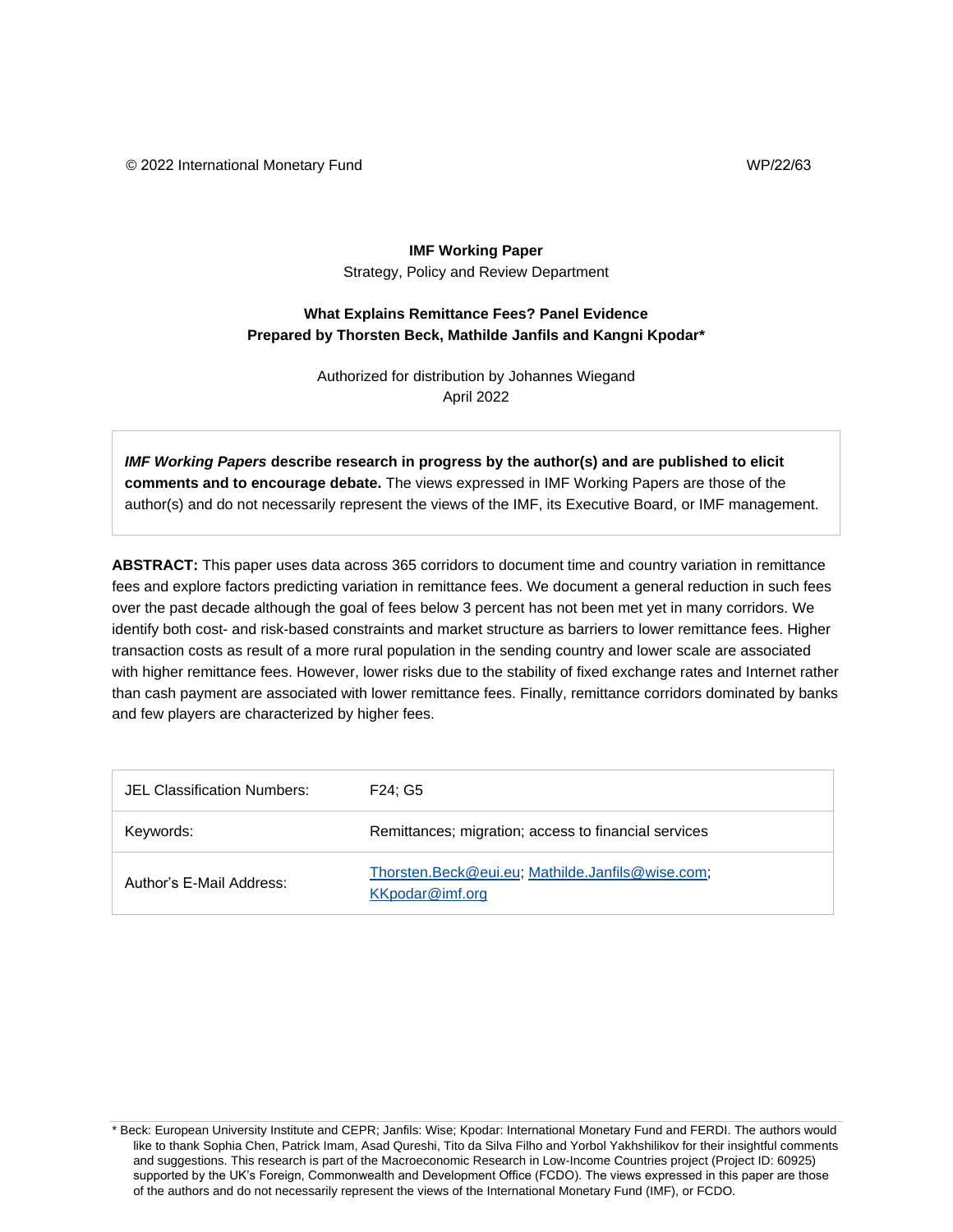**WORKING PAPERS**

# **What Explains Remittance Fees? Panel Evidence**

Prepared by Thorsten Beck, Mathilde Janfils and Kangni Kpodar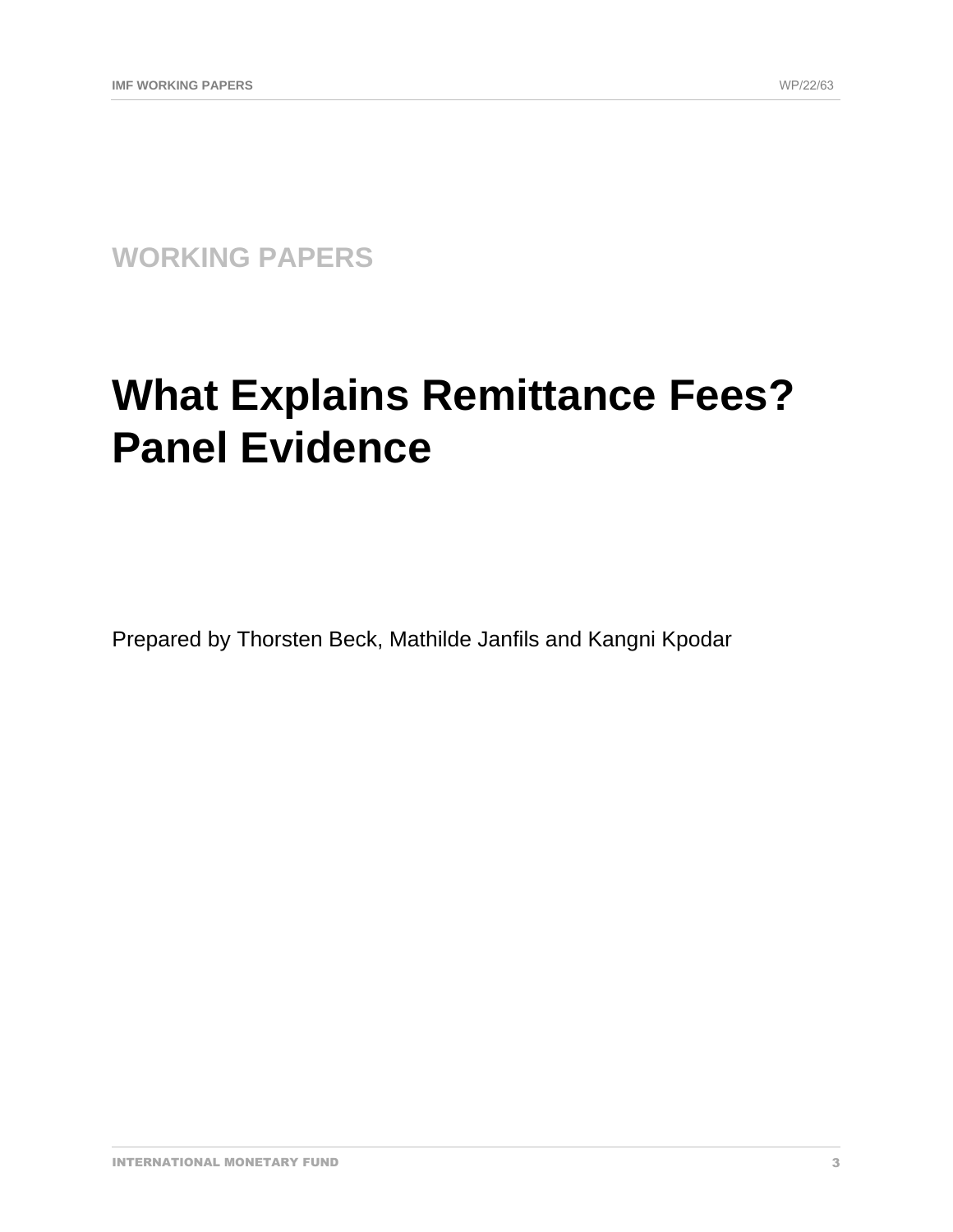| <b>II. DATA</b>                                                                      |    |
|--------------------------------------------------------------------------------------|----|
|                                                                                      |    |
|                                                                                      |    |
|                                                                                      |    |
|                                                                                      |    |
| <b>IV. RESULTS</b>                                                                   |    |
|                                                                                      |    |
| B. CORRIDOR-LEVEL REGRESSIONS: BANKS VS. MONEY TRANSFER OPERATORS _______________ 21 |    |
|                                                                                      |    |
|                                                                                      |    |
|                                                                                      |    |
| <b>FIGURES</b>                                                                       |    |
|                                                                                      |    |
|                                                                                      |    |
|                                                                                      |    |
|                                                                                      |    |
|                                                                                      |    |
|                                                                                      |    |
| <b>TABLES</b>                                                                        |    |
| 3. Baseline Results                                                                  |    |
|                                                                                      |    |
| 5. Remittance Costs across Corridors – Banks only                                    | 23 |
|                                                                                      | 25 |
|                                                                                      | 27 |
| 8. Remittance Costs across Corridors - Moneygram _______________________________     | 28 |
| 9. Remittance Costs across Corridors – Firm-level Variation                          | 30 |
| <b>APPENDIX TABLES</b>                                                               |    |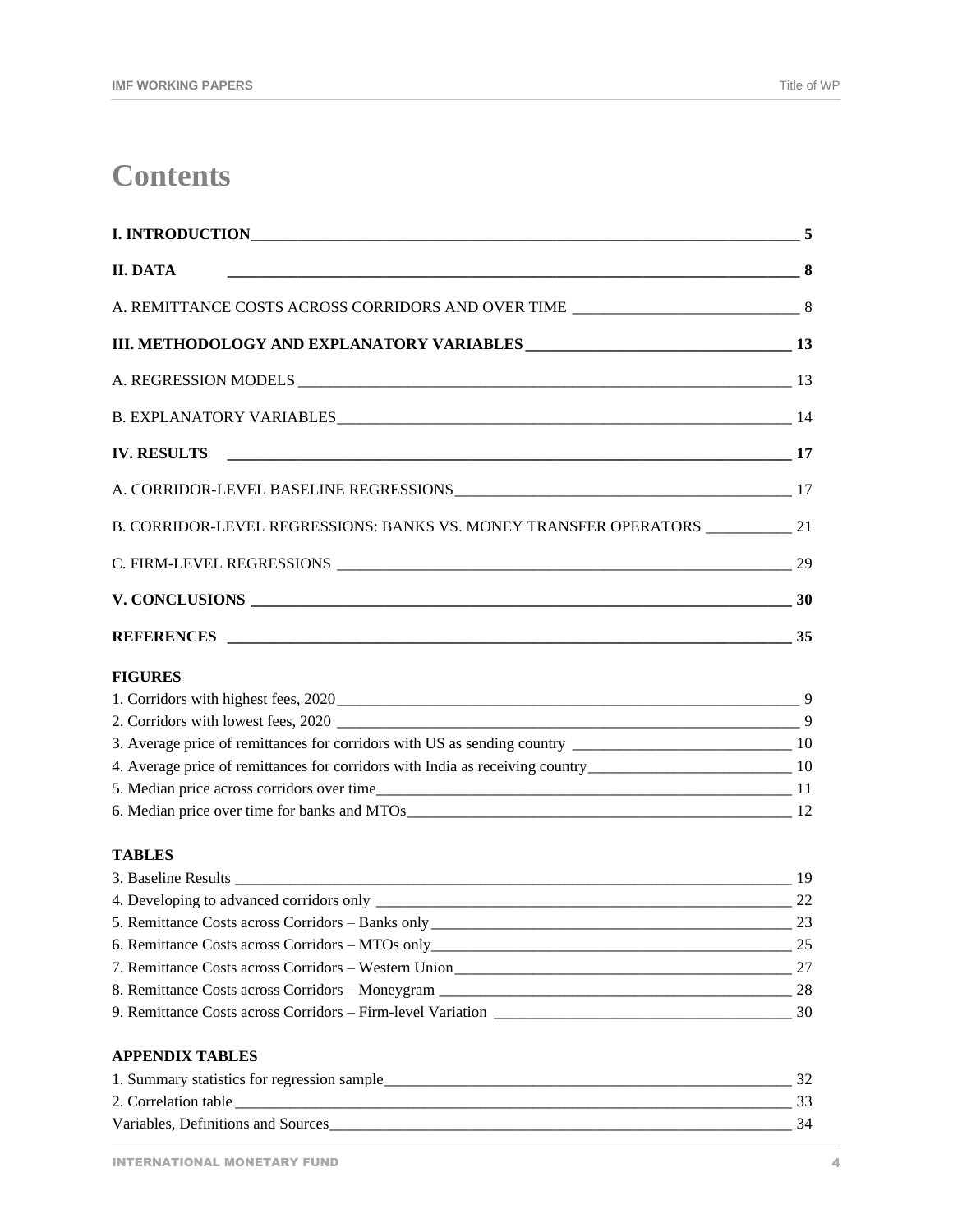#### **I. INTRODUCTION**

Remittances are an important component of balance of payment flows across countries and reached \$559 billion to low- and middle-income countries in  $2019<sup>1</sup>$  For several developing countries, remittances are the most important source of international capital flows and remittances can have a critical impact on economic development and poverty alleviation, even though they are often only used for consumption. Notwithstanding its importance, the costs of sending remittances are still very high, but also show substantial variation across different corridors. High fees, however, can reduce remittance flows (Gibson, McKenzie and Rohorua, 2006; Aycinena, Martinez and Yang, 2009). This paper documents the variation across corridors and over time and identifies different factors associated with this variation.

Reducing the costs of remittances has been on the policy agenda for more than a decade. In 2009, the G8 member countries made a public commitment to reduce the cost of remittances by five percentage points over five years (the "5x5 Objective"). The Sustainable Development Goals include the objective to "by 2030, reduce to less than 3 per cent the transaction costs of migrant remittances and eliminate remittance corridors with costs higher than 5 per cent" (SDG 10.C). But what drives remittance costs? To which extent can policy help lower these costs? And has the world made progress towards this goal?

Costs of financial services have been at the core of the academic and policy debate for decades. Philippon (2015) and Bazot (2018) show little movement in financial sector costs across advanced countries over past decades. Beck, Demirguc-Kunt and Martinez Peria (2008) document high but also varying costs of accessing financial services across developing countries. Information asymmetries and limited competition have been at the core of explaining continuously high costs. The recent entry of new players such as fintech companies might have increased competition, while digitalization might have reduced information asymmetries more generally in the financial sector. While these trends might have helped reduce financial service costs, the question is whether they have also helped reduce costs in the remittance market.

This paper uses data for up to 365 corridors from 2011 to 2020 to document development of remittance fees over time and across corridors and to explore the factors that explain variation in remittance prices across corridors. We rely on the World Bank's Remittance Prices Worldwide database, which provides detailed cost analysis on the product level. Considering data for 2020, we find variation between 1 and 25 percent for a 200 USD remittance across corridors, but also significant variation across corridors for the same sending and the same receiving country. Over the period 2011 and 2020, remittance fees have declined significantly, but fees in most corridors are still above the 3 percent goal mentioned above.

<sup>&</sup>lt;sup>1</sup> Due to Covid-19, remittances to low- and middle-income countries dropped to \$549 billion in 2020, a marginal decline of 1.7 percent compared to 2020, but surprised on the upside compared to the grim forecasts at the onset of the COVID-19 pandemic. See: [https://www.worldbank.org/en/news/press-release/2021/05/12/defying](https://www.worldbank.org/en/news/press-release/2021/05/12/defying-predictions-remittance-flows-remain-strong-during-covid-19-crisis)[predictions-remittance-flows-remain-strong-during-covid-19-crisis](https://www.worldbank.org/en/news/press-release/2021/05/12/defying-predictions-remittance-flows-remain-strong-during-covid-19-crisis)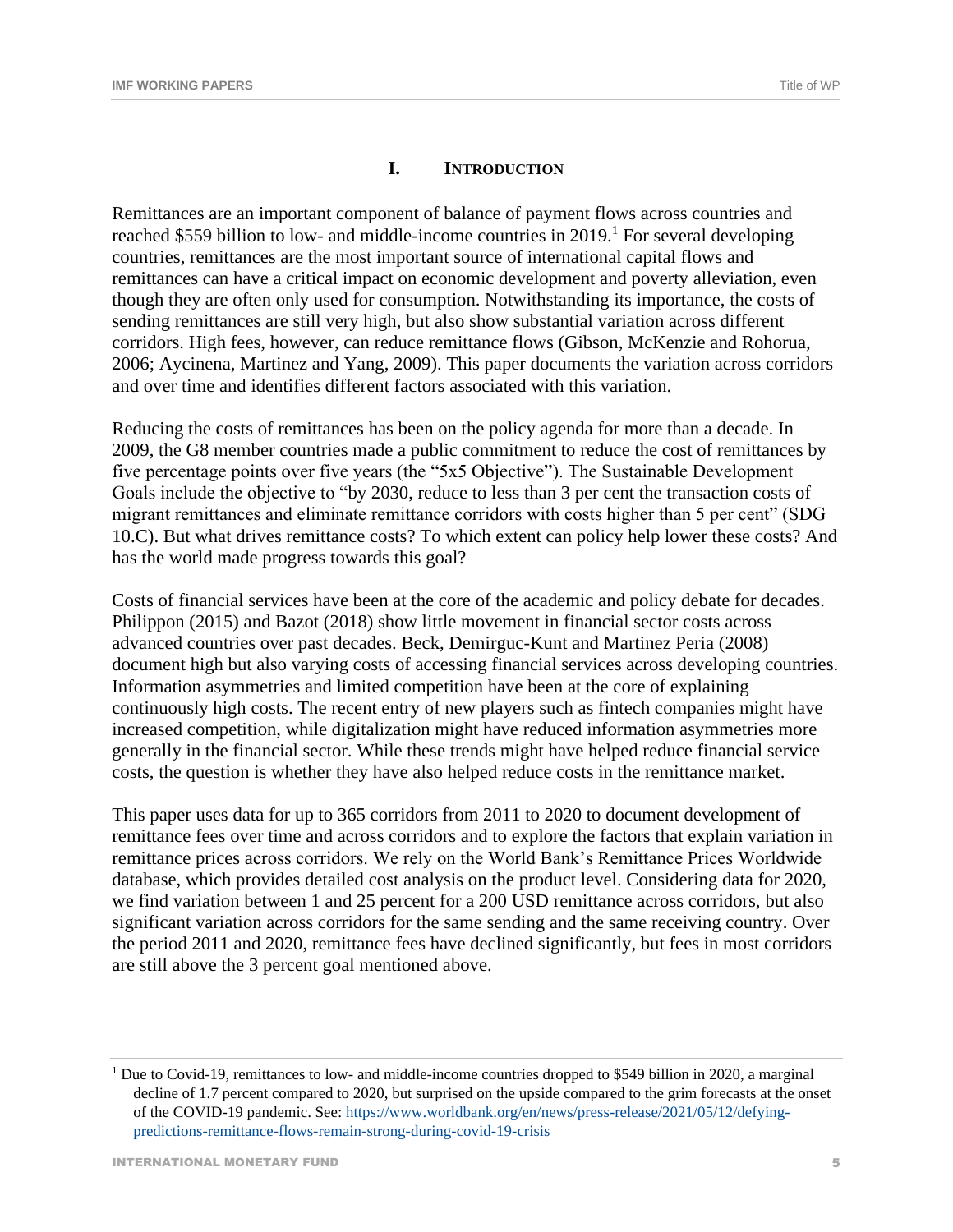Financial service prices, such as remittance fees, reflect market frictions related to transaction costs and risks. Such frictions can arise on the country, firm- or product-level. In our regression analysis, we therefore include country- and corridor-specific factors related to such market frictions, including GDP per capita, population distribution and economic links between sending and receiving country, which might result in scale economies. Macroeconomic and regulatory policies might also impact transaction cost and risk of remittance service providers and we therefore include a number of variables capturing exchange rate regime and regulatory framework in sending and receiving countries. In addition to the cost incurred by the service providers, remittance fees also consist of a mark-up reflecting pricing power and thus market structure and competition. While we do not have granular data on market shares or competitive pressures, we use the number of providers and the share of banks among providers as proxies for the competitive environment within a corridor.

To test the importance of different factors explaining variation in remittance fees, we combine our price data with a number of country- and corridor-specific variables to exploit three different dimensions: variation across corridors, variation over time and variation across different remittance service providers within corridors. Five results stand out in our regression analysis: first, higher GDP in the sending country and easier geographic access to financial institutions is associated with lower fees, especially for banks. Second, scale economies matter: a larger market for remittances (as proxied by closer economic ties and a larger migrant population) is associated with lower costs as is a shorter distance between sending and receiving countries. Third, the market structure is important: banks charge higher fees than money transfer operators (MTOs), but a larger share of banks among remittance service providers is also associated with higher fees charged by MTOs. Unlike banks, MTOs' fees react to competitive pressures, with more market players being associated with lower MTO but not bank remittance fees. Fourth, in corridors where the sending country has a pegged exchange rate, both banks and MTOs charge lower fees. Finally, there is some evidence that cash payments attract higher fees, while payments over the Internet are charged lower fees. Other variables enter insignificantly or inconsistently across different samples: GDP per capita of destination countries enters negatively in the overall sample and the bank sub-sample but positively in the MTO subsample. Several regulatory variables we included enter with different signs across different regression models and subsamples.

Overall, our findings point to both cost- and risk-based constraints and market structure as barriers to lower remittance fees. Higher transaction costs as result of a more rural population in the sending country and lower scale can explain high remittance fees in some corridors. These structural factors indicate a limit to the extent to which remittance fees can be lower with policy actions. However, lower risks due to exchange rate stability and Internet rather than cash payment can reduce remittance fees. On the other hand, remittance corridors dominated by banks and few players are characterized by higher fees. Linking these findings back to the abovementioned global policy objective of reducing remittance fees suggests that structural country factors might prevent a further drop in remittance fees, but that stronger competition, especially from non-bank providers, and digitalization might help reduce remittance costs. Similarly, exchange rate stability (or better hedging possibilities) might help reduce these costs. We would like to stress that we are careful in not implying causal inference from our regression analysis and are thus careful in drawing policy conclusions.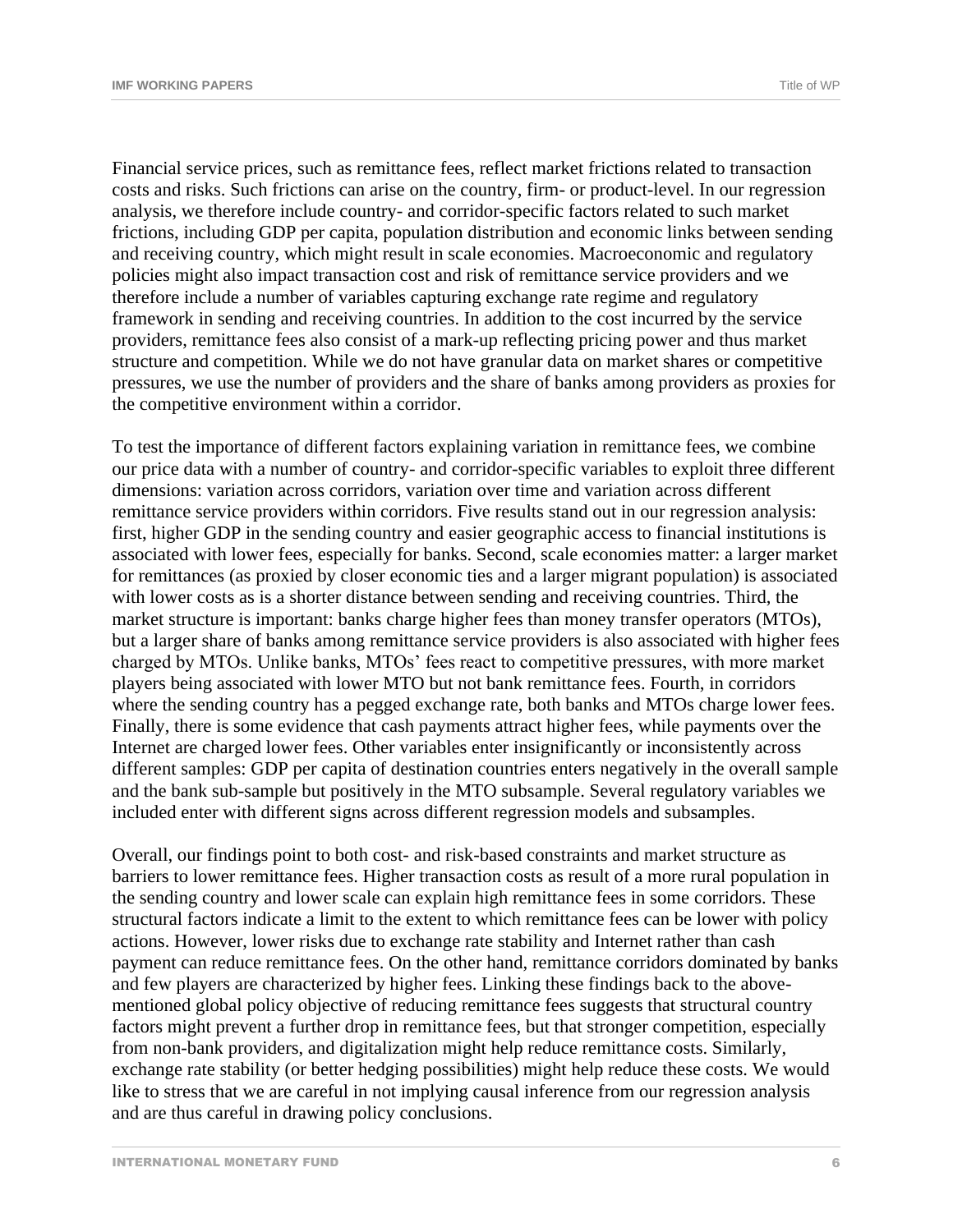This paper relates to several literatures. First, it relates to a small literature on the cost of remittances. Freund and Spatafora (2008) and Orozoco (2006) are among the earliest studies on remittance prices. Bersch et al. (2021) find for a geographically more limited sample that remittance providers for Latin American destination countries are sensitive to price movements vis-a-vis their competitors, limited evidence for scale economies but lower fees in destination countries with higher levels of financial development. Da Silva Filho (2021) provides a recent and comprehensive review of the drivers of remittance costs. Kosse and Vermeulen (2014) analyze survey results on 501 migrants in the Netherlands, and show that education, costs, access, and financial development in the recipient country are important determinants of the choice of payment channel. Most importantly, our paper relates to Beck and Martinez Peria (2011) who use data on 119 corridors in 2009 to explore cross-sectional variation in remittance prices and find an important role for the size of the corridors and competition. Our paper adds to this literature by (i) using data across a much larger set of corridors, (ii) adding time variation and (iii) exploring differences across different types of remittance service providers.

Second, our paper also relates more broadly to a literature on the cost of financial services. Beck, Demirguc-Kunt and Martinez Peria (2008) document large cross-country variation in the costs to customers of opening and maintaining bank accounts and in the fees for using automated teller machines and for transferring funds, finding that firms report lower financing constraints in countries with lower costs of financial services. Further, an extensive literature has explored the determinants of interest rate spreads and margins (Demirguc-Kunt and Huizinga, 1998; Demirguc-Kunt, Laeven, and Levine, 2004; Laeven and Majnoni, 2005; Beck and Hesse, 2009). For advanced countries, Philippon (2015) and Bazot (2018) find that financial sector costs stagnated over past decades, although Philippon (2018) points to tentative evidence that digitalization and the emergence of fintech might been having a possible dampening impact on such costs. Our paper adds to this literature by focusing on a financial service critical for millions of migrants and their families across the globe, documenting its costs over the past decade and a large number of corridors and exploring the factors explaining this variation.

Third, our paper also relates to a broader literature on payment services, remittances and their impact. Aggarwal, Demirguc-Kunt, and Martinez Peria (2010) and Demirguc-Kunt et al. (2011) show that remittances can have a positive impact on financial development, using cross-country data and municipality-level data for Mexico, respectively. One important recent innovation in payment services has been mobile money. The impact of such new providers on payment patterns can be quite stark, as the example of M-Pesa in Kenya shows, shifting remittances from informal to formal channels (Beck, 2010). In a more general assessment, Mbiti and Weil (2011) find that the use of M-Pesa is positively related to the frequency of sending transfers, negatively related with the use of informal saving mechanisms such as ROSCAS, and positively associated with the probability of being banked. They also find that competitive pressures from M-Pesa forces competitors such as Western Union to reduce their prices. Remittances are among the most important financial transactions for populations with limited access to formal banking services. Receiving remittances can serve as entry point into the formal financial sector, as shown, for example, by Anzoategui, DemirgüçKunt, and Martínez Pería (2011).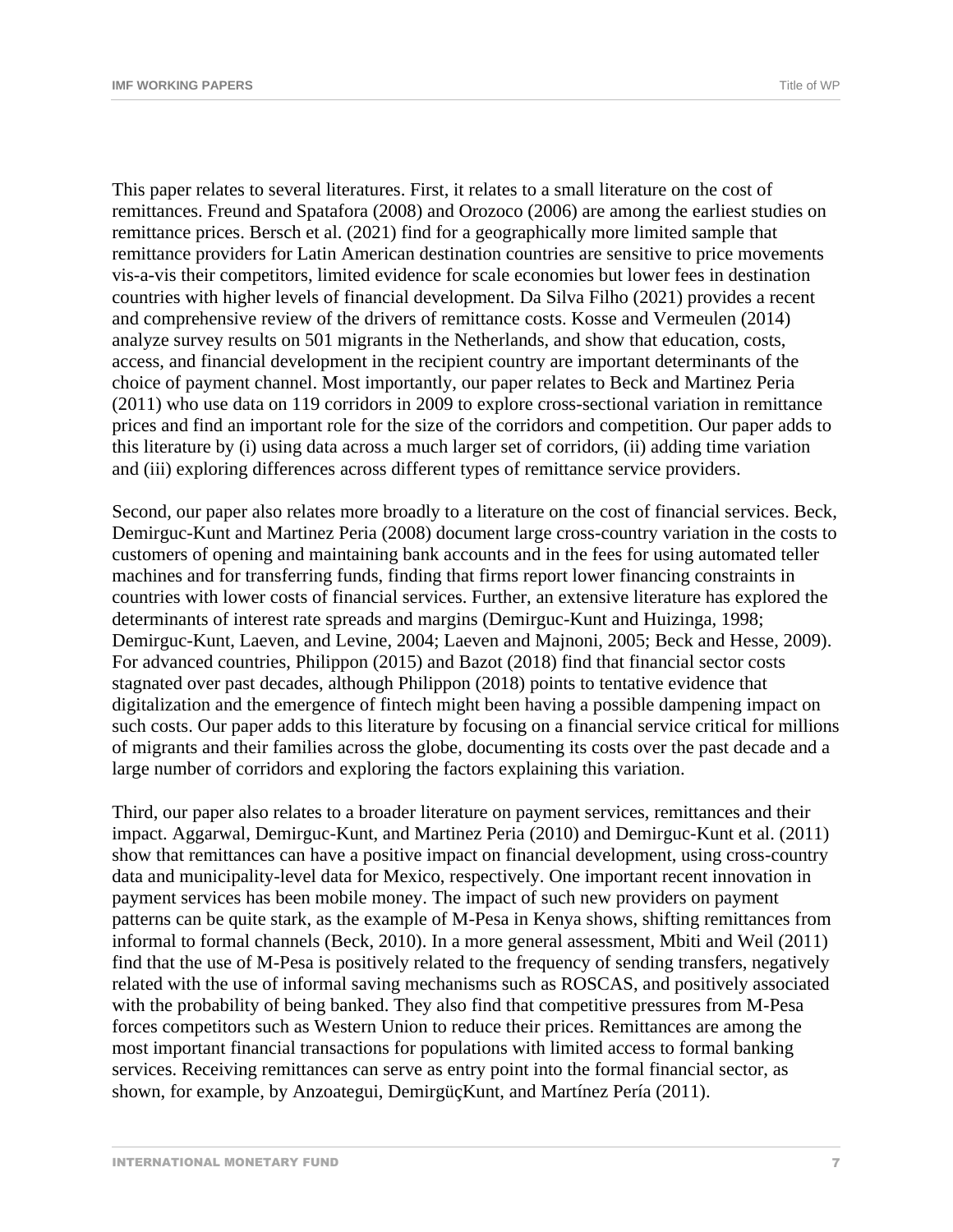Before proceeding, we would like to stress some important caveats. First, our study refers only to international remittances, although domestic remittances are a multiple of the amounts of international remittances. Second, we document partial correlations rather than inferring causality. While one can make a reasonable case that country characteristics such as GDP per capita, rural population share and geographic distance are exogenous to remittance prices, the market structure in a given corridor and regulatory policies might be driven by remittance fees rather than the other way around. We can also not control for omitted variable bias; however, this is less of a concern in our setting, as we do not test specific models or hypotheses.

The remainder of the paper is structured as follows. The next section introduces the data and illustrates the variation of remittance costs across corridors and over time. Section 3 discusses our regression methodology and the different explanatory variables. Section 4 presents the results and section 5 concludes.

#### **II. DATA**

This section presents the remittance costs we are using in our analysis and document corridorvariation in remittance fees as well as variation over time. The Appendix Table defines all variables and lists the sources.

#### **A. Remittance Costs Across Corridors and Over Time**

Our paper relies on Remittance Prices Worldwide, a dataset collected by the World Bank, with remittance costs across 365 corridors, including 48 sending and 105 receiving countries. Data is collected by researchers posing as customers and contacting firms within each corridor. Researchers collected data within each corridor on the same day for all providers, in order to control for fluctuations in exchange rates and other changes in fee structures. Data is collected for the major service providers in each corridor, including both the primary Money Transfer Operator (MTO) and banks active in the market, as well as the post office when available and offering remittance services. Companies surveyed within each corridor are selected to cover the maximum remittance market share possible, aiming at a minimum aggregated market share of 80 percent. Unfortunately, we do not know the market share of individual firms in the dataset, so we cannot run weighted regressions; to avoid the influence of outliers, we will focus corridor-level regression on the median fee per corridor and year, confirming results with the average fee (results available on request).

The dataset includes the costs for two amounts; the equivalents of \$200 and \$500 in local currency. In our analysis, we focus on the \$200 equivalent, but our findings are robust to using \$500 (results available on request). We focus on the fee paid by the sender of remittances. In 2020, the median remittance fee varied between 1 percent in the corridors between Russia and Azerbaijan, Georgia, Kazakhstan, Lithuania, Latvia, Moldova and Ukraine and 25.8 percent in the South Africa-China corridor. Figures 1 and 2 show the tails of the variation across corridors; Figure 1 shows the average price for corridors where the average price is above 15 percent, while Figure 2 shows corridors where the average price is below 3 percent. Six of the ten corridors with the lowest average price have Russia as sending country, with the receiving countries being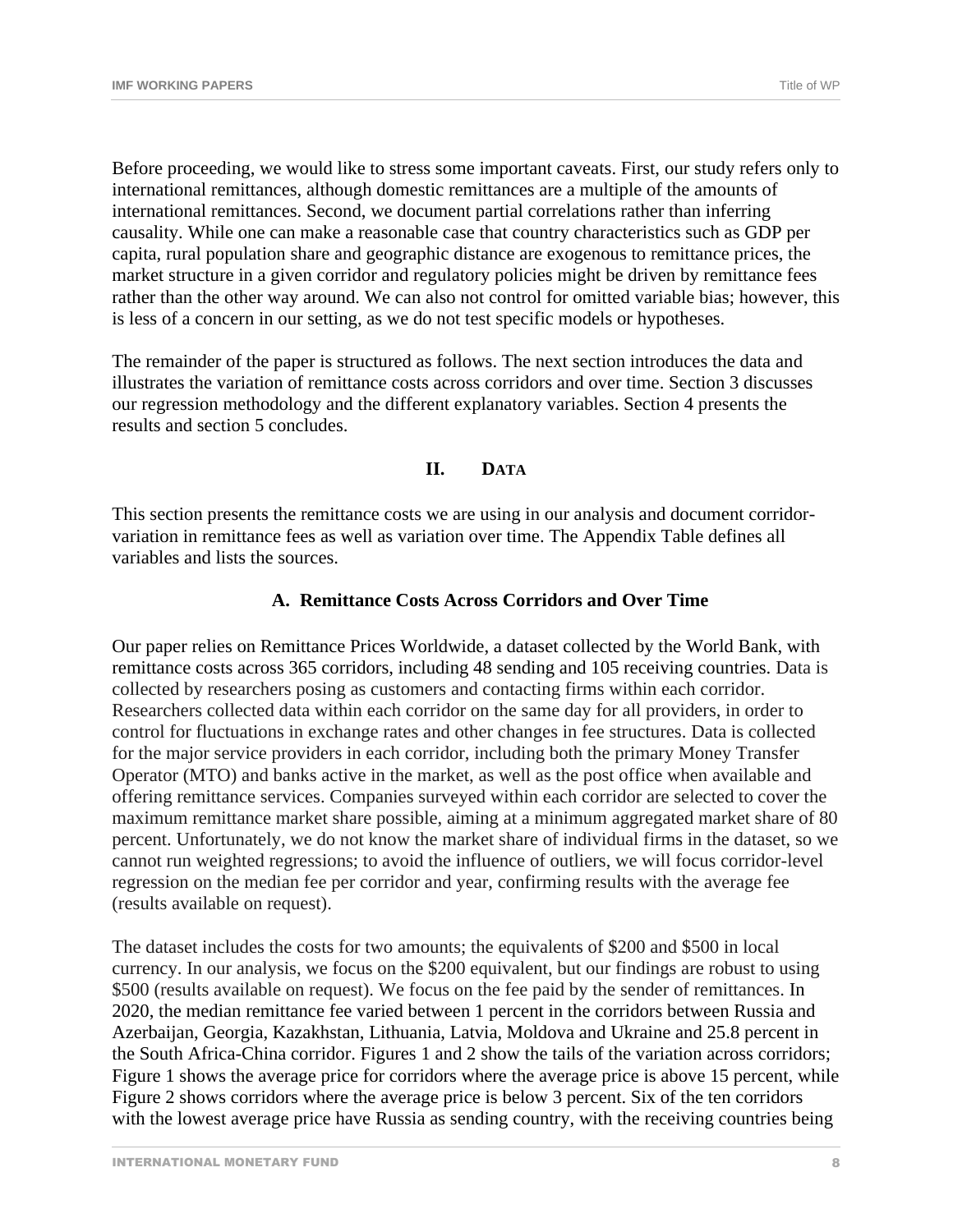former Soviet Union member states, while the other four have India as sending or receiving country. Figure 1 shows corridors with Pakistan, Thailand, Jordan, South Africa and Tanzania as sending countries with the highest fees.



Figure 1. Corridors with highest fees, 2020



Figure 2. Corridors with lowest fees, 2020

#### Sources: Authors' calculations based on Remittance Prices, Worldwide, World Bank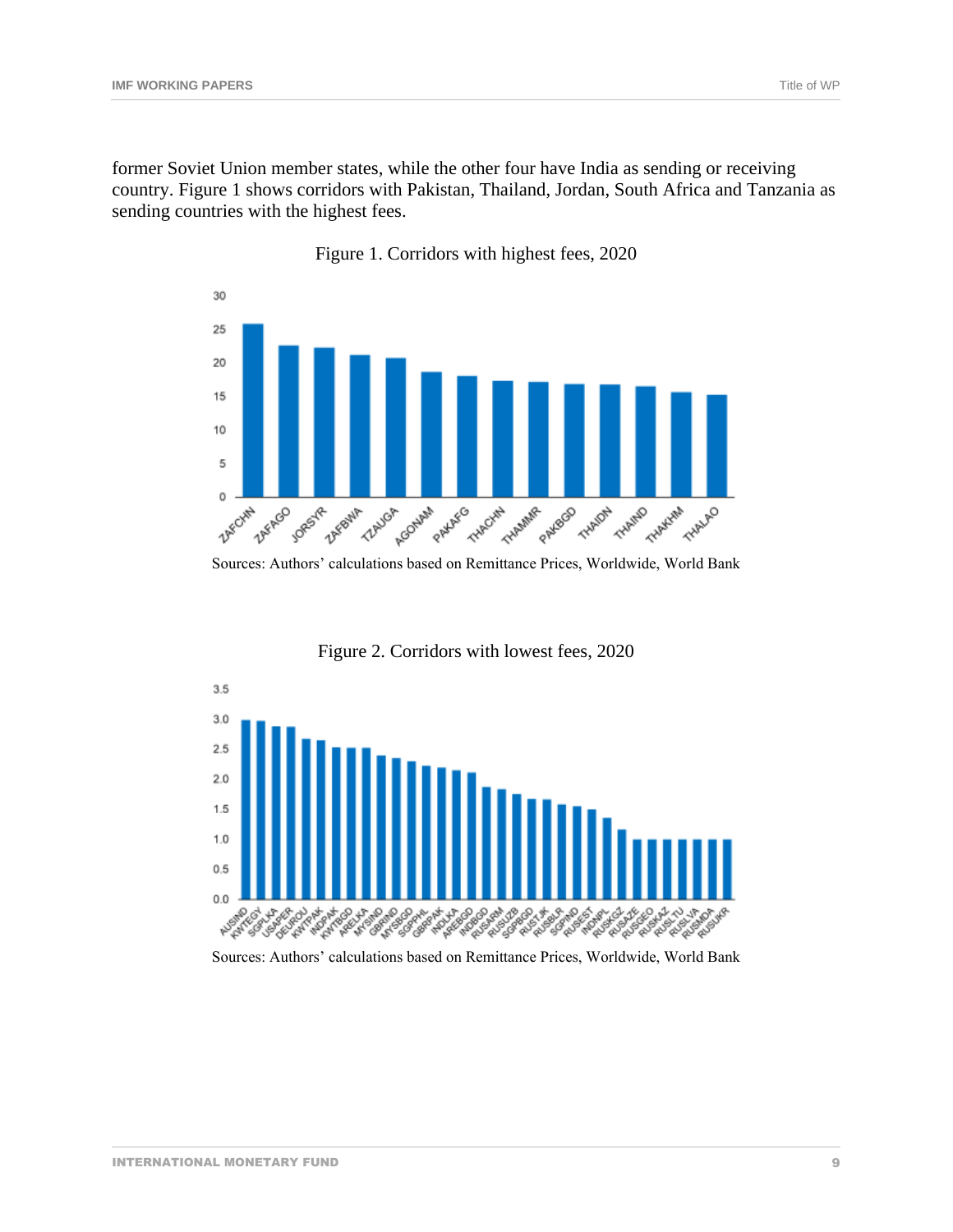There is quite some variation even across corridors with the same sending or same receiving country. Figure 3 shows the variation for corridors that have the US as sending country, which ranges from 2.9 percent for remittances sent to Peru to 10.6 percent for remittances sent to Cape Verde. Figure 4 shows the variation in remittance prices for corridors with India as receiving country. In this case, remittance prices vary between 1.6 percent if sent from Singapore and 16.6 percent if sent from Thailand. This suggests that in addition to characteristics and policies on the (sending and receiving) country-level, corridor-specific factors also play an important role in explaining variation in remittance prices.





Sources: Authors' calculations based on Remittance Prices, Worldwide, World Bank

Figure 4. Average price of remittances for corridors with India as receiving country



Sources: Authors' calculations based on Remittance Prices, Worldwide, World Bank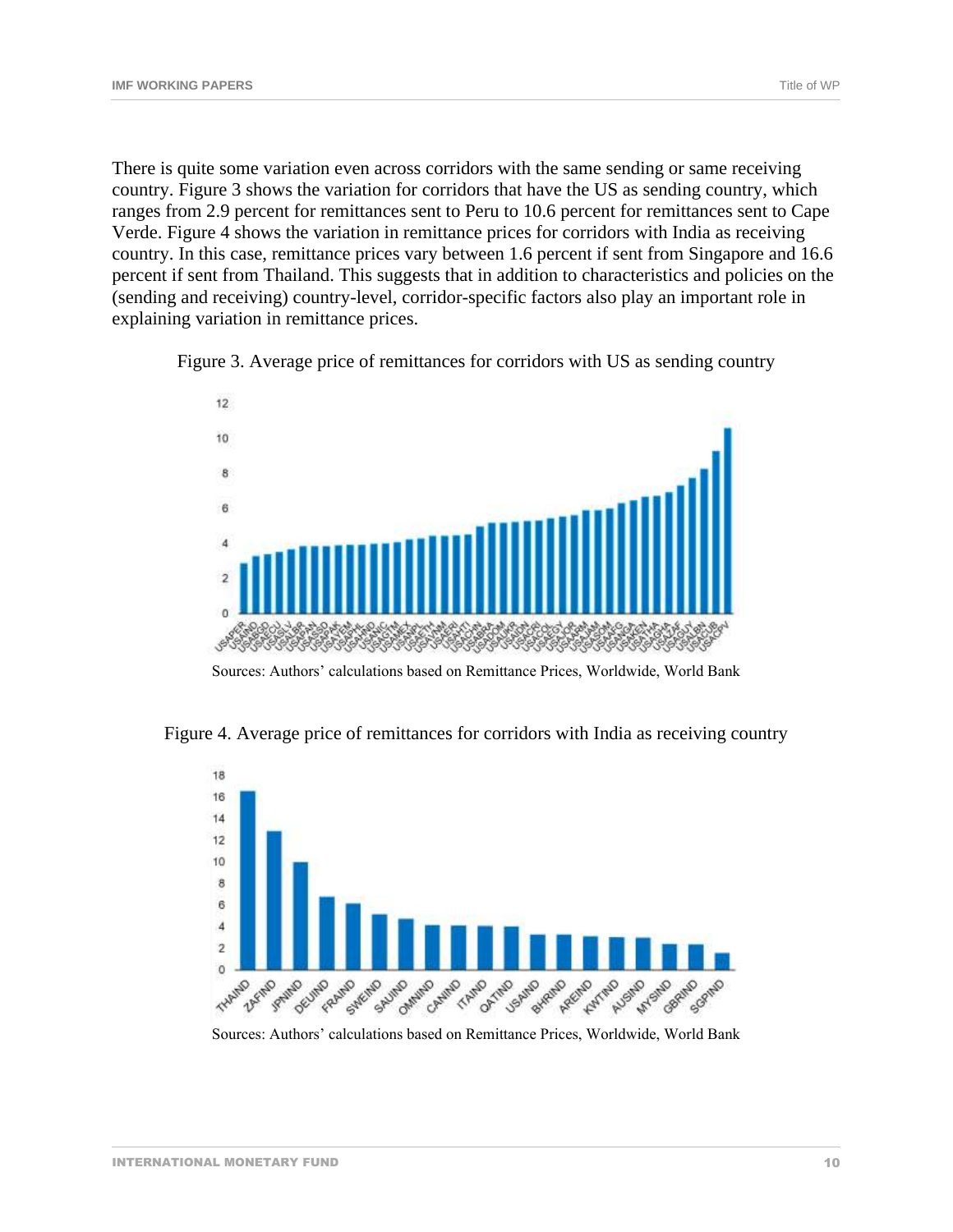Remittance prices have come down significantly over time, as documented in Figure 5. As we have an unbalanced panel of corridors over time, we focus on a subsample of 203 corridors, for which we have data over the whole sample period. The median remittance price has decreased from 7.7 percent in 2011 to 5.7 percent in 2020.<sup>2</sup> However, there has been a broad reduction across the distribution of remittance service fees. Fees at the 75<sup>th</sup> percentile decreased from 11.1 percent to 7.7 percent and fees at the  $25<sup>th</sup>$  percentile from 5.2 percent to 4 percent. Notwithstanding, the majority of corridors still have median remittance fees of above 5 percent in 2020, suggesting that a lot more progress has to be made until 2030 to meet the Sustainable Development Goal of average fees of less than 3 per cent and no remittance corridors with costs higher than 5 per cent.



Figure 5. Median price across corridors over time

Figure 6 shows the median fee across balanced samples of 124 corridors for banks and 202 corridors for MTOs over the same ten-year period. For both banks and MTOs, the median fee has decreased over time, with the median bank fee, however, persistently being above the median MTO fee. Over the ten years of our sample period, the average share of banks in a corridor has decreased from 27 to 17 percent, while the share of MTOs has increased from 69 to 80 percent.

In addition to the fees, the database includes several other features of the remittance service. Specifically, for a sub-period (2016 onwards), we have data on the **payment instrument** that can be used by the sender, including (i) cash, (ii) bank account transfer, (iii) debit, credit or pre-paid card, and (iv) mobile money. Second, we have information on the **access point** where the

Sources: Authors' calculations based on Remittance Prices, Worldwide, World Bank

<sup>&</sup>lt;sup>2</sup> We find a similar reduction in prices when limiting our sample to one provider only, such as Western Union or Moneygram.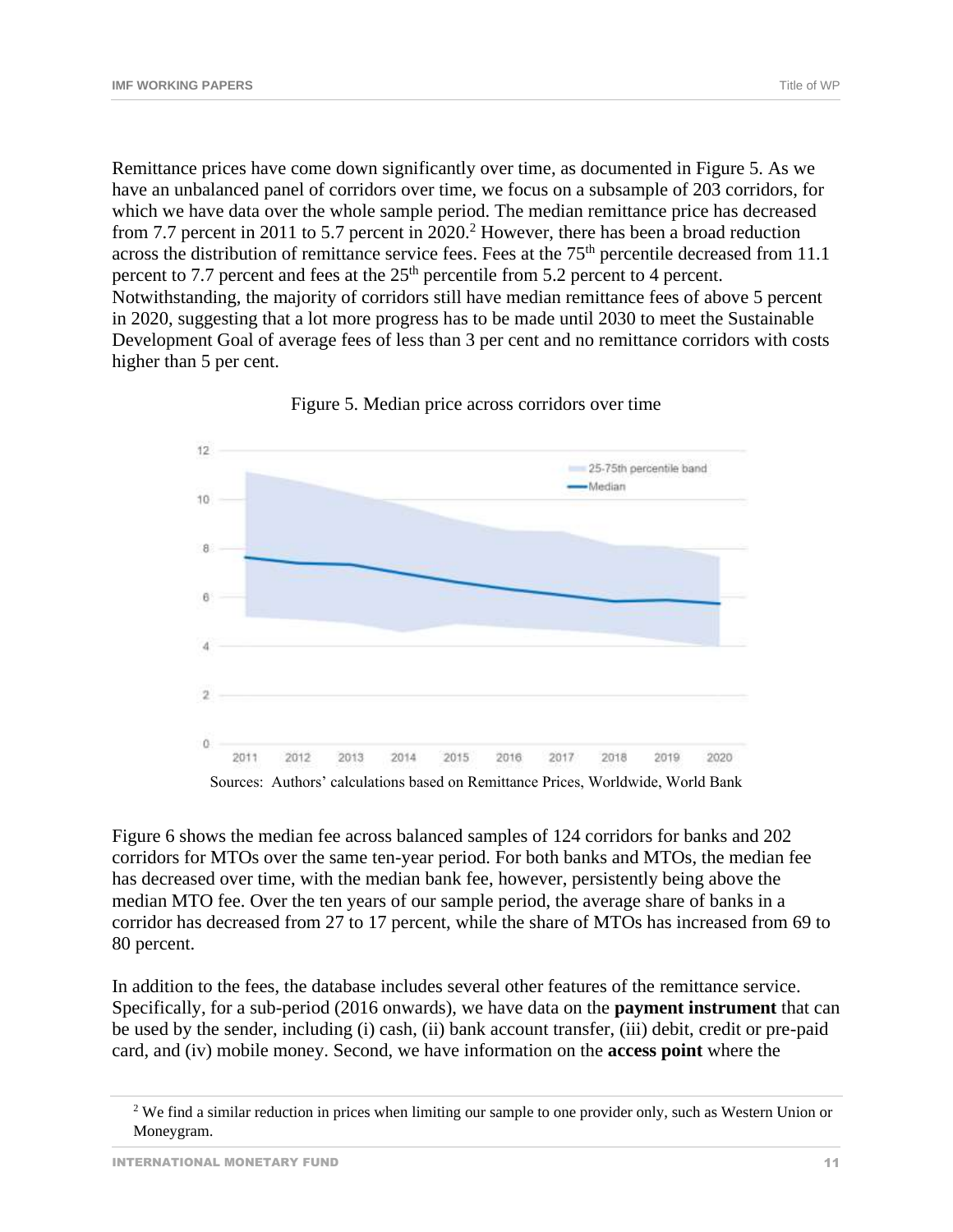12 Banks  $-$  MTOs 10 8 6  $\overline{4}$  $\overline{2}$  $\alpha$ 2011 2012 2013 2014 2015 2018 2017 2018 2019 2020 Sources: Authors' calculations based on Remittance Prices Worldwide, World Bank

Figure 6. Median price over time for banks and MTOs

There is quite some variation in payment instruments, access points and speed across corridors and over time. While the share of remittance fees corresponding to bank branch access has gone down over time to less than 5 percent in 2020, the share of fees corresponding to Internet access has increased (from 18 to 33 percent between 2011 and 2020). The share of fees corresponding to access through agents has stayed relatively stable between 40 and 45 percent. Post office, mobile phone or call center as access point make up only a small share of transactions. The share of cash payments in the sending country has decreased from 56 to 42 percent between 2011 and 2020, while the share of bank transfer and card payments has increased over time, constituting 34 and 12 percent, respectively, in 2020.

In terms of speed, the share of fees associated with transaction that arrive within one hour has increased from 43 to 56 percent between 2011 and 2020 and the share of same day transactions from 10 to 12 percent. Transactions in the slowest category (six or more days) have decreased from 8 to one percent. Transactions using mobile money are still very rare.

When considering correlations between the relative importance of access points, payment instrument and speed of transaction, we find that in poorer sending countries there are more providers offering access through bank branches and agents and fewer providers offering transactions through the Internet. Providers in poorer sending countries are more likely to offer cash transactions rather than bank transfer and card transactions and there is a small share of transactions being sent within one day or faster. Unlike banks, MTOs are more likely to offer access to transactions through agents, Internet and mobile phone. Banks (MTOs) are less (more)

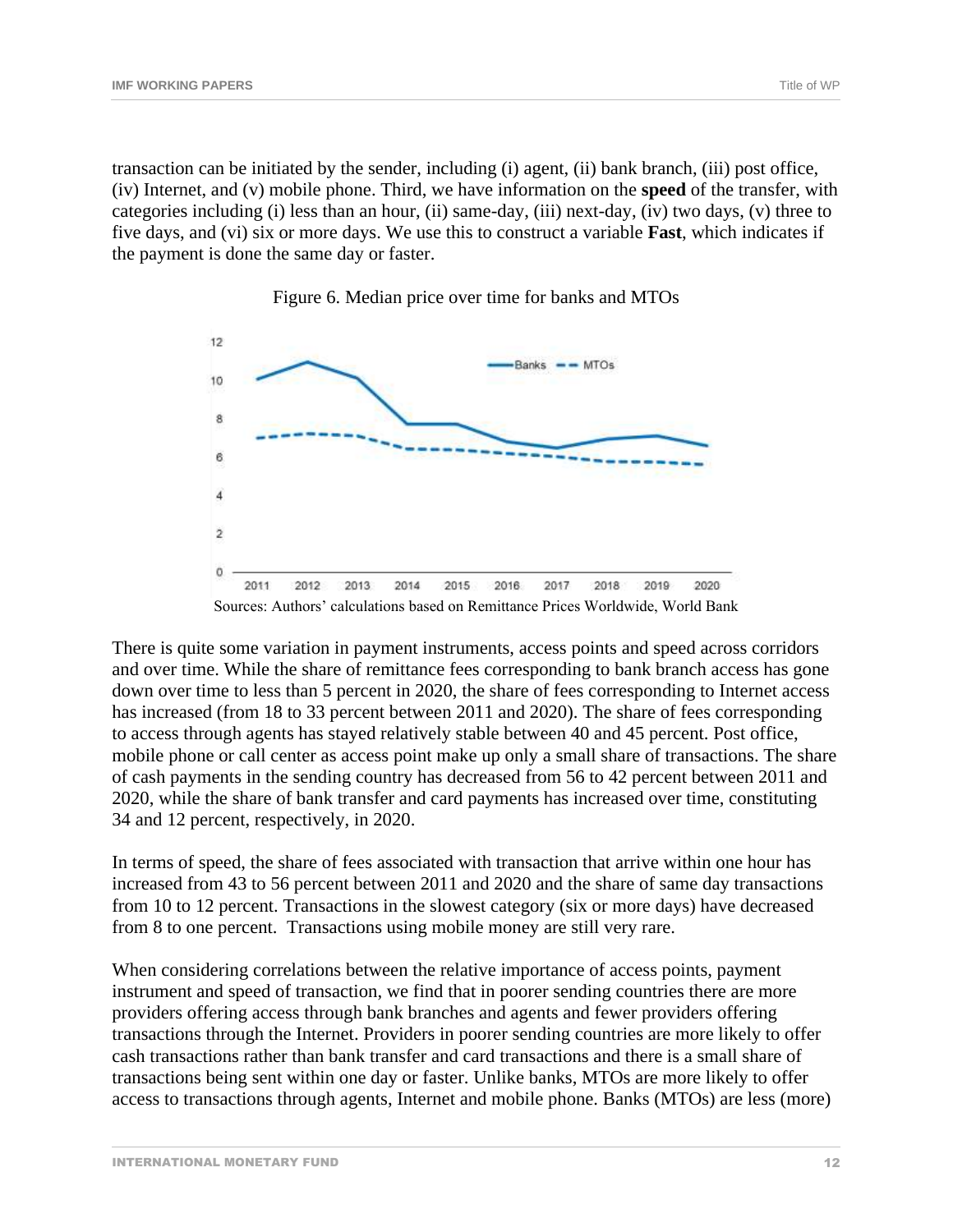likely to offer cash and card payments and more (less) likely to offer bank transfers. Transactions through MTOs are more likely than banks' transactions to arrive within a day.

#### **III. METHODOLOGY AND EXPLANATORY VARIABLES**

What explains the variation in remittance fees across corridors, over time and different providers? This section presents the different regression models we use and introduces the different explanatory variables, discusses their rationale and present descriptive statistics and correlations.

#### **A. Regression Models**

To explore the factors that explain variation in remittance prices across corridors, firms and time, we run a variety of different models exploring the different dimensions we have available in the remittance price database and across the different groups of explanatory variables. Specifically, we first regress the median costs per 200 USD remittance in 2018 between countries i and j,  $P_{ii}$ , using a cross-sectional model:<sup>3</sup>

 $P_{ij} = \beta_1$  Sending country factors<sub>i</sub> +  $\beta_2$  Receiving country factors<sub>i</sub> +  $\beta_3$  Corridor-specific factors<sub>ij</sub> +  $\varepsilon$ ij  $(1)$ 

Next, we combine corridor and time variation across years t between 2011 and 2020 in a pooled model, before including country- and year-fixed effects:

 $P_{ijt} = \beta_1$  Sending country factors<sub>it</sub> +  $\beta_2$  Receiving country factors<sub>it</sub> +  $\beta_3$  Corridor-specific factors<sub>iit</sub>  $+ \varepsilon_{ijt}$  (2)

 $P_{ijt} = \beta_1$  Sending country factors<sub>it</sub> +  $\beta_2$  Receiving country factors<sub>it</sub> +  $\beta_3$  Corridor-specific factors<sub>it</sub>  $+ \mu_i + \nu_i + \lambda_t + \varepsilon_{ii}$  (3)

We run this model using the median costs across all remittance service providers in a corridor, the median costs across all banks (MTOs) in a corridor and specifically for two providers (Western Union and MoneyGram) that are active across a large number of corridors. We lag all explanatory variables.

As second step we use firm-level variation, with *f* denoting firms, using the remittance cost per 200 USD remittance of firm f between countries i and j in year t as follows.

 $P_{\text{fijt}} = \beta_1$  Sending country factors<sub>it</sub> +  $\beta_2$  Receiving country factors<sub>it</sub> +  $\beta_3$  Corridor-specific factors<sub>ijt</sub>  $+ \beta_4$  Firm-specific factors<sub>ijt</sub> +  $\varepsilon_{\text{fit}}$  (5)

<sup>&</sup>lt;sup>3</sup> We use 2018 to maximize the number of observations for cross-sectional regressions.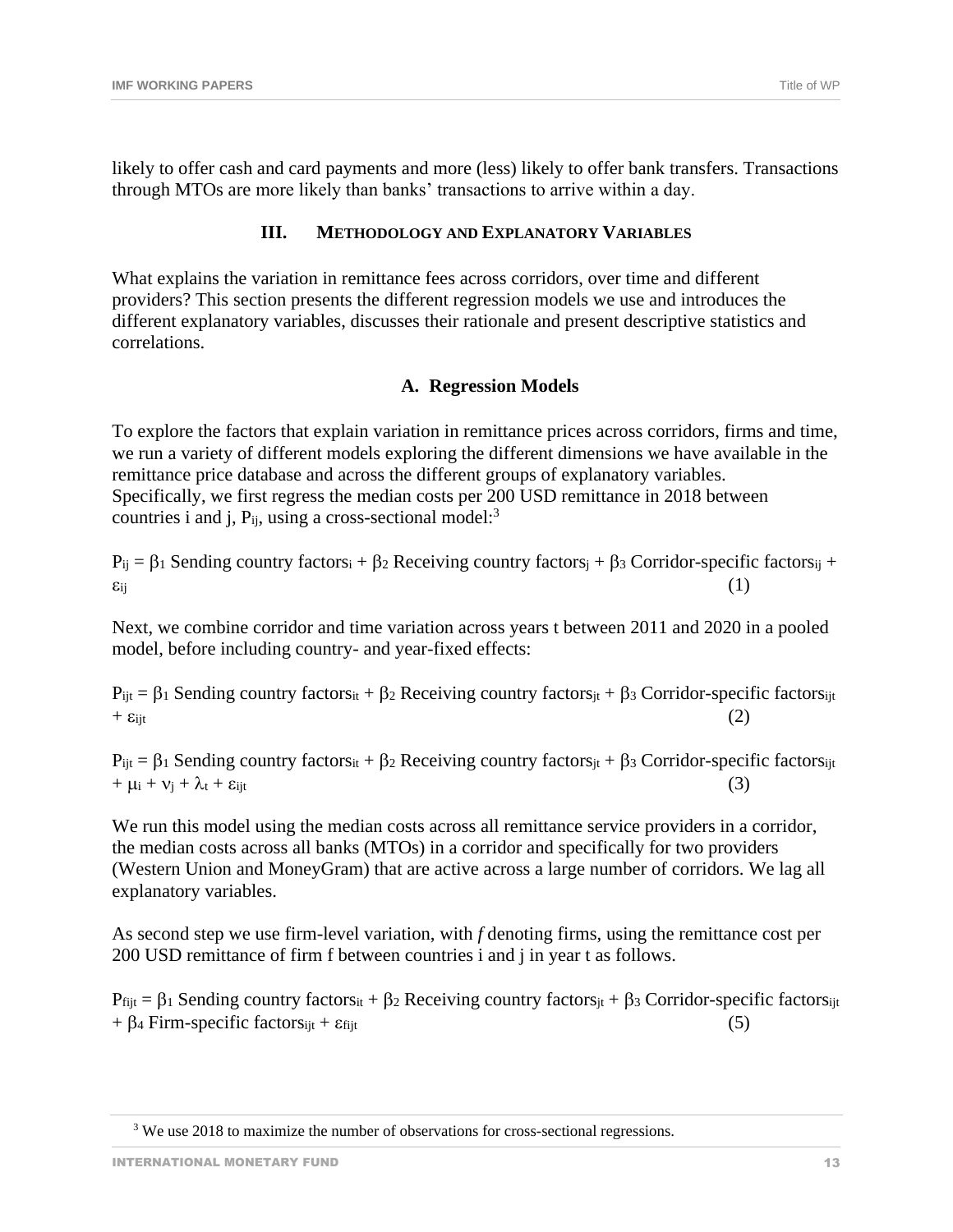We run this model both cross-sectionally (for 2018, the year with the largest coverage for fees and explanatory variables) and for the whole sample period, with and without corridor-year fixed effects. While we lag country- and corridor-level variables, we use contemporaneous observations for the firm-level factors. While in the corridor-level regressions we use heteroscedasticity robust standard errors, we cluster standard errors on the corridor level in the firm-level regressions.

#### **B. Explanatory Variables**

Next, we discuss the different variables we use to explain cross-corridor, -firm, and -time variation. Table 1 and Table 2 in the annexes present descriptive statistics and the correlations, respectively (for the cross-sectional sample). We distinguish between different groups of factors that can explain variation across corridors and over time in remittance costs. As the simplest model, one can think of the remittance price consisting of the cost for the service provider and a mark-up. These costs can be driven by operational costs of the provider, but also government policies and restrictions. They might be country- or corridor-specific but can also be firmspecific. Both costs (where firm-specific) and mark-up can also be driven by the market structure and competition each provider faces. Specifically, lower competition reduces the pressure to be as cost-efficient as possible and allows providers to charge higher mark-ups. Unfortunately, not all the variables we discuss in the following are available for all corridors and some are only available for one year. We will therefore run different specifications with different subsamples.

A first group of variables are **socioeconomic characteristics** in the sending and receiving countries as well as corridor-specific factors that might influence fees through their impact on the cost structure of remittance service providers. First, we include GDP per capita. As the cost of services is typically higher in more developed economies, we expect a positive association between GDP per capita and remittance prices. However, higher levels of economic development might also come with higher levels of efficiency, which would lower costs in corridors with higher income in sending and receiving countries. We take GDP per capita from the World Bank's World Development Indicators (WDI). In 2017, GDP per capita ranged from 936 USD in Tanzania to 80,000 USD in Switzerland among sending countries and from 340 USD in Malawi to 19,700 USD in Estonia among receiving countries.

Second, remittance costs might be a function of the **geographic distribution of the population** in sending and receiving country and distance of clients from the nearest remittance service provider. A more sparsely distributed population might be harder to reach, thus raising transaction costs for providers, while also increasing the pricing power of providers, as geographic access is more difficult for senders and recipients of remittances. We therefore include the share of rural population in both sending and receiving country, with data from World Development Indicators. The rural population share ranges from zero in Singapore and Kuwait to 83 percent in Malawi. As robustness test, we replace the rural population share with bank branch penetration per capita. While this is not a direct gauge of geographic penetration of remittance service providers as it only captures banks, we see it as a proxy measure for the ease of geographic access to financial service providers.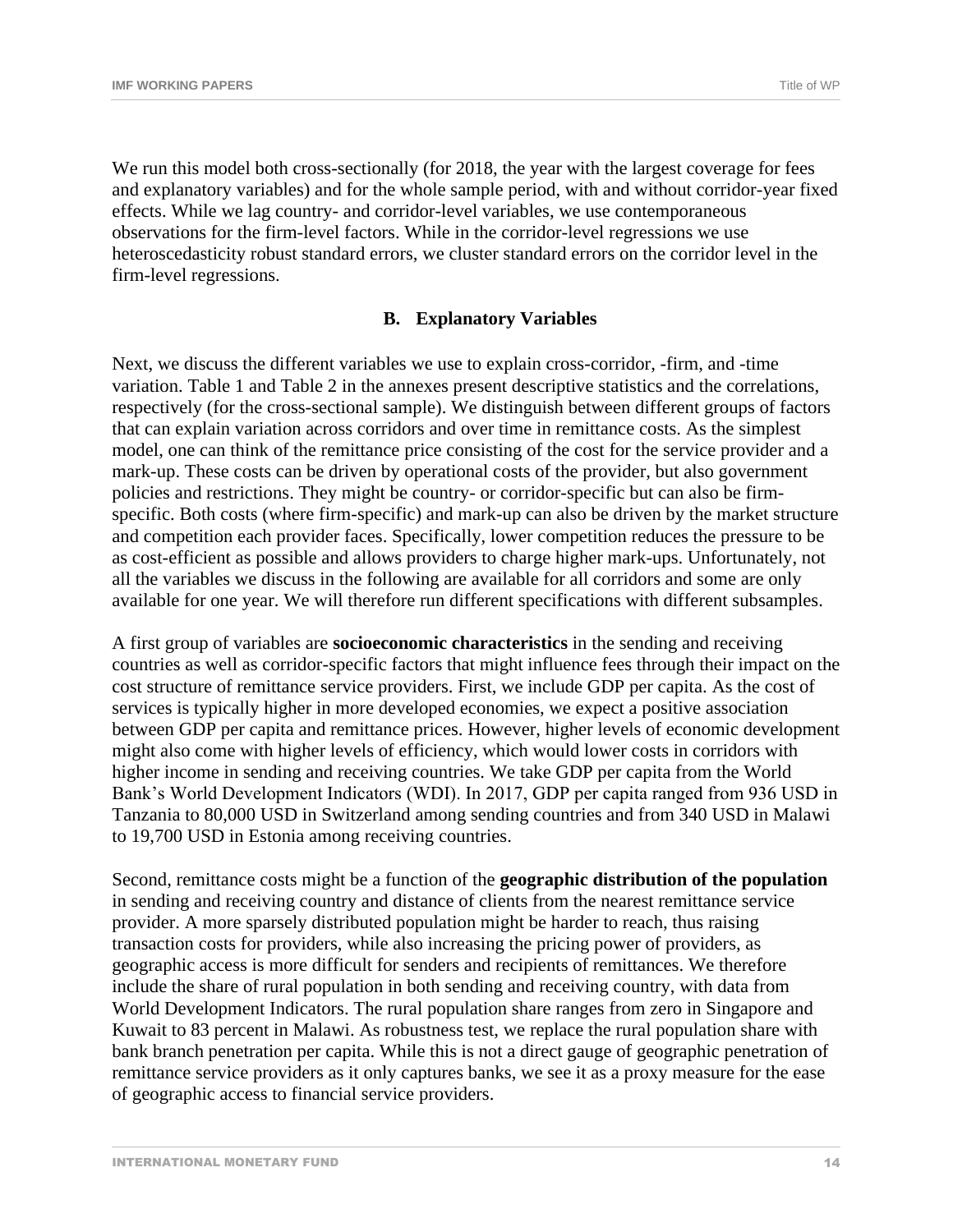Third, we use the bilateral trade volume between sending and receiving country as gauge of **economic integration between both countries**. On the one hand, trade requires frequent payments, and a higher trade volume might thus result in lower costs; on the other hand, a higher trade volume might signal generally deeper and broader relationships, with lower costs as consequence. This variable comes from the World Bank's World Integrated Trade Solution (WITS) and is available for up to 300 corridors over the period 2011 to  $2017<sup>4</sup>$  It ranges from 412,000 between Nepal and Oman to 683 billion between the US and China in 2018. A second corridor-specific variable is the **geographic distance** between both countries, as measured between the capitals of the respective countries. Unlike in trade, distance might matter less for financial services, but could still influence the extent and ease of remittance transactions. This variable is time-invariant, measured as distance between capitals, and we take data from CEPII. It ranges from 215 km between Austria and Hungary to 17,676 km between Brazil and Japan. As a third corridor-specific variable, we include a proxy for the volume of remittance transactions within corridors, which is the number (bilateral stock) of **migrants residing in the remittance sending country** who are originally from the remittance receiving country. A higher volume reduces not only the costs (assuming a fixed cost element as in most financial services) but also provides space for more providers and thus more competition, resulting in lower costs. This variable comes from the United Nations' International Migrant Stock Database and is available for 124 corridors in 2017.

Fourth, we include factors that affect the ability of providers to increase their mark-up and thus charge higher fees, mostly related to **market structure and competition**. Specifically, we include the number of providers per corridor in the database. In the absence of actual market structure data across corridors, we use this as a crude proxy for the competition in each corridor and the ability of providers to charge mark-ups. In 2017, the number of providers ranges from one in the US-Yemen corridor to 26 in the Australia-India corridor. Second, we include the share of banks among remittance service providers in each corridor. As banks might consider remittances as a marginal product and are less likely to offer competitive prices (Ratha and Riedberg, 2005), we expect a positive correlation between the share of bank respondents and the average price of remittances. In 2017, the share of banks ranged from zero in 139 out of 300 corridors to one in four corridors.

A fifth group of variables are **macroeconomic and regulatory government policies** that can influence the price of remittances through their impact on the cost structure of remittance service providers, including exchange rate policies, capital controls, and regulation of remittance service providers. First, we include a dummy variable for sending and receiving countries with pegged exchanged rates (including cases of currency boards, de facto pegged regimes, and no separate legal tender). Lower exchange rate volatility should be associated with lower prices, by lowering the exchange rate costs and uncertainty faced by providers and, thus, the fees they charge to customers. In our cross-sectional sample for 2018,15.2 percent of source and 13.4 percent of destination countries have a fixed exchange rate. Second, we expect the price of sending remittances to be higher in countries that impose controls on remittance transactions, since these operate like a tax that is likely to be passed onto recipients. Both the dummy for pegged

<sup>4</sup> This limited data span of trade data reduces the overlap of the sample by two years (2019 and 2020).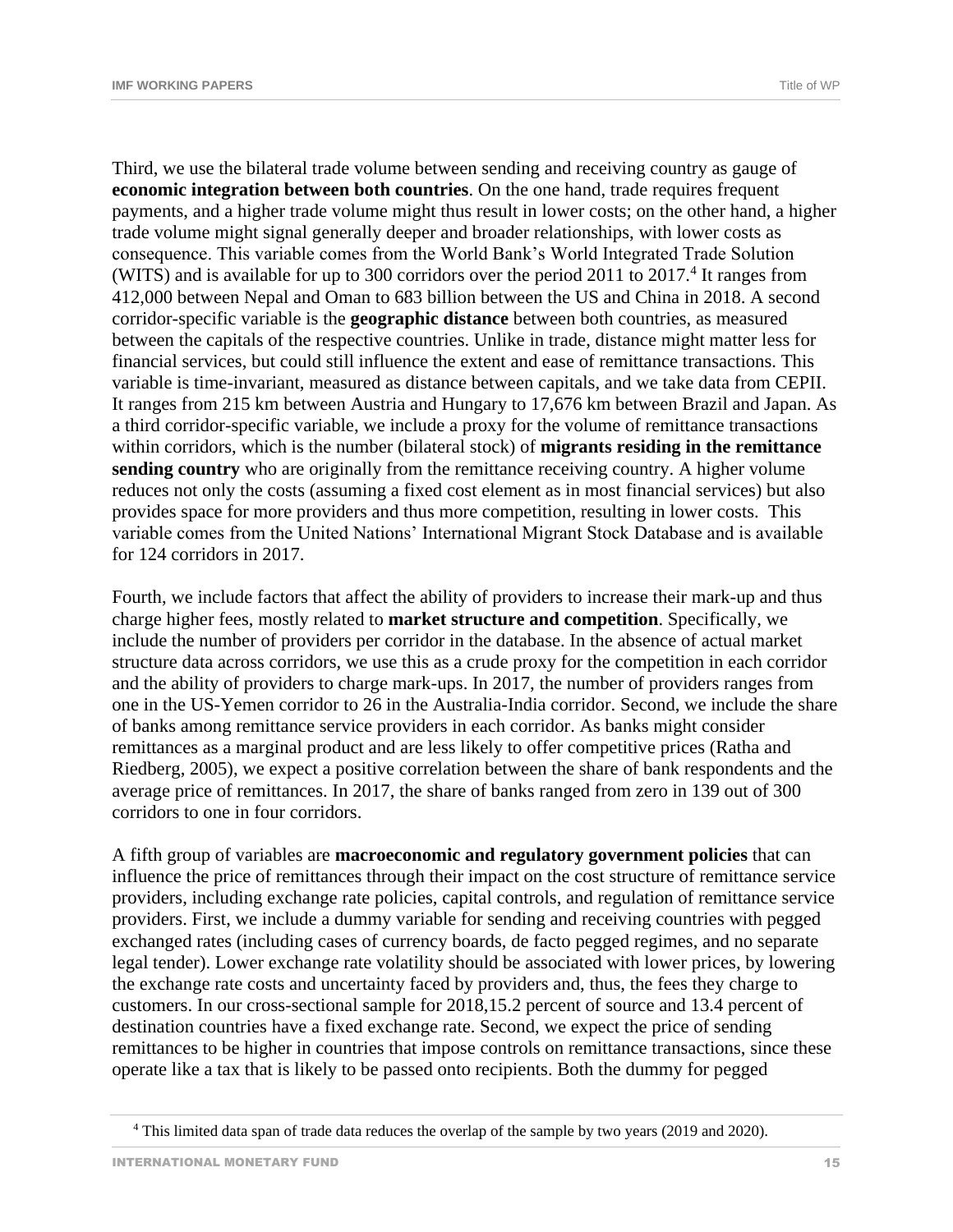exchange rate regimes as well as the capital controls dummy come from the International Monetary Fund (IMF) *Annual Report on Exchange Arrangement and Restrictions*. Third, we control for the breadth of regulation of remittance service providers in sending and in receiving countries by creating an index of regulation which can take values from 0 to 5 depending on whether providers must be: (a) registered, (b) licensed, (c) are subject to specific safety and efficiency requirements, (d) need to comply with AML regulations, and/or (e) need to comply with laws and regulations of general applicability. Data to create the indexes come from the Global Payment Systems Survey 2008, conducted by the World Bank.<sup>5</sup> While a broader regulatory framework might make the remittance market more transparent and more competitive, greater exposure to regulations can also increase the costs on the regulated institutions, so that the impact is a-priori ambiguous.<sup>6</sup> A higher regulatory burden might reduce the number of service providers, with negative repercussions for competitiveness. Fourth, we include an index of AML risk from the Basel Institute on Governance, which is based on a number of different indicators, including the quality of the AML/CFT framework, corruption risk, financial transparency and standards, public transparency and accountability and legal and political risk. The indicator is scaled between 0 and 10, with higher numbers indicating higher risk.

The correlations in Table 2 in the annexes (for the cross-sectional sample) show a negative and significant correlation of the median remittance price with GDP per capita in both sending and receiving country, with bilateral trade and geographic distance between the two countries, branch penetration in both sending and receiving country, the number of market participants, the number of migrants, and a fixed exchange rate regime in the sending country. We find a positive and significant correlation of the median remittance price with the rural population share in the sending country, the share of banks among market players, the AML index in both sending and receiving country and capital controls in the sending country. However, many of the explanatory variables are also significantly correlated with each other, so that we turn to regression analysis to gauge the statistical and economic significance of different factors.

Finally, we include several firm and product characteristics. On the most basic level, we distinguish between different types of providers. Banks charge typically higher fees, which might be explained by higher regulatory costs faced by banks and remittance services not being the most important product of the larger package of services that clients receive. While higher bank fees might thus reflect a "convenience premium", post offices have the advantage of being able to cross-subsidize remittance services with their main business and offering easy access given their wide outreach. MTOs, on the other hand, are specialized providers and might thus incur higher costs; international MTOs, however, such as Western Union and Moneygram might benefit from scale economies. Further, regulatory costs are often lower for MTOs, which might reduce their costs. We also explore whether the product characteristics discussed in the previous section are associated with variation in fees. A higher speed in delivery and more convenient access points might come with higher fees. On the other hand, using Internet or mobile phones as

<sup>5</sup> The report can be found at[: https://documents.worldbank.org/en/publication/documents](https://documents.worldbank.org/en/publication/documents-reports/documentdetail/831891468340224062/global-survey-book)[reports/documentdetail/831891468340224062/global-survey-book](https://documents.worldbank.org/en/publication/documents-reports/documentdetail/831891468340224062/global-survey-book)

<sup>&</sup>lt;sup>6</sup> Note that the index does not measure the severity of regulations, but only the scope of the regulatory framework.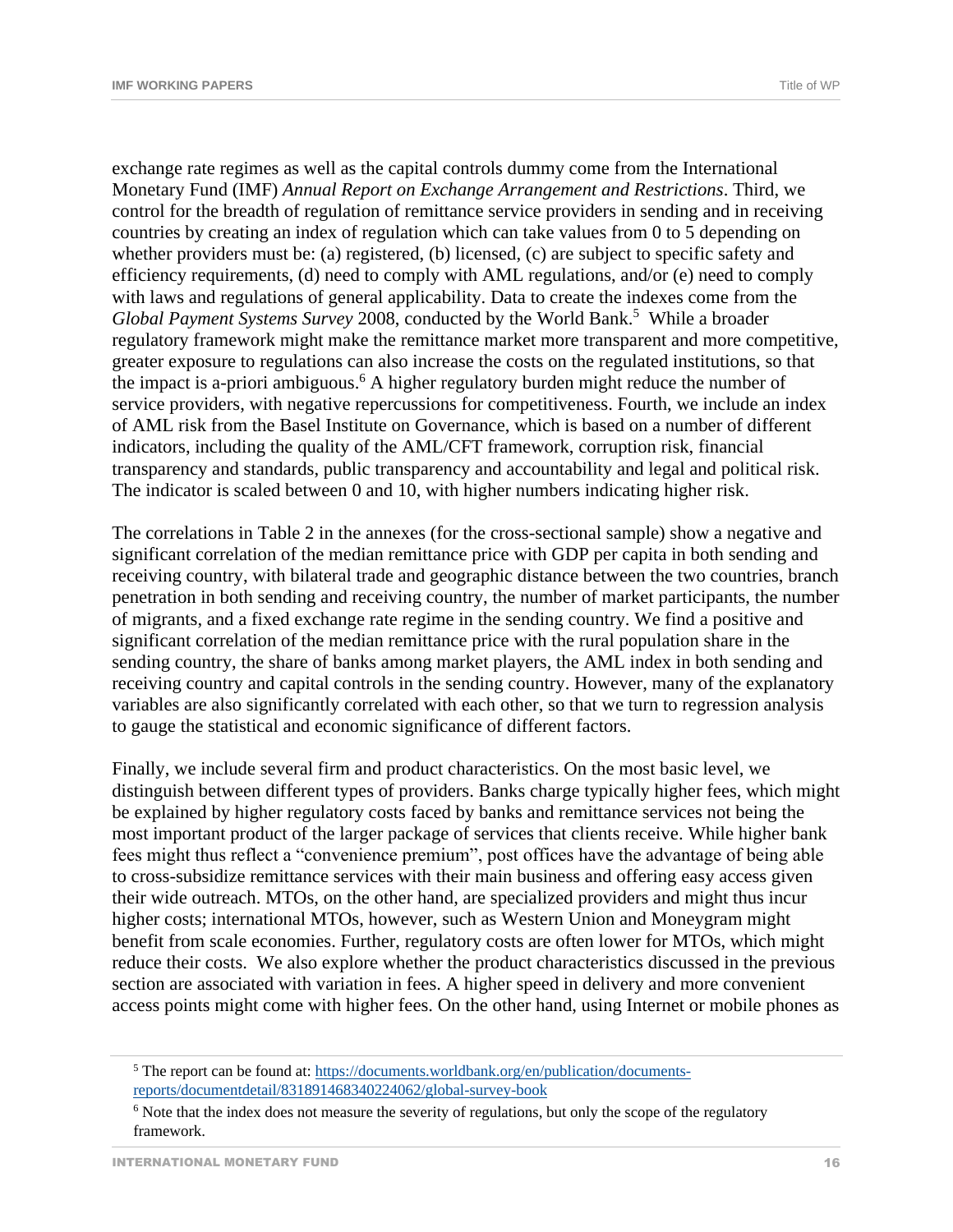access points might reduce costs for the remittance service provider, possibly passed on to clients.

#### **IV. RESULTS**

This section discusses the results of the regressions. We first use medians across corridors and over time, before turning to regressions for subsamples of banks and MTOs, and finishing with firm-level regressions.

#### **A. Corridor-level Baseline Regressions**

The results in Table 3 show country- and corridor-level factors explaining cross-corridor and over-time variation in remittance prices. We present results for (i) a cross-sectional regression for 2018 (columns 1-5), (ii) a pooled panel (columns 6-10), and (iii) a model with country- and yearfixed effects (columns 11-15), the latter two for the period 2011 to 2020. We have data for up to 341 corridors. In the following, we will discuss the results grouped by different variables. The regressions differ not only by econometric specification but in addition to variables in the baseline regressions we add explanatory variables that are available for shorter time periods or fewer countries.

First, customers in richer sending countries face lower remittance costs; this finding holds in most of the cross-sectional and pooled regressions but not once we control for country- and year fixed effects, suggesting that remittance costs do not change with changes in GDP per capita within sending countries over time. There is no consistently significant relationship between the income level of the destination country and remittance costs. In terms of economic magnitude and based on the coefficient estimate in column (1), we find that an increase in one standard deviation in the sending country's GDP per capita is associated with about half a percentage lower remittance fees. In summary, these findings are consistent with the hypothesis of lower efficiency and higher transaction costs in financial service provision in less developed countries.

Second, clients in sending countries with a higher rural population share face higher remittance costs; these results hold in cross-sectional and pooled regressions but lose in significance when controlling for country- and year-fixed effects, suggesting – as in the case of GDP per capita – that remittance costs do not change with the distribution between rural and urban areas within a country. There is a weak negative relationship between the rural population share in the destination country and remittance costs, which enters significantly in some but not all crosssectional and pooled regressions. The coefficient on the rural population share in destination country turns positive and significant in the regressions with country- and year-fixed effects, suggesting that an increase in rural population in a given destination country over time is associated with increases in remittance costs to this country. In terms of economic magnitude, we find that one standard deviation increase in the rural population share of the sending country is associated with one percentage point higher remittance costs (column 1), while one standard deviation increase in the rural population share of a given destination country over time is associated with a 2.2 percentage points higher remittance costs. In columns (5), (10) and (15), we replace the rural population share with the number of bank branches per capita in sending and destination country; while neither enters significantly in the cross-sectional regressions, they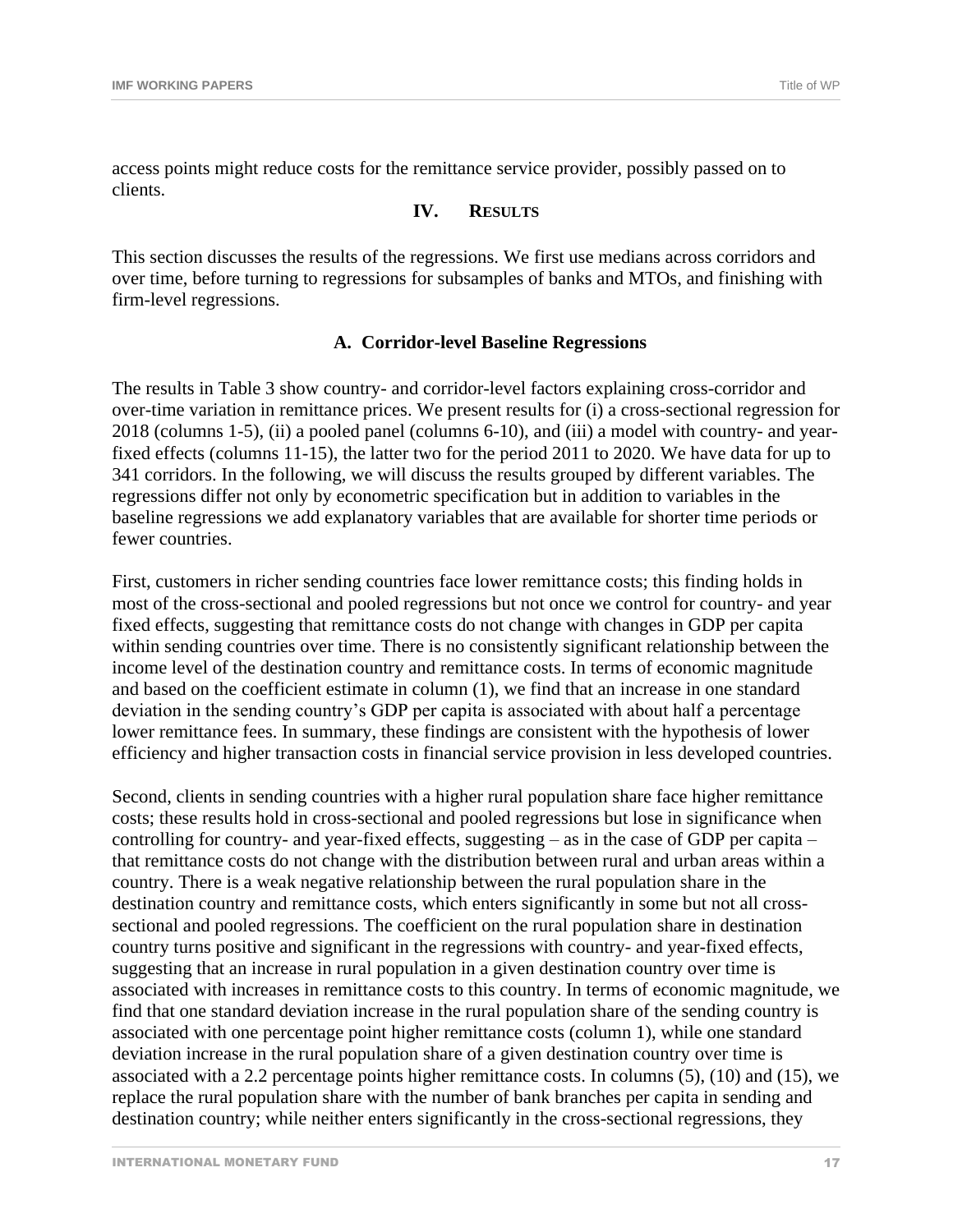enter significantly and with a positive (sending country) and negative (receiving country) coefficient in the pooled regression. Given that branch penetration is a positive indicator of access, these findings are the reverse from what we would expect given the coefficient estimates from the rural population shares. In the fixed effects regressions, finally, branch penetration in the sending country enters negatively and significantly (and thus consistent with the rural population share coefficient estimates), while branch penetration in the receiving country does not enter significantly. Together, these findings provide some indirect evidence that easier geographic access to outlets of remittance service providers might be associated with lower remittance costs.

Third, where significant, there is a negative relationship between the trade volume of the two countries within the corridor and remittance costs. While the coefficient estimate is rarely significant in the cross-country and pooled regressions, it is negative and significant at the 1 percent-level in all fixed-effects regressions, suggesting that as countries trade more, remittance costs fall for this specific corridor. An increase of one standard deviation in bilateral trade within a given corridor over time is associated with one percentage point lower remittance fees (column 11). Similarly, we find higher remittance costs in corridors that are further away from each other, pointing to the importance of distance as cost driver. An increase of one standard deviation in distance is associated with 0.6 percentage points higher remittance costs (column 1). Finally, we find that a higher migrant population in a specific corridor is associated with lower remittance costs, with an increase of one standard deviation in migrant population being associated with 1.3 percentage points lower remittance costs (column 2). In summary, a closer geographic, social and economic relationship between countries is associated with lower remittance costs in the corresponding corridor.

Fourth, we find consistent evidence for a negative relationship between the number of market participants in a corridor and remittance costs; this variable enters negatively and significantly (at least at the 10 percent-level) across all regressions. If we infer the degree of competition from the number of market participants in a corridor, this would suggest a price-dampening effect of competition. A standard deviation increase in the number of market participants reduces remittance costs by 0.3 percentage points (column 1). Further, we find a positive and significant relationship between the share of banks among market participants in a corridor and remittance costs; the variable enters significantly (at least at the 10 percent-level) and positively in all regressions, with a one standard deviation increase in the share of banks being associated with 0.7 percentage points higher remittance costs (column 1). While crude indicators of market structure, these results suggest that a larger number of players in the market is associated with lower fees, suggesting higher competitive pressure from more players, but also that (i) banks charge higher fees (as already shown in Figure 6) and/or (ii) a more prominent role for banks in a remittance corridor drives up fees for all providers. We will use subsample regressions for banks and MTOs in Table 5 and 6 and firm-level regressions in Table 9 to distinguish between these different hypotheses.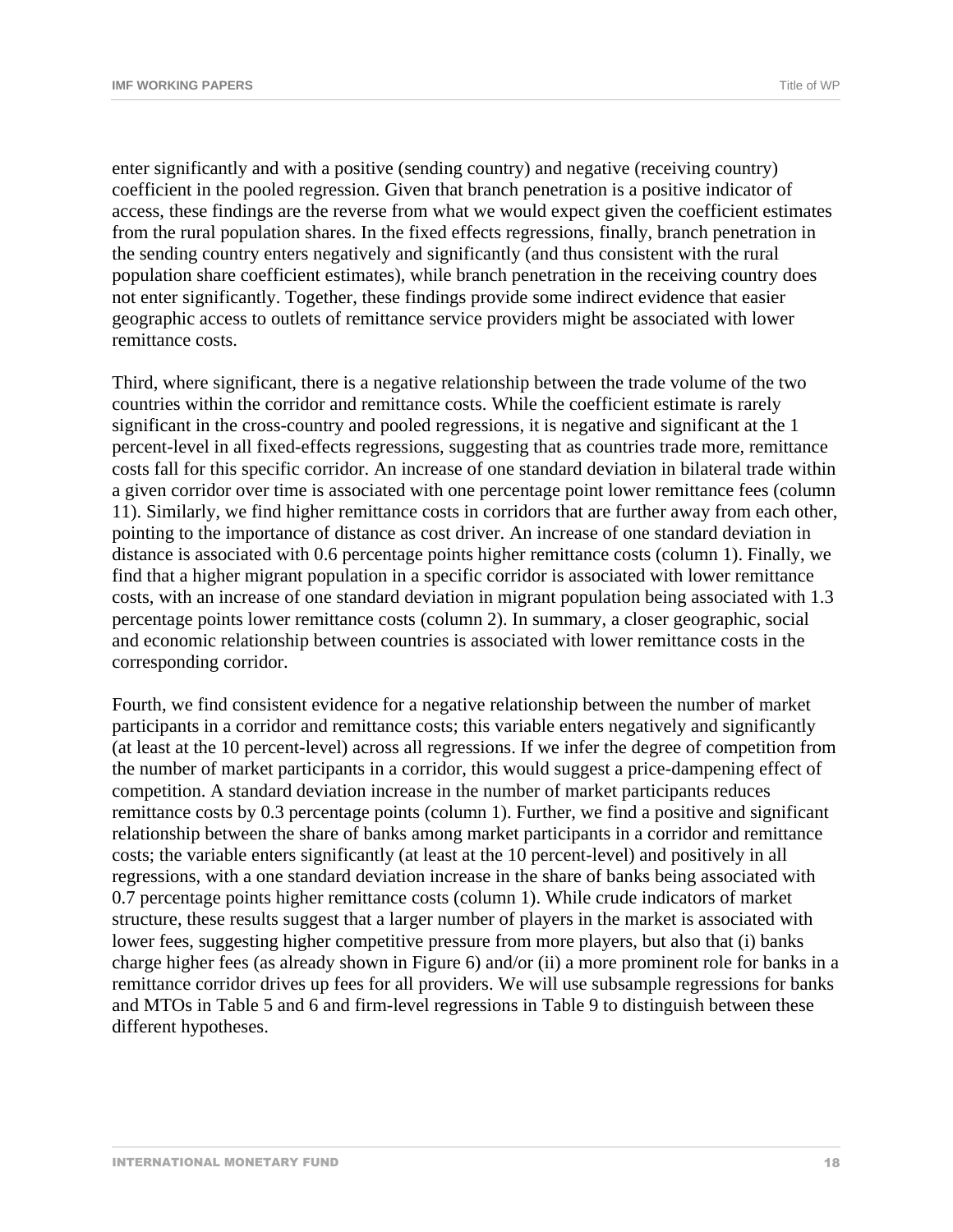Table 3. Baseline Results

|                                            |              | Cross-Section Cross-Section Cross-Section Cross-Section Cross-Section |                         |                |                | Pooled       |                | Pooled       |              |              | Fixed Effect |              | Fixed Effect Fixed Effect | Fixed Effect | <b>Fixed Effect</b> |
|--------------------------------------------|--------------|-----------------------------------------------------------------------|-------------------------|----------------|----------------|--------------|----------------|--------------|--------------|--------------|--------------|--------------|---------------------------|--------------|---------------------|
|                                            | 2018         | 2018                                                                  | 2018                    | 2018           | 2018           |              | Pooled         |              | Pooled       | Pooled       |              |              |                           |              |                     |
|                                            | $\mathbf{1}$ | $\overline{2}$                                                        | $\overline{\mathbf{3}}$ | $\overline{4}$ | 5 <sub>5</sub> | 6            | $\overline{7}$ | 8            | 9            | 10           | 11           | 12           | 13                        | 14           | 15                  |
|                                            |              |                                                                       |                         |                |                |              |                |              |              |              |              |              |                           |              |                     |
| Ln (GDP per capita) source country         | $-0.356*$    | 0.00738                                                               | $-0.515**$              | $-0.251$       | $-0.412**$     | $-0.282***$  | 0.0994         | $-0.470***$  | $-0.184*$    | $-0.275***$  | $-0.0792$    | $-0.0393$    | 0.102                     | 0.351        | 0.168               |
|                                            | (0.207)      | (0.206)                                                               | (0.238)                 | (0.235)        | (0.206)        | (0.0879)     | (0.0901)       | (0.107)      | (0.104)      | (0.0883)     | (0.636)      | (0.654)      | (0.642)                   | (0.732)      | (0.633)             |
| Ln (GDP per capita) destination country    | $-0.262$     | $-0.0352$                                                             | 0.281                   | 0.00685        | $-0.361*$      | $-0.276***$  | $-0.0619$      | $0.303***$   | $-0.0458$    | $-0.304***$  | 0.0688       | $-0.000641$  | 0.00841                   | 0.0668       | 0.342               |
|                                            | (0.182)      | (0.198)                                                               | (0.235)                 | (0.246)        | (0.197)        | (0.0813)     | (0.0892)       | (0.103)      | (0.107)      | (0.0884)     | (0.474)      | (0.482)      | (0.476)                   | (0.447)      | (0.567)             |
| Rural population share source country      | $0.0752***$  | $0.0665***$                                                           | $0.0374*$               | $0.0811***$    |                | $0.0636***$  | $0.0630***$    | $0.0300**$   | $0.0856***$  |              | 0.172        | 0.232        | 0.207                     | 0.108        |                     |
|                                            | (0.0173)     | (0.0166)                                                              | (0.0195)                | (0.0205)       |                | (0.0109)     | (0.0105)       | (0.0119)     | (0.0123)     |              | (0.145)      | (0.147)      | (0.146)                   | (0.185)      |                     |
| Rural population share destination country | $-0.0202*$   | $-0.0125$                                                             | $-0.0166$               | $-0.0320**$    |                | $-0.00620$   | 9.07e-06       | 0.000141     | $-0.0172***$ |              | $0.116*$     | $0.140**$    | $0.117*$                  | $0.208**$    |                     |
|                                            | (0.0105)     | (0.0101)                                                              | (0.0104)                | (0.0131)       |                | (0.00470)    | (0.00444)      | (0.00503)    | (0.00580)    |              | (0.0632)     | (0.0653)     | (0.0641)                  | (0.0832)     |                     |
| Ln (Bilateral trade)                       | $-0.0199$    | $-0.0218$                                                             | $-0.305$                | $-0.0454$      | 0.161          | $-0.0288$    | 0.0685         | $-0.294***$  | $-0.0934$    | $-8.93e-05$  | $-0.433***$  | $-0.385***$  | $-0.441***$               | $-0.573***$  | $-0.399***$         |
|                                            | (0.166)      | (0.174)                                                               | (0.188)                 | (0.204)        | (0.189)        | (0.0787)     | (0.0849)       | (0.0814)     | (0.0948)     | (0.0899)     | (0.0690)     | (0.0746)     | (0.0700)                  | (0.0714)     | (0.0742)            |
| Ln(distance)                               | $0.634**$    | 0.0299                                                                | 0.487                   | 0.312          | 0.362          | $0.762***$   | 0.116          | $0.538***$   | $0.284*$     | $0.346**$    | $0.434**$    | $0.348*$     | $0.451**$                 | 0.291        | $0.527***$          |
|                                            | (0.319)      | (0.318)                                                               | (0.370)                 | (0.388)        | (0.357)        | (0.135)      | (0.137)        | (0.157)      | (0.160)      | (0.156)      | (0.176)      | (0.182)      | (0.176)                   | (0.184)      | (0.179)             |
| Share of banks                             | 3.914**      | 3.907**                                                               | 4.529 ***               | 4.681***       | 6.972 ***      | $7.725***$   | $6.657***$     | $6.177***$   | $6.461***$   | $10.02***$   | $2.228***$   | $2.050***$   | $1.937***$                | $2.327***$   | 2.090 ***           |
|                                            | (1.656)      | (1.659)                                                               | (1.587)                 | (1.765)        | (1.916)        | (0.636)      | (0.629)        | (0.660)      | (0.697)      | (0.678)      | (0.489)      | (0.490)      | (0.489)                   | (0.529)      | (0.494)             |
| Number market participants                 | $-0.0758*$   | $-0.0735*$                                                            | $-0.101*$               | $-0.0949*$     | $-0.120**$     | $-0.0689***$ | $-0.0497**$    | $-0.0906***$ | $-0.0877***$ | $-0.0843***$ | $-0.0924***$ | $-0.0737***$ | $-0.0911***$              | $-0.0919***$ | $-0.0749***$        |
|                                            | (0.0447)     | (0.0439)                                                              | (0.0519)                | (0.0505)       | (0.0519)       | (0.0222)     | (0.0224)       | (0.0237)     | (0.0245)     | (0.0240)     | (0.0215)     | (0.0230)     | (0.0215)                  | (0.0229)     | (0.0226)            |
| Ln(Migrants) 2017                          |              | $-0.819***$                                                           |                         |                |                |              | $-0.970***$    |              |              |              |              | $-0.332***$  |                           |              |                     |
|                                            |              | (0.136)                                                               |                         |                |                |              | (0.0600)       |              |              |              |              | (0.0658)     |                           |              |                     |
| Regulation index destination country 2008  |              |                                                                       | $0.256**$               |                |                |              |                | $0.0991*$    |              |              |              |              |                           |              |                     |
|                                            |              |                                                                       | (0.126)                 |                |                |              |                | (0.0543)     |              |              |              |              |                           |              |                     |
| Regulation index source country 2008       |              |                                                                       | $-0.244$                |                |                |              |                | $-0.184*$    |              |              |              |              |                           |              |                     |
|                                            |              |                                                                       | (0.212)                 |                |                |              |                | (0.0996)     |              |              |              |              |                           |              |                     |
| Pegged exchange rate source country        |              |                                                                       | $-2.658***$             |                |                |              |                | $-3.745***$  |              |              |              |              | $-20.70***$               |              |                     |
|                                            |              |                                                                       | (0.549)                 |                |                |              |                | (0.253)      |              |              |              |              | (3.610)                   |              |                     |
| Pegged exchange rate destination country   |              |                                                                       | $-0.211$                |                |                |              |                | $0.529**$    |              |              |              |              | $-0.107$                  |              |                     |
|                                            |              |                                                                       | (0.694)                 |                |                |              |                | (0.244)      |              |              |              |              | (0.359)                   |              |                     |
|                                            |              |                                                                       | $-0.752**$              |                |                |              |                | $-0.712***$  |              |              |              |              | $-0.283$                  |              |                     |
| Capital controls destination country       |              |                                                                       |                         |                |                |              |                |              |              |              |              |              |                           |              |                     |
|                                            |              |                                                                       | (0.366)<br>7.079 ***    |                |                |              |                | (0.183)      |              |              |              |              | (0.315)                   |              |                     |
| Capital controls source country            |              |                                                                       |                         |                |                |              |                | $6.611***$   |              |              |              |              | $1.151**$                 |              |                     |
|                                            |              |                                                                       | (1.341)                 |                |                |              |                | (0.547)      |              |              |              |              | (0.448)                   |              |                     |
| AML index destination country              |              |                                                                       |                         | $0.771***$     |                |              |                |              | $0.550***$   |              |              |              |                           | 0.0779       |                     |
|                                            |              |                                                                       |                         | (0.249)        |                |              |                |              | (0.100)      |              |              |              |                           | (0.132)      |                     |
| AML index source country                   |              |                                                                       |                         | $-0.621*$      |                |              |                |              | $-1.184***$  |              |              |              |                           | $-0.0406$    |                     |
|                                            |              |                                                                       |                         | (0.348)        |                |              |                |              | (0.185)      |              |              |              |                           | (0.201)      |                     |
| Branch penetration source country          |              |                                                                       |                         |                | 0.00319        |              |                |              |              | $0.0155***$  |              |              |                           |              | $-0.0506***$        |
|                                            |              |                                                                       |                         |                | (0.0154)       |              |                |              |              | (0.00575)    |              |              |                           |              | (0.0184)            |
| Branch penetration destination country     |              |                                                                       |                         |                | $-0.0313$      |              |                |              |              | $-0.0394***$ |              |              |                           |              | 0.0162              |
|                                            |              |                                                                       |                         |                | (0.0208)       |              |                |              |              | (0.00893)    |              |              |                           |              | (0.0190)            |
|                                            |              |                                                                       |                         |                |                |              |                |              |              |              |              |              |                           |              |                     |
| Constant                                   | $18.14***$   | 16.52**                                                               | 15.25**                 | 10.11          | 22.53***       | 14.93***     | 13.82***       | 12.72***     | 14.19***     | 19.18***     | 13.79        | 13.91        | 8.501                     | 3.097        | 13.28               |
|                                            | (6.373)      | (6.499)                                                               | (7.192)                 | (7.931)        | (6.304)        | (2.712)      | (2.865)        | (3.382)      | (3.650)      | (2.650)      | (19.72)      | (20.64)      | (19.92)                   | (24.75)      | (19.61)             |
|                                            |              |                                                                       |                         |                |                |              |                |              |              |              |              |              |                           |              |                     |
| Observations                               | 341          | 330                                                                   | 263                     | 278            | 281            | 2,160        | 2,080          | 1,657        | 1,789        | 1,907        | 2,160        | 2,080        | 2,133                     | 1,789        | 1,907               |
| R-squared                                  | 0.192        | 0.290                                                                 | 0.415                   | 0.268          | 0.172          | 0.225        | 0.316          | 0.403        | 0.243        | 0.228        | 0.809        | 0.811        | 0.809                     | 0.813        | 0.822               |

\*,\*\*,\*\*\* indicate significance at the 10 percent, 5 percent and 1 percent level, respectively, based on heteroscedasticity robust standard errors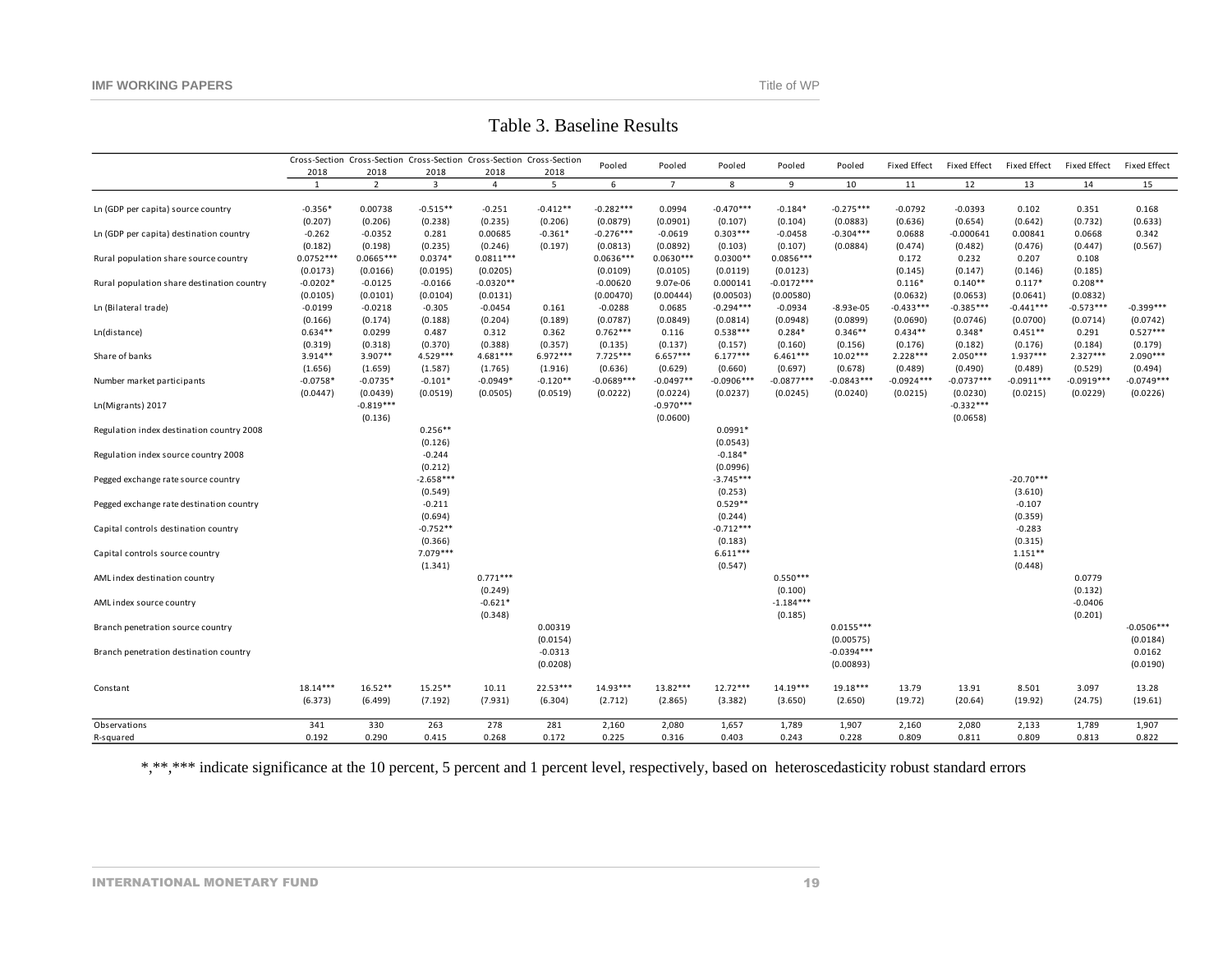Fifth, several of our indicators of the regulatory and macroeconomic environment enter significantly. We do not include these variables in the baseline regression, as they are not available for the whole sample and/or the whole sample period. One, our results suggest that broader regulation of remittance service providers in the sending country is associated with higher remittance costs. As we have this variable only for one point in time (2008), we can only include it in the cross-sectional and pooled regressions, where the regulation index for the sending country enters significantly and positively in both regressions, while the regulation index for the receiving country enters negatively in the pooled regression (column 3). Two, we find that if the currency of the sending country is pegged, remittance costs are lower, while we do not find consistent and significant coefficient estimates for the exchange rate regime in the destination country (column 3). Three, we find some evidence that reporting requirements in destination country are associated with lower remittance costs, while such requirements in the source country are associated with higher remittance costs (column 3). Four, higher (lower) AML risk in the sending (receiving) country is associated with higher remittance costs (column 4). In summary, while there is clear evidence that the lower costs pegged exchange rate in the sending country are passed on to customers, the evidence on the impact of the regulatory framework is far from clear, with several coefficient signs counter-intuitive and surprising differences across different models. Any significant relationship could indicate an impact of the regulatory framework on remittance fees, an impact of remittance fees on the regulatory framework or a third factor driving both. We are thus careful in interpreting these findings.

In summary, the strongest predictor of cross-corridor variation in remittance costs are: (i) income per capita and geographic access to financial institutions in the sending country, (ii) economic links between source and destination country, (iii) market structure in the remittance service market and (iv) the exchange rate regime in the sending country. We find lower fees in corridors with sending countries with higher GDP per capita, a lower rural population share and a fixed exchange rate, corridors with stronger trade and migration links and shorter distance, and corridors with more players and fewer banks.

In terms of the explanatory power of our regression models, the R squared varies between 17 percent and 42 percent in the cross-sectional and 23 percent and 40 percent in the pooled regressions, suggesting that our explanatory variables explain less than half of the variation and that other – unobservable – factors are important as well. Turning to the fixed-effect regressions, we find that it is mostly source country and year-fixed effects and less destination country fixed effects that enter significantly. This together with an R squared of above 80 percent suggests important global trends (as documented in Figure 5) and important time-invariant source country characteristics explaining corridor-year-variation in remittance fees.

As our sample contains both advanced and developing countries, we re-run the regressions for a sample of developing destination countries only. Specifically, we drop the corridors where the destination country is a high-income country. Doing so, we lose 8 corridors in the cross-sectional baseline regression and 62 observations in the pooled baseline regressions. As the results in Table 4 show, most results still hold. Specifically, (i) corridors with higher rural population share in the sending country have higher remittance costs, (ii) corridors with higher migration population, higher trade volumes and less distant source and destination countries have lower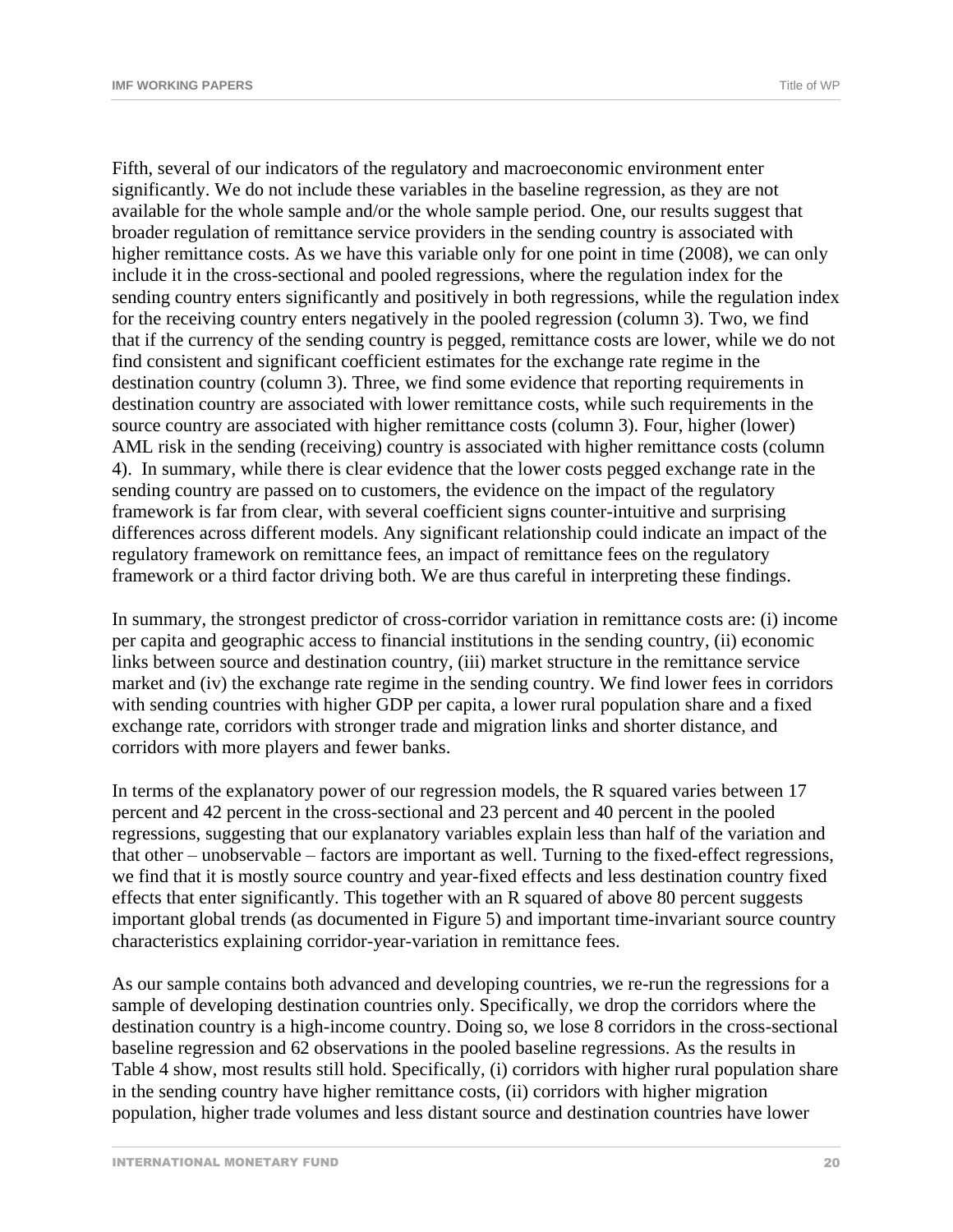remittance costs, (iii) corridors with more market players and a lower share of banks have lower remittance costs and (iv) corridors where the source country has a pegged exchange rate have lower remittance costs. As before, some of the regulatory variables enter significantly, but with different signs for source and destination country and not always consistent across the different specifications.

#### **B. Corridor-level Regressions: Banks vs. Money Transfer Operators**

As the data in Tables 3 and 4 include different types of financial institutions, we next present separate regressions for two of the most important types of institutions active in the remittance markets: banks and MTOs. Table 5 presents results with the median remittance price in a corridor computed only across banks for a sample of up to 232 corridors, while Table 6 presents results with the median remittance price in a corridor computed only across MTOs, for a sample of up to 336 corridors.

The results in Table 5 shows that when focusing exclusively on banks, some of the previous results are confirmed while others change. First, both GDP per capita of sending and receiving country are negatively associated with remittance cost, i.e., corridors with richer sending and receiving countries have lower costs, in line with the hypothesis that financial systems in richer countries are more efficient and their costs are thus lower. However, when focusing on withincountry variation, both coefficient estimates turn positive and significant, suggesting that as sending and destination countries become richer over time, remittance costs increase, pointing to possible demand-side effects. The relationships between remittance costs and GDP per capita are thus much stronger and more significant when focusing on banks only.

Second, we find evidence that a higher share of rural population in the sending countries is associated with higher remittance costs, although this holds only for the cross-sectional and pooled but not fixed effects regressions. We find a positive and significant relationship between the rural population share in the receiving country and remittance costs in the fixed-effects regressions, suggesting that as the rural population in the destination country of a corridor increases over time, this is associated with higher remittance costs. We find weak evidence (in the pooled regressions only) that branch penetration in both sending and receiving countries are negatively associated with remittance costs. These findings are similar to what we found in the overall sample.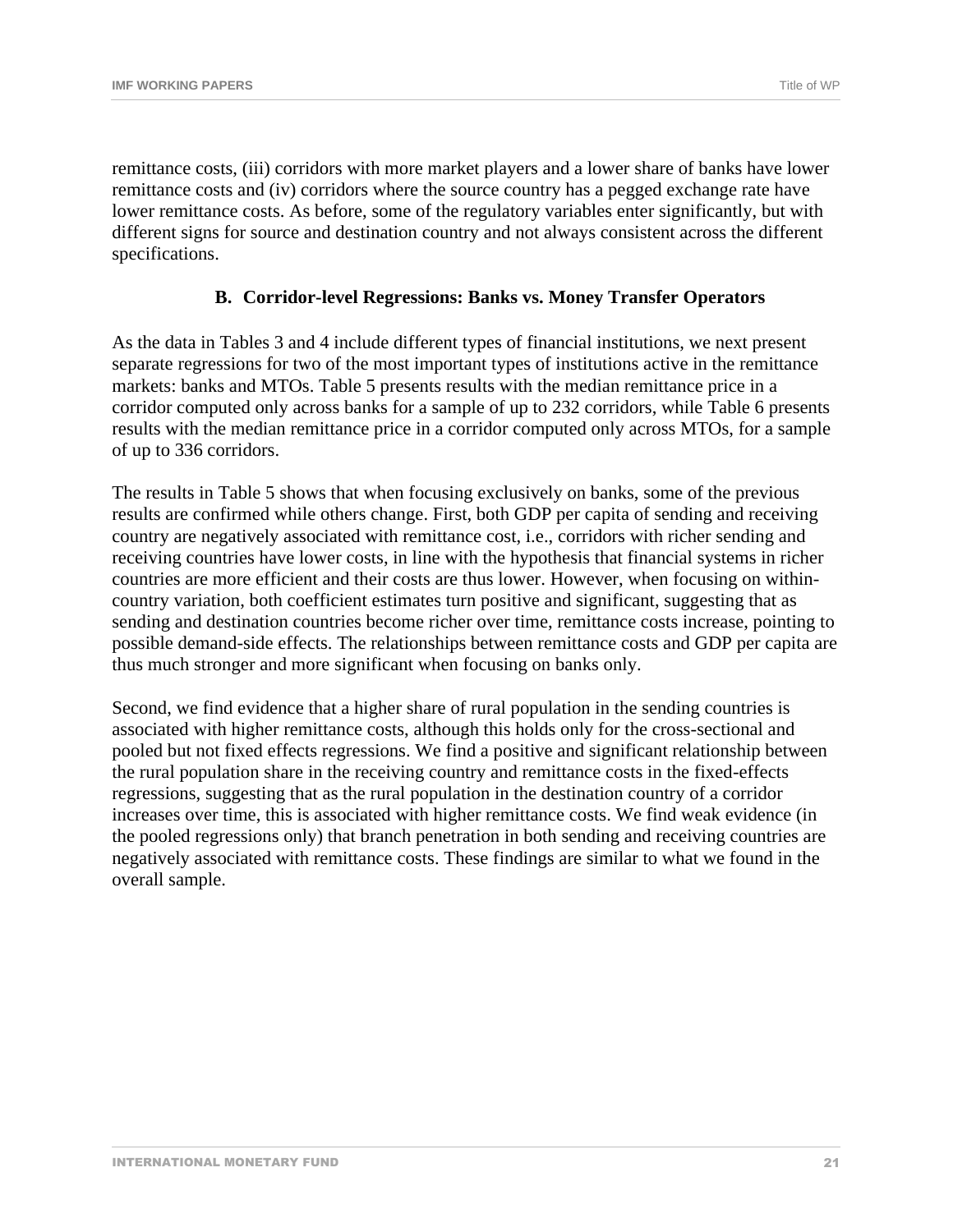| Table 4. Developing to advanced corridors only |  |  |
|------------------------------------------------|--|--|
|                                                |  |  |

|                                            |             |                |             |                                                                  | Adv-dev Cross-Adv-dev Cross-Adv-dev Cross-Adv-dev Cross-Adv-dev Cross- | Adv-dev      | Adv-dev        | Adv-dev      | Adv-dev      | Adv-dev      |              | Adv-dev Fixed Adv-dev Fixed Adv-dev Fixed Adv-dev Fixed Adv-dev Fixed |              |              |              |
|--------------------------------------------|-------------|----------------|-------------|------------------------------------------------------------------|------------------------------------------------------------------------|--------------|----------------|--------------|--------------|--------------|--------------|-----------------------------------------------------------------------|--------------|--------------|--------------|
|                                            |             |                |             | Section 2018 Section 2018 Section 2018 Section 2018 Section 2018 |                                                                        | Pooled       | Pooled         | Pooled       | Pooled       | Pooled       | Effect       | Effect                                                                | Effect       | Effect       | Effect       |
|                                            |             | $\overline{2}$ | 3           | 4                                                                | 5                                                                      | 6            | $\overline{7}$ | 8            | 9            | 10           | 11           | 12                                                                    | 13           | 14           | 15           |
|                                            |             |                |             |                                                                  |                                                                        |              |                |              |              |              |              |                                                                       |              |              |              |
| Ln (GDP per capita) source country         | $-0.337$    | 0.0593         | $-0.499**$  | $-0.263$                                                         | $-0.400*$                                                              | $-0.276***$  | 0.142          | $-0.474***$  | $-0.180*$    | $-0.267***$  | 0.164        | 0.232                                                                 | 0.307        | 0.724        | 0.646        |
|                                            | (0.210)     | (0.208)        | (0.243)     | (0.238)                                                          | (0.209)                                                                | (0.0893)     | (0.0912)       | (0.108)      | (0.106)      | (0.0892)     | (0.652)      | (0.675)                                                               | (0.663)      | (0.742)      | (0.643)      |
| Ln (GDP per capita) destination country    | $-0.260$    | $-0.0171$      | 0.301       | $-0.0114$                                                        | $-0.360*$                                                              | $-0.292***$  | $-0.0638$      | $0.287***$   | $-0.0497$    | $-0.320***$  | 0.00555      | $-0.0660$                                                             | $-0.0197$    | 0.0458       | 0.266        |
|                                            | (0.183)     | (0.198)        | (0.241)     | (0.249)                                                          | (0.197)                                                                | (0.0824)     | (0.0900)       | (0.106)      | (0.109)      | (0.0891)     | (0.476)      | (0.483)                                                               | (0.477)      | (0.444)      | (0.569)      |
| Rural population share source country      | $0.0755***$ | $0.0664***$    | $0.0368*$   | $0.0822***$                                                      |                                                                        | $0.0645***$  | $0.0643***$    | $0.0299**$   | $0.0861***$  |              | 0.167        | 0.226                                                                 | 0.196        | 0.0949       |              |
|                                            | (0.0173)    | (0.0166)       | (0.0196)    | (0.0210)                                                         |                                                                        | (0.0109)     | (0.0105)       | (0.0119)     | (0.0125)     |              | (0.146)      | (0.148)                                                               | (0.147)      | (0.186)      |              |
| Rural population share destination country | $-0.0215**$ | $-0.0137$      | $-0.0171$   | $-0.0309**$                                                      |                                                                        | $-0.00687$   | $-0.00104$     | 0.000326     | $-0.0167***$ |              | $0.118*$     | $0.142**$                                                             | $0.128**$    | $0.211**$    |              |
|                                            | (0.0105)    | (0.0102)       | (0.0105)    | (0.0138)                                                         |                                                                        | (0.00473)    | (0.00447)      | (0.00506)    | (0.00588)    |              | (0.0640)     | (0.0664)                                                              | (0.0646)     | (0.0852)     |              |
| Ln (Bilateral trade)                       | $-0.0143$   | $-0.0176$      | $-0.313$    | $-0.0311$                                                        | 0.168                                                                  | $-0.0154$    | 0.0872         | $-0.277***$  | $-0.0891$    | 0.0126       | $-0.417***$  | $-0.376***$                                                           | $-0.426***$  | $-0.550***$  | $-0.384***$  |
|                                            | (0.166)     | (0.174)        | (0.191)     | (0.206)                                                          | (0.189)                                                                | (0.0794)     | (0.0853)       | (0.0827)     | (0.0959)     | (0.0904)     | (0.0684)     | (0.0745)                                                              | (0.0694)     | (0.0699)     | (0.0737)     |
| Ln(distance)                               | 0.537       | $-0.152$       | 0.366       | 0.311                                                            | 0.264                                                                  | $0.722***$   | $-0.0316$      | $0.499***$   | 0.254        | $0.299*$     | $0.512***$   | $0.416**$                                                             | $0.514***$   | $0.377**$    | $0.604***$   |
|                                            | (0.332)     | (0.328)        | (0.389)     | (0.403)                                                          | (0.367)                                                                | (0.141)      | (0.144)        | (0.164)      | (0.168)      | (0.162)      | (0.174)      | (0.181)                                                               | (0.174)      | (0.181)      | (0.178)      |
| Share of banks                             | 3.709**     | $3.641**$      | $4.358***$  | $4.612**$                                                        | $6.783***$                                                             | 7.666***     | $6.428***$     | $6.177***$   | $6.503***$   | 9.982 ***    | $2.193***$   | $2.039***$                                                            | $1.963***$   | $2.320***$   | $2.058***$   |
|                                            | (1.669)     | (1.671)        | (1.613)     | (1.778)                                                          | (1.927)                                                                | (0.652)      | (0.641)        | (0.679)      | (0.710)      | (0.690)      | (0.489)      | (0.491)                                                               | (0.490)      | (0.527)      | (0.495)      |
| Number market participants                 | $-0.0868*$  | $-0.0882**$    | $-0.115**$  | $-0.104**$                                                       | $-0.135**$                                                             | $-0.0733***$ | $-0.0580**$    | $-0.0974***$ | $-0.0906***$ | $-0.0879***$ | $-0.0766***$ | $-0.0615***$                                                          | $-0.0777***$ | $-0.0787***$ | $-0.0599***$ |
|                                            | (0.0453)    | (0.0440)       | (0.0532)    | (0.0525)                                                         | (0.0524)                                                               | (0.0228)     | (0.0228)       | (0.0245)     | (0.0253)     | (0.0245)     | (0.0212)     | (0.0227)                                                              | (0.0213)     | (0.0226)     | (0.0223)     |
| Ln(Migrants) 2017                          |             | $-0.861***$    |             |                                                                  |                                                                        |              | $-1.021***$    |              |              |              |              | $-0.309***$                                                           |              |              |              |
|                                            |             | (0.136)        |             |                                                                  |                                                                        |              | (0.0605)       |              |              |              |              | (0.0658)                                                              |              |              |              |
| Regulation index destination country 2008  |             |                | $0.243*$    |                                                                  |                                                                        |              |                | $0.119**$    |              |              |              |                                                                       |              |              |              |
|                                            |             |                | (0.138)     |                                                                  |                                                                        |              |                | (0.0594)     |              |              |              |                                                                       |              |              |              |
| Regulation index source country 2008       |             |                | $-0.206$    |                                                                  |                                                                        |              |                | $-0.190*$    |              |              |              |                                                                       |              |              |              |
|                                            |             |                | (0.220)     |                                                                  |                                                                        |              |                | (0.103)      |              |              |              |                                                                       |              |              |              |
| Pegged exchange rate source country        |             |                | $-2.792***$ |                                                                  |                                                                        |              |                | $-3.780***$  |              |              |              |                                                                       | $-19.81***$  |              |              |
|                                            |             |                | (0.557)     |                                                                  |                                                                        |              |                | (0.256)      |              |              |              |                                                                       | (3.664)      |              |              |
| Pegged exchange rate destination country   |             |                | $-0.255$    |                                                                  |                                                                        |              |                | $0.520**$    |              |              |              |                                                                       | $0.550*$     |              |              |
|                                            |             |                | (0.696)     |                                                                  |                                                                        |              |                | (0.253)      |              |              |              |                                                                       | (0.316)      |              |              |
| Capital controls destination country       |             |                | $-0.850**$  |                                                                  |                                                                        |              |                | $-0.807***$  |              |              |              |                                                                       | $-0.357$     |              |              |
|                                            |             |                | (0.373)     |                                                                  |                                                                        |              |                | (0.187)      |              |              |              |                                                                       | (0.337)      |              |              |
| Capital controls source country            |             |                | $6.887***$  |                                                                  |                                                                        |              |                | $6.525***$   |              |              |              |                                                                       | $1.135**$    |              |              |
|                                            |             |                | (1.347)     |                                                                  |                                                                        |              |                | (0.548)      |              |              |              |                                                                       | (0.447)      |              |              |
| AML index destination country              |             |                |             | $0.696**$                                                        |                                                                        |              |                |              | $0.525***$   |              |              |                                                                       |              | $-0.0121$    |              |
|                                            |             |                |             | (0.297)                                                          |                                                                        |              |                |              | (0.107)      |              |              |                                                                       |              | (0.130)      |              |
| AML index source country                   |             |                |             | $-0.593$                                                         |                                                                        |              |                |              | $-1.193***$  |              |              |                                                                       |              | $-0.0590$    |              |
|                                            |             |                |             | (0.370)                                                          |                                                                        |              |                |              | (0.196)      |              |              |                                                                       |              | (0.208)      |              |
| Branch penetration source country          |             |                |             |                                                                  | 0.00592                                                                |              |                |              |              | $0.0169***$  |              |                                                                       |              |              | $-0.0505***$ |
|                                            |             |                |             |                                                                  | (0.0152)                                                               |              |                |              |              | (0.00580)    |              |                                                                       |              |              | (0.0185)     |
| Branch penetration destination country     |             |                |             |                                                                  | $-0.0333$                                                              |              |                |              |              | $-0.0407***$ |              |                                                                       |              |              | 0.0249       |
|                                            |             |                |             |                                                                  | (0.0211)                                                               |              |                |              |              | (0.00903)    |              |                                                                       |              |              | (0.0189)     |
| Constant                                   | $18.53***$  | $16.81**$      | 15.64**     | 11.05                                                            | 23.01***                                                               | 15.39***     | 14.38***       | $13.41***$   | $14.57***$   | 19.58***     | 8.379        | 7.766                                                                 | 2.450        | $-5.749$     | 2.004        |
|                                            | (6.423)     | (6.494)        | (7.337)     | (8.080)                                                          | (6.349)                                                                | (2.747)      | (2.881)        | (3.437)      | (3.685)      | (2.670)      | (19.75)      | (20.75)                                                               | (20.07)      | (24.52)      | (19.60)      |
| Observations                               | 333         | 322            | 255         | 270                                                              | 276                                                                    | 2,098        | 2,018          | 1,595        | 1,734        | 1,856        | 2,098        | 2,018                                                                 | 2,071        | 1,734        | 1,856        |
| R-squared                                  | 0.194       | 0.303          | 0.418       | 0.260                                                            | 0.174                                                                  | 0.224        | 0.325          | 0.406        | 0.240        | 0.227        | 0.814        | 0.815                                                                 | 0.814        | 0.819        | 0.827        |

\*,\*\*,\*\*\* indicate significance at the 10 percent, 5 percent and 1 percent level, respectively, based on heteroscedasticity robust standard errors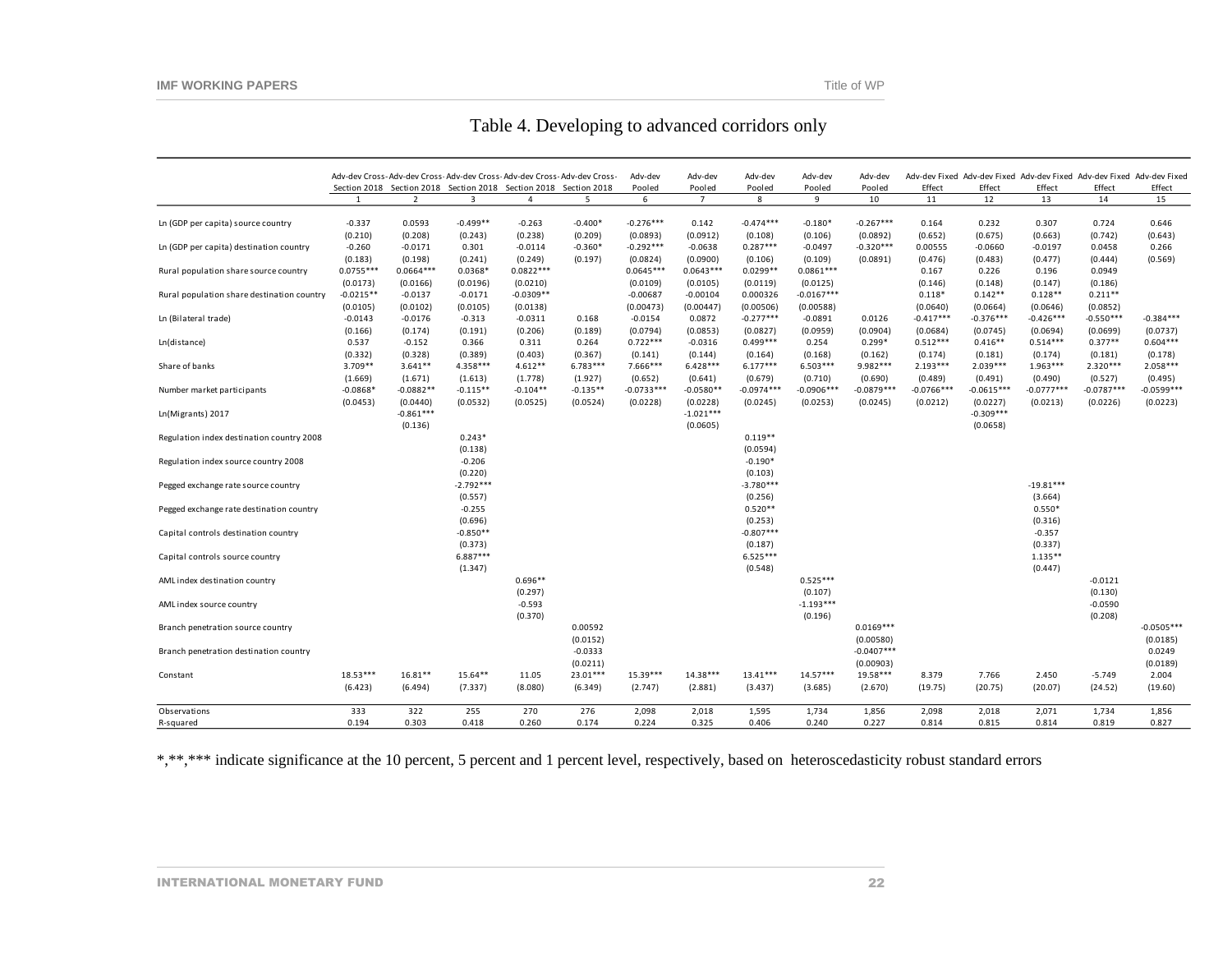|                                            | Bank-only   | Bank-only      | Bank-only                                                             | Bank-only      | Bank-only      |             |                |             |                |              |                     |                     |                     |                     |                     |
|--------------------------------------------|-------------|----------------|-----------------------------------------------------------------------|----------------|----------------|-------------|----------------|-------------|----------------|--------------|---------------------|---------------------|---------------------|---------------------|---------------------|
|                                            |             |                | Cross-Section Cross-Section Cross-Section Cross-Section Cross-Section |                |                | Bank-only   | Bank-only      | Bank-only   | Bank-only      | Bank-only    | Bank-only           | Bank-only           | Bank-only           | Bank-only           | Bank-only           |
|                                            | 2018        | 2018           | 2018                                                                  | 2018           | 2018           | Pooled      | Pooled         | Pooled      | Pooled         | Pooled       | <b>Fixed Effect</b> | <b>Fixed Effect</b> | <b>Fixed Effect</b> | <b>Fixed Effect</b> | <b>Fixed Effect</b> |
|                                            | 1           | $\overline{2}$ | $\overline{3}$                                                        | $\overline{4}$ | 5 <sup>1</sup> | 6           | $\overline{7}$ | 8           | $\overline{9}$ | 10           | 11                  | 12                  | 13                  | 14                  | 15                  |
|                                            |             |                |                                                                       |                |                |             |                |             |                |              |                     |                     |                     |                     |                     |
| Ln (GDP per capita) source country         | $-1.414***$ | $-0.837$       | $-1.569***$                                                           | $-1.197**$     | $-1.025**$     | $-0.323*$   | 0.268          | $-0.596**$  | $-0.0993$      | 0.0634       | 2.054               | 2.103               | 2.251               | $5.542***$          | $2.940**$           |
|                                            | (0.493)     | (0.554)        | (0.566)                                                               | (0.559)        | (0.479)        | (0.191)     | (0.206)        | (0.232)     | (0.225)        | (0.185)      | (1.376)             | (1.397)             | (1.396)             | (1.746)             | (1.458)             |
| Ln (GDP per capita) destination country    | $-1.282***$ | $-0.998**$     | $-0.996*$                                                             | $-0.833*$      | $-1.352***$    | $-1.001***$ | $-0.840***$    | $-0.811***$ | $-0.843***$    | $-1.003***$  | $2.057**$           | $2.059**$           | $2.109**$           | $3.160***$          | 1.576               |
|                                            | (0.388)     | (0.454)        | (0.549)                                                               | (0.493)        | (0.399)        | (0.148)     | (0.164)        | (0.229)     | (0.194)        | (0.148)      | (0.953)             | (0.943)             | (0.950)             | (1.173)             | (0.992)             |
| Rural population share source country      | $0.156***$  | $0.137***$     | $0.131***$                                                            | $0.168***$     |                | $0.0751***$ | $0.0698***$    | $0.0631***$ | $0.0710***$    |              | $-0.214$            | $-0.199$            | $-0.221$            | $-0.191$            |                     |
|                                            | (0.0357)    | (0.0356)       | (0.0401)                                                              | (0.0461)       |                | (0.0176)    | (0.0166)       | (0.0212)    | (0.0207)       |              | (0.254)             | (0.258)             | (0.254)             | (0.358)             |                     |
| Rural population share destination country | $-0.0148$   | $-0.00976$     | $-0.0159$                                                             | $-0.0435$      |                | 0.0141      | 0.0149         | 0.00304     | $-0.0159$      |              | $0.387***$          | $0.372**$           | $0.378***$          | $0.645***$          |                     |
|                                            | (0.0258)    | (0.0253)       | (0.0296)                                                              | (0.0319)       |                | (0.0105)    | (0.0100)       | (0.0121)    | (0.0122)       |              | (0.147)             | (0.151)             | (0.146)             | (0.179)             |                     |
| Ln (Bilateral trade)                       | $0.991**$   | $0.970**$      | 0.562                                                                 | 0.775          | $1.060***$     | $0.571***$  | $0.816***$     | 0.330       | $0.569***$     | $0.385**$    | $-0.886***$         | $-0.786***$         | $-0.791***$         | $-1.240***$         | $-1.025***$         |
|                                            | (0.413)     | (0.424)        | (0.500)                                                               | (0.483)        | (0.408)        | (0.155)     | (0.155)        | (0.201)     | (0.182)        | (0.156)      | (0.179)             | (0.188)             | (0.178)             | (0.204)             | (0.193)             |
| Ln(distance)                               | $2.117***$  | 1.297          | $2.127**$                                                             | $1.604*$       | $1.665**$      | $1.778***$  | $1.049***$     | $1.844***$  | $1.285***$     | $1.408***$   | $-0.990***$         | $-0.984***$         | $-0.803**$          | $-1.549***$         | $-1.113***$         |
|                                            | (0.795)     | (0.885)        | (0.983)                                                               | (0.875)        | (0.740)        | (0.291)     | (0.305)        | (0.376)     | (0.339)        | (0.273)      | (0.366)             | (0.369)             | (0.363)             | (0.398)             | (0.387)             |
| Share of banks                             | $-0.221$    | 1.031          | 0.0564                                                                | $-0.515$       | $6.778**$      | $11.33***$  | $10.77***$     | 10.38***    | $10.08***$     | 13.99***     | 0.565               | 0.210               | 0.645               | 1.670               | 0.611               |
|                                            | (3.340)     | (3.309)        | (3.825)                                                               | (3.619)        | (3.012)        | (1.299)     | (1.243)        | (1.537)     | (1.426)        | (1.214)      | (1.247)             | (1.229)             | (1.246)             | (1.407)             | (1.279)             |
| Number market participants                 | 0.00454     | 0.0509         | 0.00253                                                               | 0.00867        | 0.0294         | $0.256***$  | $0.280***$     | $0.213***$  | $0.308***$     | $0.311***$   | $0.184***$          | $0.223***$          | $0.169***$          | $0.194***$          | $0.203***$          |
|                                            | (0.0956)    | (0.0954)       | (0.110)                                                               | (0.100)        | (0.103)        | (0.0460)    | (0.0446)       | (0.0514)    | (0.0480)       | (0.0473)     | (0.0437)            | (0.0441)            | (0.0442)            | (0.0473)            | (0.0459)            |
| Ln(Migrants) 2017                          |             | $-1.123***$    |                                                                       |                |                |             | $-1.488***$    |             |                |              |                     | $-0.594***$         |                     |                     |                     |
|                                            |             | (0.266)        |                                                                       |                |                |             | (0.115)        |             |                |              |                     | (0.140)             |                     |                     |                     |
| Regulation index destination country 2008  |             |                | $-0.499$                                                              |                |                |             |                | $-0.185$    |                |              |                     |                     |                     |                     |                     |
|                                            |             |                | (0.313)                                                               |                |                |             |                | (0.132)     |                |              |                     |                     |                     |                     |                     |
| Regulation index source country 2008       |             |                | $-0.613$                                                              |                |                |             |                | $-0.560***$ |                |              |                     |                     |                     |                     |                     |
|                                            |             |                | (0.562)                                                               |                |                |             |                | (0.212)     |                |              |                     |                     |                     |                     |                     |
| Pegged exchange rate source country        |             |                | $-4.204***$                                                           |                |                |             |                | $-3.894***$ |                |              |                     |                     | $-28.10***$         |                     |                     |
|                                            |             |                | (1.299)                                                               |                |                |             |                | (0.549)     |                |              |                     |                     | (6.497)             |                     |                     |
| Pegged exchange rate destination country   |             |                | 0.109                                                                 |                |                |             |                | $-1.160**$  |                |              |                     |                     | 0.795               |                     |                     |
|                                            |             |                | (1.620)                                                               |                |                |             |                | (0.546)     |                |              |                     |                     | (0.977)             |                     |                     |
| Capital controls destination country       |             |                | 0.349                                                                 |                |                |             |                | $1.018**$   |                |              |                     |                     | $-0.228$            |                     |                     |
|                                            |             |                | (1.005)                                                               |                |                |             |                | (0.437)     |                |              |                     |                     | (0.520)             |                     |                     |
| Capital controls source country            |             |                | 5.972**                                                               |                |                |             |                | $5.662***$  |                |              |                     |                     | 1.397*              |                     |                     |
|                                            |             |                | (2.472)                                                               |                |                |             |                | (0.864)     |                |              |                     |                     | (0.764)             |                     |                     |
| AML index destination country              |             |                |                                                                       | $1.832***$     |                |             |                |             | $2.097***$     |              |                     |                     |                     | $0.610*$            |                     |
|                                            |             |                |                                                                       | (0.605)        |                |             |                |             | (0.242)        |              |                     |                     |                     | (0.351)             |                     |
| AML index source country                   |             |                |                                                                       | $-0.169$       |                |             |                |             | $-0.417$       |              |                     |                     |                     | 0.733               |                     |
|                                            |             |                |                                                                       | (0.718)        |                |             |                |             | (0.328)        |              |                     |                     |                     | (0.470)             |                     |
| Branch penetration source country          |             |                |                                                                       |                | $-0.0519$      |             |                |             |                | $-0.0411***$ |                     |                     |                     |                     | $-0.0421$           |
|                                            |             |                |                                                                       |                | (0.0450)       |             |                |             |                | (0.0119)     |                     |                     |                     |                     | (0.0359)            |
| Branch penetration destination country     |             |                |                                                                       |                | $-0.0290$      |             |                |             |                | $-0.0624***$ |                     |                     |                     |                     | $-0.00771$          |
|                                            |             |                |                                                                       |                | (0.0521)       |             |                |             |                | (0.0201)     |                     |                     |                     |                     | (0.0651)            |
| Constant                                   | 47.04***    | $43.13***$     | 54.57***                                                              | 27.91          | 42.77***       | 14.44***    | 13.60**        | 23.62***    | $-1.304$       | 12.38**      | $-66.74$            | $-63.67$            | $-76.61*$           | $-195.6***$         | $-62.20$            |
|                                            | (13.80)     | (14.55)        | (15.96)                                                               | (16.96)        | (13.78)        | (5.549)     | (5.861)        | (7.156)     | (6.982)        | (5.092)      | (43.68)             | (45.07)             | (44.03)             | (55.92)             | (41.81)             |
|                                            |             |                |                                                                       |                |                |             |                |             |                |              |                     |                     |                     |                     |                     |
| Observations                               | 232         | 223            | 180                                                                   | 199            | 209            | 1,403       | 1,337          | 1,075       | 1,167          | 1,318        | 1,403               | 1,337               | 1,384               | 1,167               | 1,318               |

R-squared 0.161 0.227 0.282 0.192 0.100 0.173 0.262 0.250 0.215 0.193 0.762 0.769 0.764 0.780 0.759

Table 5. Remittance Costs across Corridors – Banks only

\*,\*\*,\*\*\* indicate significance at the 10 percent, 5 percent and 1 percent level, respectively, based on heteroscedasticity robust standard errors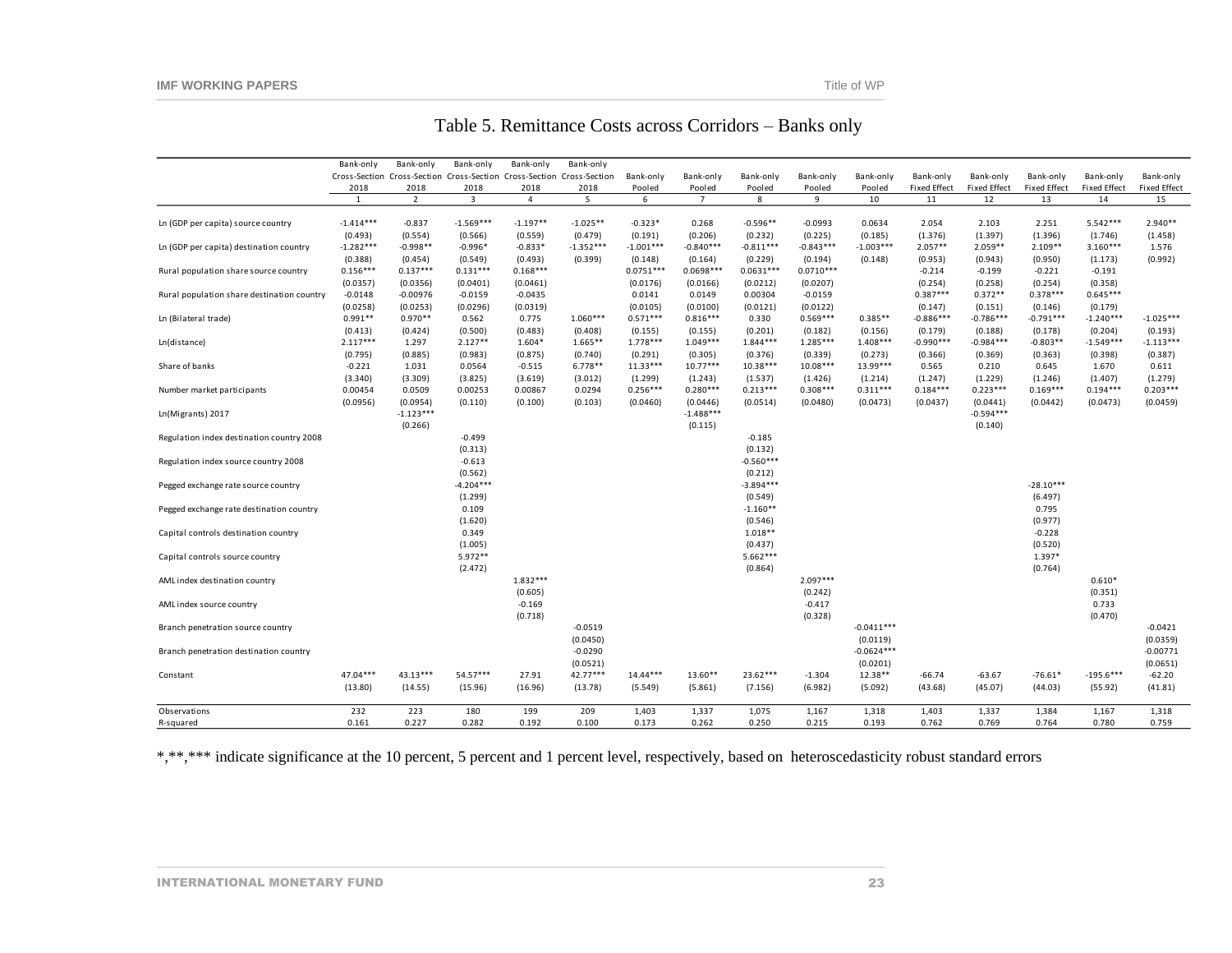Third, as in the overall sample, there is evidence that a higher trade volume between the countries is associated with lower remittance costs and primarily in the fixed-effects regressions. Surprisingly, in cross-sectional and pooled regressions, this variable often enters positively and significantly. As in the overall sample, higher distance is associated with higher remittance costs, while a higher potential market size for remittances (as proxied by the migrant stock in the corridor) is negatively associated with remittance costs.

Fourth, and different from the results in the overall sample, a larger number of remittance service providers is associated with higher remittance costs (in pooled and fixed effects regressions), while – as before – a higher share of banks in the remittance market is associated with higher remittance costs (in pooled regressions). Banks do thus not react with lower fees to a larger number of competitors, in line with the hypothesis that remittance service constitute marginal business for them.

Fifth, sending countries with pegged exchange rates have lower remittance costs, while sending countries with stronger reporting requirements and destination countries with higher AML risks have higher remittance costs. Some of the other regulatory variables enter significantly in the pooled but not cross-sectional regressions.

Similarly, the regressions in Table 6 show for the subsample of MTOs some similar and some different results from the baseline regressions in Table 3. First, GDP per capita in sending and receiving country is often positively and significantly associated with remittance prices, unlike for banks, although this finding is not consistent. This suggests that – unlike in the banking system – it is not so much efficiency and thus costs that drive fees but rather payment capacity and demand.

Second, there is some evidence that the rural population share in the sending (receiving) country is positively (negatively) and significantly associated with remittance prices; in both cases, this holds primarily in the cross-sectional and pooled but not fixed-effects regressions. Not surprising, the coefficients on the bank branch penetration variables do not enter in any consistent way. The results for the sending country are in line with the findings in the overall sample.

Third, there is strong evidence that a higher trade volume in the corridor is associated with lower remittance costs, while there is no clear relationship with distance (unlike in the overall sample and for banks). A larger migrant population in the corridor, on the other hand, is associated with lower remittance costs.

Fourth, unlike for banks, there is a significant and negative (positive) relationship between remittance costs for MTOs and the number of remittance service providers (share of banks among remittance service providers). This suggests that unlike banks, MTOs react to competitive pressure posed by more market players. The significant and positive coefficient on the share of banks suggest that banks do not only charge higher fees but also through their market share put upward pressure on fees charged by MTOs.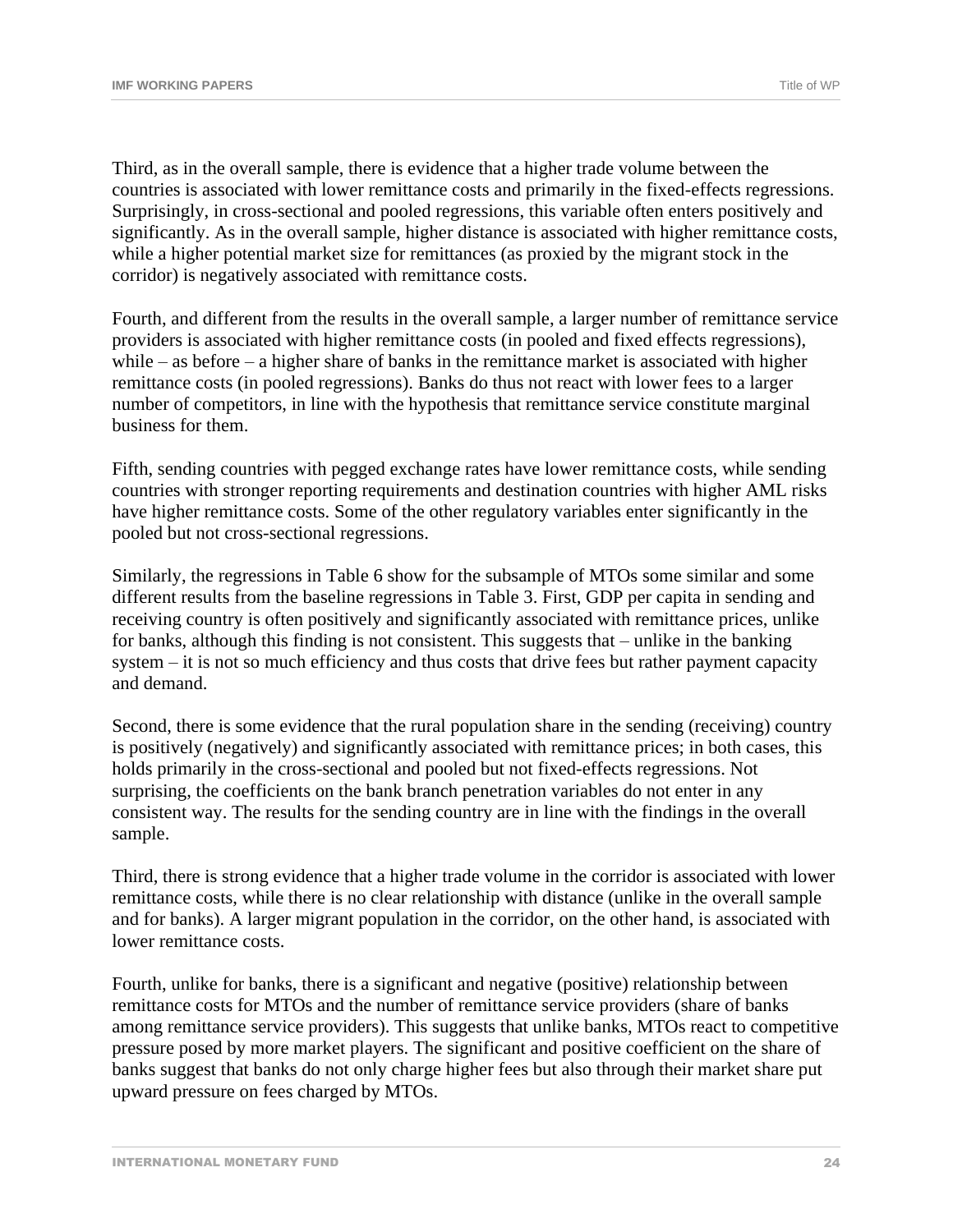| Table 6. Remittance Costs across Corridors - MTOs only |  |  |  |
|--------------------------------------------------------|--|--|--|
|--------------------------------------------------------|--|--|--|

|                                            | MTO-only    | MTO-only       | MTO-only       | MTO-only                                                              | MTO-only    |              |                |             |              |             |                     |                     |                     |                     |                     |
|--------------------------------------------|-------------|----------------|----------------|-----------------------------------------------------------------------|-------------|--------------|----------------|-------------|--------------|-------------|---------------------|---------------------|---------------------|---------------------|---------------------|
|                                            |             |                |                | Cross-Section Cross-Section Cross-Section Cross-Section Cross-Section |             | MTO-only     | MTO-only       | MTO-only    | MTO-only     | MTO-only    | MTO-only            | MTO-only            | MTO-only            | MTO-only            | MTO-only            |
|                                            | 2018        | 2018           | 2018           | 2018                                                                  | 2018        | Pooled       | Pooled         | Pooled      | Pooled       | Pooled      | <b>Fixed Effect</b> | <b>Fixed Effect</b> | <b>Fixed Effect</b> | <b>Fixed Effect</b> | <b>Fixed Effect</b> |
|                                            | 1           | $\overline{2}$ | $\overline{3}$ | $\overline{4}$                                                        | 5           | 6            | $\overline{7}$ | 8           | 9            | 10          | 11                  | 12                  | 13                  | 14                  | 15                  |
|                                            |             |                |                |                                                                       |             |              |                |             |              |             |                     |                     |                     |                     |                     |
| Ln (GDP per capita) source country         | 0.128       | $0.444***$     | 0.0556         | 0.226                                                                 | 0.0430      | $0.109*$     | $0.461***$     | 0.0718      | $0.236***$   | 0.0476      | $-0.0448$           | $-0.197$            | 0.0236              | 0.157               | $-0.300$            |
|                                            | (0.142)     | (0.142)        | (0.158)        | (0.149)                                                               | (0.151)     | (0.0660)     | (0.0678)       | (0.0793)    | (0.0756)     | (0.0720)    | (0.577)             | (0.593)             | (0.580)             | (0.620)             | (0.590)             |
| Ln (GDP per capita) destination country    | 0.00230     | 0.226          | $0.465**$      | $0.331*$                                                              | $-0.0302$   | 0.00170      | $0.248***$     | $0.510***$  | $0.292***$   | 0.0159      | 0.534               | 0.408               | 0.499               | $0.828**$           | 0.767               |
|                                            | (0.141)     | (0.147)        | (0.184)        | (0.179)                                                               | (0.155)     | (0.0683)     | (0.0734)       | (0.0872)    | (0.0847)     | (0.0752)    | (0.451)             | (0.457)             | (0.453)             | (0.418)             | (0.546)             |
| Rural population share source country      | $0.0377***$ | $0.0306**$     | $-0.00261$     | $0.0544***$                                                           |             | $0.0242***$  | $0.0257***$    | $-0.0176**$ | $0.0594***$  |             | $-0.0638$           | $-0.0535$           | $-0.0515$           | $-0.130$            |                     |
|                                            | (0.0140)    | (0.0142)       | (0.0142)       | (0.0152)                                                              |             | (0.00816)    | (0.00837)      | (0.00813)   | (0.00884)    |             | (0.127)             | (0.129)             | (0.127)             | (0.149)             |                     |
| Rural population share destination country | $-0.0180**$ | $-0.0121*$     | $-0.0141*$     | $-0.0208**$                                                           |             | $-0.0126***$ | $-0.00787**$   | $-0.00759*$ | $-0.0126***$ |             | 0.00669             | 0.0154              | 0.0162              | 0.0362              |                     |
|                                            | (0.00769)   | (0.00710)      | (0.00802)      | (0.00967)                                                             |             | (0.00397)    | (0.00360)      | (0.00425)   | (0.00482)    |             | (0.0567)            | (0.0583)            | (0.0583)            | (0.0728)            |                     |
| Ln (Bilateral trade)                       | $-0.234*$   | $-0.264**$     | $-0.457***$    | $-0.319**$                                                            | $-0.123$    | $-0.223***$  | $-0.187***$    | $-0.483***$ | $-0.351***$  | $-0.190**$  | $-0.315***$         | $-0.241***$         | $-0.320***$         | $-0.442***$         | $-0.259***$         |
|                                            | (0.128)     | (0.130)        | (0.151)        | (0.147)                                                               | (0.145)     | (0.0687)     | (0.0718)       | (0.0707)    | (0.0795)     | (0.0776)    | (0.0665)            | (0.0713)            | (0.0677)            | (0.0691)            | (0.0721)            |
| Ln(distance)                               | 0.203       | $-0.323$       | $-0.0463$      | $-0.290$                                                              | $-0.00142$  | $0.253**$    | $-0.345***$    | $-0.116$    | $-0.286**$   | 0.0262      | 0.237               | 0.201               | 0.247               | 0.120               | $0.385**$           |
|                                            | (0.216)     | (0.213)        | (0.243)        | (0.258)                                                               | (0.261)     | (0.109)      | (0.106)        | (0.124)     | (0.128)      | (0.134)     | (0.159)             | (0.164)             | (0.159)             | (0.170)             | (0.165)             |
| Share of banks                             | $2.683**$   | $2.410**$      | 1.799          | $3.161***$                                                            | $4.049***$  | $5.018***$   | $3.771***$     | $2.797***$  | 3.899 ***    | 5.951 ***   | 0.143               | 0.0466              | $-0.0835$           | 0.290               | 0.0946              |
|                                            | (1.101)     | (1.031)        | (1.255)        | (1.180)                                                               | (1.184)     | (0.510)      | (0.491)        | (0.561)     | (0.532)      | (0.516)     | (0.424)             | (0.428)             | (0.428)             | (0.454)             | (0.440)             |
| Number market participants                 | $-0.145***$ | $-0.149***$    | $-0.162***$    | $-0.177***$                                                           | $-0.163***$ | $-0.175***$  | $-0.164***$    | $-0.185***$ | $-0.201***$  | $-0.183***$ | $-0.157***$         | $-0.141***$         | $-0.154***$         | $-0.142***$         | $-0.135***$         |
|                                            | (0.0340)    | (0.0336)       | (0.0378)       | (0.0336)                                                              | (0.0386)    | (0.0187)     | (0.0193)       | (0.0206)    | (0.0203)     | (0.0203)    | (0.0215)            | (0.0229)            | (0.0216)            | (0.0233)            | (0.0226)            |
| Ln(Migrants) 2017                          |             | $-0.642***$    |                |                                                                       |             |              | $-0.766***$    |             |              |             |                     | $-0.215***$         |                     |                     |                     |
|                                            |             | (0.108)        |                |                                                                       |             |              | (0.0508)       |             |              |             |                     | (0.0653)            |                     |                     |                     |
| Regulation index destination country 2008  |             |                | 0.129          |                                                                       |             |              |                | 0.0236      |              |             |                     |                     |                     |                     |                     |
|                                            |             |                | (0.0969)       |                                                                       |             |              |                | (0.0480)    |              |             |                     |                     |                     |                     |                     |
| Regulation index source country 2008       |             |                | $-0.139$       |                                                                       |             |              |                | $-0.0150$   |              |             |                     |                     |                     |                     |                     |
|                                            |             |                | (0.185)        |                                                                       |             |              |                | (0.0902)    |              |             |                     |                     |                     |                     |                     |
| Pegged exchange rate source country        |             |                | $-2.423***$    |                                                                       |             |              |                | $-3.441***$ |              |             |                     |                     | $-13.67***$         |                     |                     |
|                                            |             |                | (0.498)        |                                                                       |             |              |                | (0.232)     |              |             |                     |                     | (3.282)             |                     |                     |
| Pegged exchange rate destination country   |             |                | 0.482          |                                                                       |             |              |                | $0.691***$  |              |             |                     |                     | $-0.0249$           |                     |                     |
|                                            |             |                | (0.644)        |                                                                       |             |              |                | (0.223)     |              |             |                     |                     | (0.347)             |                     |                     |
| Capital controls destination country       |             |                | $-0.464$       |                                                                       |             |              |                | $-0.387**$  |              |             |                     |                     | $-0.140$            |                     |                     |
|                                            |             |                | (0.313)        |                                                                       |             |              |                | (0.158)     |              |             |                     |                     | (0.325)             |                     |                     |
| Capital controls source country            |             |                | 4.650***       |                                                                       |             |              |                | $4.352***$  |              |             |                     |                     | 0.534               |                     |                     |
|                                            |             |                | (1.184)        |                                                                       |             |              |                | (0.459)     |              |             |                     |                     | (0.339)             |                     |                     |
| AML index destination country              |             |                |                | $0.459**$                                                             |             |              |                |             | 0.116        |             |                     |                     |                     | $-0.0796$           |                     |
|                                            |             |                |                | (0.219)                                                               |             |              |                |             | (0.0875)     |             |                     |                     |                     | (0.119)             |                     |
| AML index source country                   |             |                |                | $-1.345***$                                                           |             |              |                |             | $-1.557***$  |             |                     |                     |                     | 0.215               |                     |
|                                            |             |                |                | (0.289)                                                               |             |              |                |             | (0.152)      |             |                     |                     |                     | (0.180)             |                     |
| Branch penetration source country          |             |                |                |                                                                       | 0.000103    |              |                |             |              | $0.0146***$ |                     |                     |                     |                     | $-0.00365$          |
|                                            |             |                |                |                                                                       | (0.0136)    |              |                |             |              | (0.00522)   |                     |                     |                     |                     | (0.0188)            |
| Branch penetration destination country     |             |                |                |                                                                       | $-0.00727$  |              |                |             |              | $-0.00177$  |                     |                     |                     |                     | $0.0545***$         |
|                                            |             |                |                |                                                                       | (0.0196)    |              |                |             |              | (0.00797)   |                     |                     |                     |                     | (0.0189)            |
| Constant                                   | 5.525       | 3.157          | 2.147          | 3.275                                                                 | $8.692*$    | 5.864***     | 2.926          | 1.919       | $8.019***$   | $7.933***$  | 16.27               | 23.50               | 14.00               | 6.739               | 13.12               |
|                                            | (4.724)     | (4.789)        | (5.408)        | (6.050)                                                               | (5.020)     | (2.035)      | (2.158)        | (2.646)     | (2.763)      | (2.122)     | (18.32)             | (18.98)             | (18.42)             | (22.83)             | (18.47)             |
|                                            |             |                |                |                                                                       |             |              |                |             |              |             |                     |                     |                     |                     |                     |
| Observations                               | 336         | 325            | 260            | 275                                                                   | 277         | 2,144        | 2,064          | 1,650       | 1,776        | 1,894       | 2,144               | 2,064               | 2,117               | 1,776               | 1,894               |
| R-squared                                  | 0.158       | 0.269          | 0.333          | 0.277                                                                 | 0.126       | 0.131        | 0.226          | 0.299       | 0.195        | 0.125       | 0.739               | 0.738               | 0.737               | 0.747               | 0.744               |

\*,\*\*,\*\*\* indicate significance at the 10 percent, 5 percent and 1 percent level, respectively, based on heteroscedasticity robust standard errors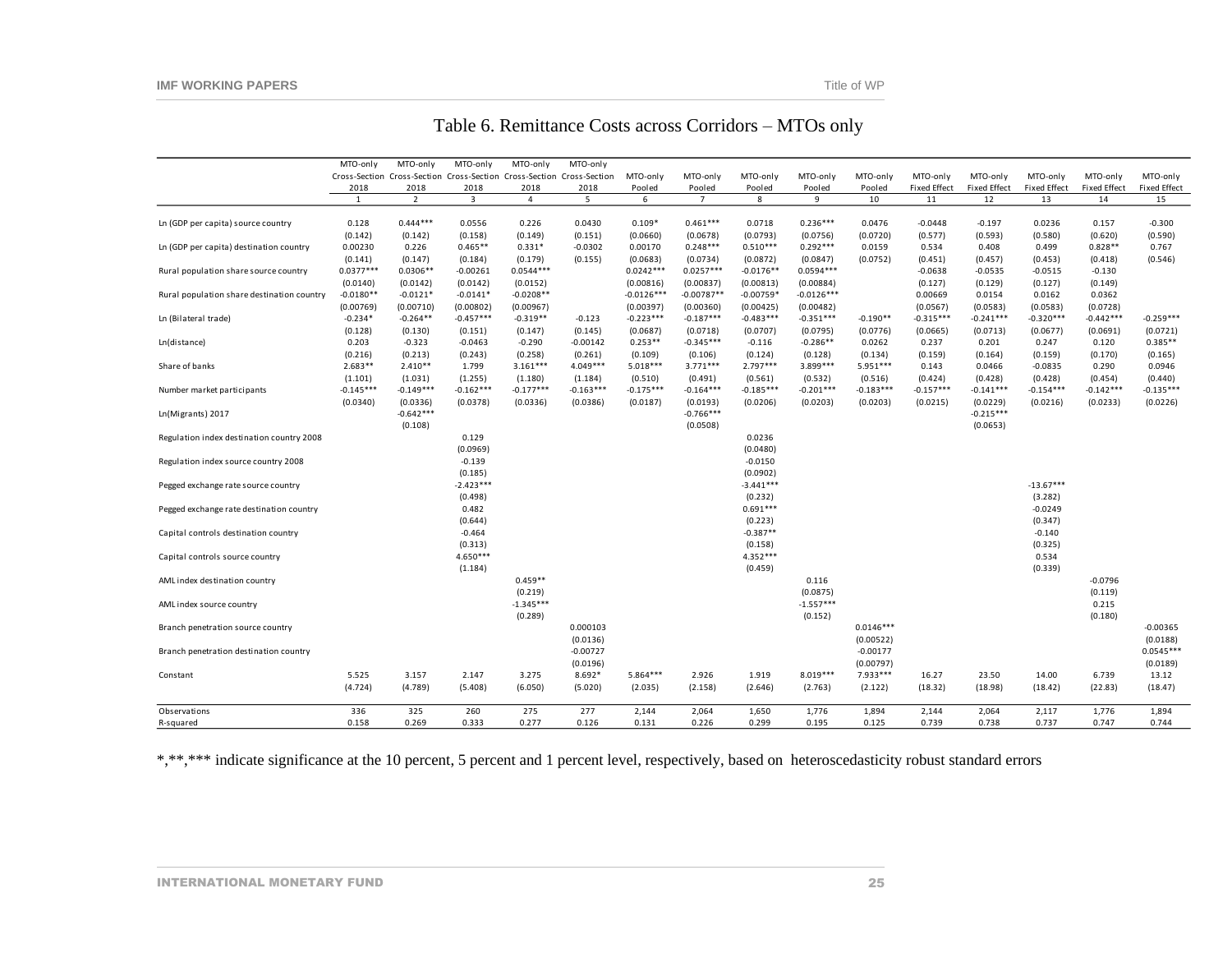Finally, as in the case of banks, source countries with pegged exchange rates face lower MTO remittance fees, while source countries with more reporting requirements face higher costs. Somewhat surprisingly source countries with higher AML risks face lower remittance costs.

In summary, comparing results between the overall sample and the restricted samples for banks and MTOs only, five findings stand out. First, deeper economic ties (proxied by trade volume) and a larger stock of migrants is negatively associated with remittance fees of both banks and MTOs. Second, higher competition as proxied by number of market players in a given corridor has a dampening effect on fees only for MTOs but not for banks, while a higher share of banks is associated with higher costs both among banks and MTOs, suggesting that banks might be market leaders in setting fee structures. Third, the rural population in source and destination countries are stronger predictors of banks' than for MTOs' remittance costs. Fourth, pegged exchange rates in the sending country are associated with lower remittance costs both for banks and MTOs. Finally, the relationship between income per capita and remittance fees varies between banks and MTOs, with banks charging lower fees in corridors where sending and receiving countries are richer, while MTOs do not necessarily vary fees with income levels or – if at all, charge higher fees in richer sending countries.

In Tables 7 and 8, we go one step further and consider two specific MTOs that are active and for which we have data across a large number of corridors – Western Union in up to 332 corridors and MoneyGram in up to 315 corridors. Focusing on one institution, we can better control for provider-specific unobservable effects, which might help us more accurately estimate the factors predicting variation in remittance costs across corridors and over time.

The results in Tables 7 and 8 for Western Union and MoneyGram provide, first, evidence that a higher GDP per capita in sending or receiving country is associated with higher remittance costs, in line with the results for the MTO subsample regressions in Table 6. While the coefficients enter almost always positively, they are not always significant. Second, the rural population share in the source country is mostly positively associated with remittance costs, though the coefficients do not always enter significant. Surprisingly, where significant, the rural population share in the receiving country enters with a negative coefficient, probably suggesting that these firms can deliver competitive remittance services in rural areas. Again, these findings are in line with those in Table 6. Third, we find evidence that closer economic and geographic linkages (bilateral trade and distance) predict lower remittance costs, although again not significantly across all specifications. A larger migrant population in the corridor, on the other hand, is a strong negative predictor of remittance costs for both institutions. Fourth, a larger number of competitors reduces remittance costs – in the case of MoneyGram, the coefficient enters negatively and significantly across all specifications; in the case of Western Union, it enters negatively but not always significantly across all specifications. Where significant, we also find the share of banks enters positively, suggesting that a higher share of banks in a corridor tends to be associated with higher fees charged by Western Union and MoneyGram. Finally, we find in corridors where the source country has a pegged exchange rate, both providers charge lower fees. Overall, the findings for Western Union and MoneyGram are consistent with our regression results for all MTOs, reported in Table 6.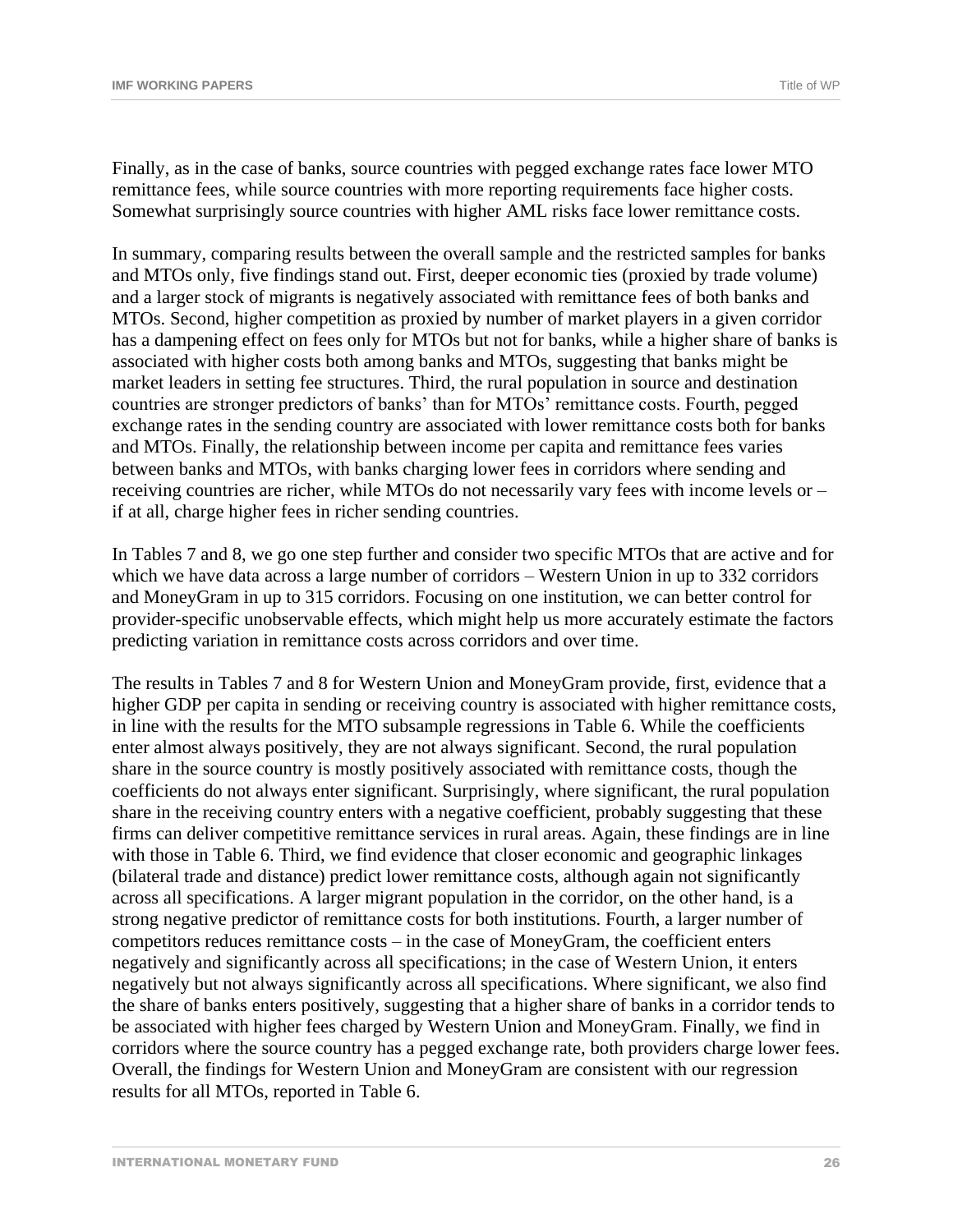| Table 7. Remittance Costs across Corridors – Western Union |  |
|------------------------------------------------------------|--|
|------------------------------------------------------------|--|

| WU-only<br>WU-only<br>WU-only<br>WU-only<br>Cross-Section Cross-Section Cross-Section Cross-Section Cross-Section<br>WU-only<br>WU-only<br>WU-only<br>WU-only<br>WU-only<br>WU-only<br><b>Fixed Effect</b><br><b>Fixed Effect</b><br><b>Fixed Effect</b><br><b>Fixed Effect</b><br><b>Fixed Effect</b><br>2018<br>2018<br>2018<br>2018<br>2018<br>Pooled<br>Pooled<br>Pooled<br>Pooled<br>Pooled<br>$\overline{2}$<br>$\overline{\mathbf{3}}$<br>$\overline{4}$<br>5<br>$\mathbf{1}$<br>6<br>$\overline{7}$<br>8<br>9<br>10<br>11<br>12<br>13<br>14<br>15<br>$0.303*$<br>$0.766***$<br>$0.443**$<br>0.182<br>$0.321***$<br>$0.839***$<br>$0.239**$<br>$0.474***$<br>$0.245***$<br>$1.572**$<br>1.152<br>$1.558**$<br>1.899**<br>0.140<br>1.049<br>Ln (GDP per capita) source country<br>(0.196)<br>(0.202)<br>(0.0826)<br>(0.0839)<br>(0.814)<br>(0.931)<br>(0.820)<br>(0.180)<br>(0.173)<br>(0.216)<br>(0.0995)<br>(0.0940)<br>(0.0936)<br>(0.789)<br>(0.791)<br>$0.473**$<br>$0.508***$<br>$0.714***$<br>$0.523***$<br>$0.406**$<br>$0.438**$<br>$-0.0189$<br>0.121<br>0.709<br>0.807<br>0.583<br>0.910<br>Ln (GDP per capita) destination country<br>0.0712<br>0.144<br>0.764<br>(0.177)<br>(0.176)<br>(0.213)<br>(0.217)<br>(0.201)<br>(0.0888)<br>(0.0912)<br>(0.0998)<br>(0.692)<br>(0.699)<br>(0.691)<br>(0.564)<br>(0.833)<br>(0.112)<br>(0.109)<br>$0.0275***$<br>$0.0298***$<br>$0.0694***$<br>$0.0465**$<br>$0.0365*$<br>$0.0600**$<br>$-0.0204**$<br>$-0.0979$<br>0.208<br>Rural population share source country<br>$-0.0169$<br>$-0.0860$<br>$-0.105$<br>(0.0235)<br>(0.223)<br>(0.0199)<br>(0.0208)<br>(0.0242)<br>(0.0100)<br>(0.0104)<br>(0.00942)<br>(0.0105)<br>(0.163)<br>(0.167)<br>(0.165)<br>$-0.0180***$<br>$-0.0128***$<br>$-0.00902*$<br>$-0.0127**$<br>0.0295<br>0.0240<br>$-0.0129$<br>$-0.00485$<br>$-0.00740$<br>$-0.0105$<br>0.0209<br>0.0119<br>Rural population share destination country<br>(0.0809)<br>(0.0824)<br>(0.0823)<br>(0.00965)<br>(0.00884)<br>(0.0106)<br>(0.0126)<br>(0.00497)<br>(0.00441)<br>(0.00516)<br>(0.00550)<br>(0.101)<br>$-0.506***$<br>$-0.413***$<br>$-0.406***$<br>$-0.741***$<br>$-0.631***$<br>$-0.384***$<br>$-0.546***$<br>$-0.421***$<br>$-0.546***$<br>$-0.722***$<br>$-0.457***$<br>$-0.276*$<br>$-0.325*$<br>$-0.375*$<br>$-0.129$<br>Ln (Bilateral trade)<br>(0.199)<br>(0.196)<br>(0.0910)<br>(0.0941)<br>(0.0934)<br>(0.0936)<br>(0.166)<br>(0.169)<br>(0.186)<br>(0.0943)<br>(0.107)<br>(0.106)<br>(0.0920)<br>(0.101)<br>(0.0991)<br>$-0.798***$<br>$-0.514***$<br>$-0.530***$<br>Ln(distance)<br>0.0433<br>$-0.710**$<br>$-0.439$<br>$-0.470$<br>$-0.0904$<br>0.0570<br>$-0.115$<br>0.129<br>0.0344<br>0.120<br>$-0.0874$<br>0.294<br>(0.343)<br>(0.370)<br>(0.222)<br>(0.226)<br>(0.292)<br>(0.277)<br>(0.336)<br>(0.147)<br>(0.142)<br>(0.175)<br>(0.167)<br>(0.186)<br>(0.216)<br>(0.216)<br>(0.224)<br>$3.067**$<br>3.318***<br>$1.732***$<br>$1.660**$<br>$2.342***$<br>4.160***<br>$-0.941$<br>$-0.806$<br>$-1.086*$<br>$-0.799$<br>$-0.429$<br>Share of banks<br>1.753<br>1.421<br>1.855<br>2.345<br>(1.348)<br>(1.227)<br>(1.510)<br>(1.440)<br>(1.467)<br>(0.555)<br>(0.575)<br>(0.586)<br>(0.578)<br>(0.583)<br>(0.583)<br>(0.598)<br>(0.666)<br>(0.621)<br>(0.587)<br>$-0.149***$<br>$-0.123***$<br>$-0.0860***$<br>$-0.0293$<br>$-0.0350$<br>$-0.0903$<br>$-0.0778$<br>$-0.0529$<br>$-0.0998***$<br>$-0.0997***$<br>$-0.149***$<br>$-0.0645**$<br>$-0.0832***$<br>$-0.0880***$<br>$-0.0805***$<br>Number market participants<br>(0.0514)<br>(0.0469)<br>(0.0558)<br>(0.0572)<br>(0.0563)<br>(0.0227)<br>(0.0228)<br>(0.0244)<br>(0.0239)<br>(0.0245)<br>(0.0261)<br>(0.0278)<br>(0.0260)<br>(0.0285)<br>(0.0274)<br>$-1.003***$<br>$-0.414***$<br>$-0.910***$<br>Ln(Migrants) 2017<br>(0.0716)<br>(0.0798)<br>(0.143)<br>$-0.0768$<br>0.103<br>Regulation index destination country 2008<br>(0.150)<br>(0.0607)<br>$-0.0652$<br>$-0.0580$<br>Regulation index source country 2008<br>(0.244)<br>(0.109)<br>$-3.793***$<br>$-4.641***$<br>$-9.601**$<br>Pegged exchange rate source country<br>(0.767)<br>(0.292)<br>(3.948)<br>0.166<br>$0.521*$<br>$-0.264$<br>Pegged exchange rate destination country<br>(0.722)<br>(0.592)<br>(0.275)<br>$-0.347$<br>$-0.660***$<br>$-0.384$<br>Capital controls destination country<br>(0.441)<br>(0.450)<br>(0.204)<br>$2.953**$<br>$1.906***$<br>$0.779**$<br>Capital controls source country<br>(1.201)<br>(0.411)<br>(0.383)<br>0.346<br>$-0.120$<br>$-0.183$<br>AML index destination country<br>(0.277)<br>(0.169)<br>(0.113)<br>$-1.345***$<br>$-1.484***$<br>$0.785***$<br>AML index source country<br>(0.368)<br>(0.164)<br>(0.251)<br>$0.0715***$<br>$-0.0175$<br>0.00939<br>Branch penetration source country<br>(0.0172)<br>(0.00681)<br>(0.0268)<br>$-0.00480$<br>$0.0173*$<br>$0.0710***$<br>Branch penetration destination country<br>(0.0228)<br>(0.0103)<br>(0.0256)<br>$4.315*$<br>0.809<br>4.080<br>$-2.590$<br>6.217<br>2.601<br>$-3.169$<br>3.597<br>$-26.28$<br>$-11.50$<br>$-26.51$<br>$-41.87$<br>$-22.94$<br>$-3.315$<br>1.464<br>Constant<br>(7.026)<br>(2.542)<br>(3.320)<br>(3.294)<br>(2.598)<br>(26.62)<br>(27.85)<br>(26.98)<br>(33.02)<br>(26.65)<br>(5.810)<br>(5.571)<br>(7.209)<br>(6.171)<br>(2.484)<br>Observations<br>332<br>321<br>256<br>271<br>274<br>2,110<br>2,030<br>1,618<br>1,746<br>1,864<br>2,110<br>2,030<br>2,083<br>1,746<br>1,864<br>0.063<br>0.206<br>0.206<br>0.124<br>0.040<br>0.065<br>0.187<br>0.201<br>0.123<br>0.058<br>0.683<br>0.682<br>0.682<br>0.700<br>0.695<br>R-squared | WU-only | WU-only | WU-only | WU-only | WU-only |  |  |  |  |  |
|----------------------------------------------------------------------------------------------------------------------------------------------------------------------------------------------------------------------------------------------------------------------------------------------------------------------------------------------------------------------------------------------------------------------------------------------------------------------------------------------------------------------------------------------------------------------------------------------------------------------------------------------------------------------------------------------------------------------------------------------------------------------------------------------------------------------------------------------------------------------------------------------------------------------------------------------------------------------------------------------------------------------------------------------------------------------------------------------------------------------------------------------------------------------------------------------------------------------------------------------------------------------------------------------------------------------------------------------------------------------------------------------------------------------------------------------------------------------------------------------------------------------------------------------------------------------------------------------------------------------------------------------------------------------------------------------------------------------------------------------------------------------------------------------------------------------------------------------------------------------------------------------------------------------------------------------------------------------------------------------------------------------------------------------------------------------------------------------------------------------------------------------------------------------------------------------------------------------------------------------------------------------------------------------------------------------------------------------------------------------------------------------------------------------------------------------------------------------------------------------------------------------------------------------------------------------------------------------------------------------------------------------------------------------------------------------------------------------------------------------------------------------------------------------------------------------------------------------------------------------------------------------------------------------------------------------------------------------------------------------------------------------------------------------------------------------------------------------------------------------------------------------------------------------------------------------------------------------------------------------------------------------------------------------------------------------------------------------------------------------------------------------------------------------------------------------------------------------------------------------------------------------------------------------------------------------------------------------------------------------------------------------------------------------------------------------------------------------------------------------------------------------------------------------------------------------------------------------------------------------------------------------------------------------------------------------------------------------------------------------------------------------------------------------------------------------------------------------------------------------------------------------------------------------------------------------------------------------------------------------------------------------------------------------------------------------------------------------------------------------------------------------------------------------------------------------------------------------------------------------------------------------------------------------------------------------------------------------------------------------------------------------------------------------------------------------------------------------------------------------------------------------------------------------------------------------------------------------------------------------------------------------------------------------------------------------------------------------------------------------------------------------------------------------------------------------------------------------------------------------------------------------------------------------------------------------------------------------------------------------------------------------------------------------------------------------------------------------------------------------------------------------------------------------------------------------------------------------------------------------------------------------------------------------------------------------|---------|---------|---------|---------|---------|--|--|--|--|--|
|                                                                                                                                                                                                                                                                                                                                                                                                                                                                                                                                                                                                                                                                                                                                                                                                                                                                                                                                                                                                                                                                                                                                                                                                                                                                                                                                                                                                                                                                                                                                                                                                                                                                                                                                                                                                                                                                                                                                                                                                                                                                                                                                                                                                                                                                                                                                                                                                                                                                                                                                                                                                                                                                                                                                                                                                                                                                                                                                                                                                                                                                                                                                                                                                                                                                                                                                                                                                                                                                                                                                                                                                                                                                                                                                                                                                                                                                                                                                                                                                                                                                                                                                                                                                                                                                                                                                                                                                                                                                                                                                                                                                                                                                                                                                                                                                                                                                                                                                                                                                                                                                                                                                                                                                                                                                                                                                                                                                                                                                                                                                                                      |         |         |         |         |         |  |  |  |  |  |
|                                                                                                                                                                                                                                                                                                                                                                                                                                                                                                                                                                                                                                                                                                                                                                                                                                                                                                                                                                                                                                                                                                                                                                                                                                                                                                                                                                                                                                                                                                                                                                                                                                                                                                                                                                                                                                                                                                                                                                                                                                                                                                                                                                                                                                                                                                                                                                                                                                                                                                                                                                                                                                                                                                                                                                                                                                                                                                                                                                                                                                                                                                                                                                                                                                                                                                                                                                                                                                                                                                                                                                                                                                                                                                                                                                                                                                                                                                                                                                                                                                                                                                                                                                                                                                                                                                                                                                                                                                                                                                                                                                                                                                                                                                                                                                                                                                                                                                                                                                                                                                                                                                                                                                                                                                                                                                                                                                                                                                                                                                                                                                      |         |         |         |         |         |  |  |  |  |  |
|                                                                                                                                                                                                                                                                                                                                                                                                                                                                                                                                                                                                                                                                                                                                                                                                                                                                                                                                                                                                                                                                                                                                                                                                                                                                                                                                                                                                                                                                                                                                                                                                                                                                                                                                                                                                                                                                                                                                                                                                                                                                                                                                                                                                                                                                                                                                                                                                                                                                                                                                                                                                                                                                                                                                                                                                                                                                                                                                                                                                                                                                                                                                                                                                                                                                                                                                                                                                                                                                                                                                                                                                                                                                                                                                                                                                                                                                                                                                                                                                                                                                                                                                                                                                                                                                                                                                                                                                                                                                                                                                                                                                                                                                                                                                                                                                                                                                                                                                                                                                                                                                                                                                                                                                                                                                                                                                                                                                                                                                                                                                                                      |         |         |         |         |         |  |  |  |  |  |
|                                                                                                                                                                                                                                                                                                                                                                                                                                                                                                                                                                                                                                                                                                                                                                                                                                                                                                                                                                                                                                                                                                                                                                                                                                                                                                                                                                                                                                                                                                                                                                                                                                                                                                                                                                                                                                                                                                                                                                                                                                                                                                                                                                                                                                                                                                                                                                                                                                                                                                                                                                                                                                                                                                                                                                                                                                                                                                                                                                                                                                                                                                                                                                                                                                                                                                                                                                                                                                                                                                                                                                                                                                                                                                                                                                                                                                                                                                                                                                                                                                                                                                                                                                                                                                                                                                                                                                                                                                                                                                                                                                                                                                                                                                                                                                                                                                                                                                                                                                                                                                                                                                                                                                                                                                                                                                                                                                                                                                                                                                                                                                      |         |         |         |         |         |  |  |  |  |  |
|                                                                                                                                                                                                                                                                                                                                                                                                                                                                                                                                                                                                                                                                                                                                                                                                                                                                                                                                                                                                                                                                                                                                                                                                                                                                                                                                                                                                                                                                                                                                                                                                                                                                                                                                                                                                                                                                                                                                                                                                                                                                                                                                                                                                                                                                                                                                                                                                                                                                                                                                                                                                                                                                                                                                                                                                                                                                                                                                                                                                                                                                                                                                                                                                                                                                                                                                                                                                                                                                                                                                                                                                                                                                                                                                                                                                                                                                                                                                                                                                                                                                                                                                                                                                                                                                                                                                                                                                                                                                                                                                                                                                                                                                                                                                                                                                                                                                                                                                                                                                                                                                                                                                                                                                                                                                                                                                                                                                                                                                                                                                                                      |         |         |         |         |         |  |  |  |  |  |
|                                                                                                                                                                                                                                                                                                                                                                                                                                                                                                                                                                                                                                                                                                                                                                                                                                                                                                                                                                                                                                                                                                                                                                                                                                                                                                                                                                                                                                                                                                                                                                                                                                                                                                                                                                                                                                                                                                                                                                                                                                                                                                                                                                                                                                                                                                                                                                                                                                                                                                                                                                                                                                                                                                                                                                                                                                                                                                                                                                                                                                                                                                                                                                                                                                                                                                                                                                                                                                                                                                                                                                                                                                                                                                                                                                                                                                                                                                                                                                                                                                                                                                                                                                                                                                                                                                                                                                                                                                                                                                                                                                                                                                                                                                                                                                                                                                                                                                                                                                                                                                                                                                                                                                                                                                                                                                                                                                                                                                                                                                                                                                      |         |         |         |         |         |  |  |  |  |  |
|                                                                                                                                                                                                                                                                                                                                                                                                                                                                                                                                                                                                                                                                                                                                                                                                                                                                                                                                                                                                                                                                                                                                                                                                                                                                                                                                                                                                                                                                                                                                                                                                                                                                                                                                                                                                                                                                                                                                                                                                                                                                                                                                                                                                                                                                                                                                                                                                                                                                                                                                                                                                                                                                                                                                                                                                                                                                                                                                                                                                                                                                                                                                                                                                                                                                                                                                                                                                                                                                                                                                                                                                                                                                                                                                                                                                                                                                                                                                                                                                                                                                                                                                                                                                                                                                                                                                                                                                                                                                                                                                                                                                                                                                                                                                                                                                                                                                                                                                                                                                                                                                                                                                                                                                                                                                                                                                                                                                                                                                                                                                                                      |         |         |         |         |         |  |  |  |  |  |
|                                                                                                                                                                                                                                                                                                                                                                                                                                                                                                                                                                                                                                                                                                                                                                                                                                                                                                                                                                                                                                                                                                                                                                                                                                                                                                                                                                                                                                                                                                                                                                                                                                                                                                                                                                                                                                                                                                                                                                                                                                                                                                                                                                                                                                                                                                                                                                                                                                                                                                                                                                                                                                                                                                                                                                                                                                                                                                                                                                                                                                                                                                                                                                                                                                                                                                                                                                                                                                                                                                                                                                                                                                                                                                                                                                                                                                                                                                                                                                                                                                                                                                                                                                                                                                                                                                                                                                                                                                                                                                                                                                                                                                                                                                                                                                                                                                                                                                                                                                                                                                                                                                                                                                                                                                                                                                                                                                                                                                                                                                                                                                      |         |         |         |         |         |  |  |  |  |  |
|                                                                                                                                                                                                                                                                                                                                                                                                                                                                                                                                                                                                                                                                                                                                                                                                                                                                                                                                                                                                                                                                                                                                                                                                                                                                                                                                                                                                                                                                                                                                                                                                                                                                                                                                                                                                                                                                                                                                                                                                                                                                                                                                                                                                                                                                                                                                                                                                                                                                                                                                                                                                                                                                                                                                                                                                                                                                                                                                                                                                                                                                                                                                                                                                                                                                                                                                                                                                                                                                                                                                                                                                                                                                                                                                                                                                                                                                                                                                                                                                                                                                                                                                                                                                                                                                                                                                                                                                                                                                                                                                                                                                                                                                                                                                                                                                                                                                                                                                                                                                                                                                                                                                                                                                                                                                                                                                                                                                                                                                                                                                                                      |         |         |         |         |         |  |  |  |  |  |
|                                                                                                                                                                                                                                                                                                                                                                                                                                                                                                                                                                                                                                                                                                                                                                                                                                                                                                                                                                                                                                                                                                                                                                                                                                                                                                                                                                                                                                                                                                                                                                                                                                                                                                                                                                                                                                                                                                                                                                                                                                                                                                                                                                                                                                                                                                                                                                                                                                                                                                                                                                                                                                                                                                                                                                                                                                                                                                                                                                                                                                                                                                                                                                                                                                                                                                                                                                                                                                                                                                                                                                                                                                                                                                                                                                                                                                                                                                                                                                                                                                                                                                                                                                                                                                                                                                                                                                                                                                                                                                                                                                                                                                                                                                                                                                                                                                                                                                                                                                                                                                                                                                                                                                                                                                                                                                                                                                                                                                                                                                                                                                      |         |         |         |         |         |  |  |  |  |  |
|                                                                                                                                                                                                                                                                                                                                                                                                                                                                                                                                                                                                                                                                                                                                                                                                                                                                                                                                                                                                                                                                                                                                                                                                                                                                                                                                                                                                                                                                                                                                                                                                                                                                                                                                                                                                                                                                                                                                                                                                                                                                                                                                                                                                                                                                                                                                                                                                                                                                                                                                                                                                                                                                                                                                                                                                                                                                                                                                                                                                                                                                                                                                                                                                                                                                                                                                                                                                                                                                                                                                                                                                                                                                                                                                                                                                                                                                                                                                                                                                                                                                                                                                                                                                                                                                                                                                                                                                                                                                                                                                                                                                                                                                                                                                                                                                                                                                                                                                                                                                                                                                                                                                                                                                                                                                                                                                                                                                                                                                                                                                                                      |         |         |         |         |         |  |  |  |  |  |
|                                                                                                                                                                                                                                                                                                                                                                                                                                                                                                                                                                                                                                                                                                                                                                                                                                                                                                                                                                                                                                                                                                                                                                                                                                                                                                                                                                                                                                                                                                                                                                                                                                                                                                                                                                                                                                                                                                                                                                                                                                                                                                                                                                                                                                                                                                                                                                                                                                                                                                                                                                                                                                                                                                                                                                                                                                                                                                                                                                                                                                                                                                                                                                                                                                                                                                                                                                                                                                                                                                                                                                                                                                                                                                                                                                                                                                                                                                                                                                                                                                                                                                                                                                                                                                                                                                                                                                                                                                                                                                                                                                                                                                                                                                                                                                                                                                                                                                                                                                                                                                                                                                                                                                                                                                                                                                                                                                                                                                                                                                                                                                      |         |         |         |         |         |  |  |  |  |  |
|                                                                                                                                                                                                                                                                                                                                                                                                                                                                                                                                                                                                                                                                                                                                                                                                                                                                                                                                                                                                                                                                                                                                                                                                                                                                                                                                                                                                                                                                                                                                                                                                                                                                                                                                                                                                                                                                                                                                                                                                                                                                                                                                                                                                                                                                                                                                                                                                                                                                                                                                                                                                                                                                                                                                                                                                                                                                                                                                                                                                                                                                                                                                                                                                                                                                                                                                                                                                                                                                                                                                                                                                                                                                                                                                                                                                                                                                                                                                                                                                                                                                                                                                                                                                                                                                                                                                                                                                                                                                                                                                                                                                                                                                                                                                                                                                                                                                                                                                                                                                                                                                                                                                                                                                                                                                                                                                                                                                                                                                                                                                                                      |         |         |         |         |         |  |  |  |  |  |
|                                                                                                                                                                                                                                                                                                                                                                                                                                                                                                                                                                                                                                                                                                                                                                                                                                                                                                                                                                                                                                                                                                                                                                                                                                                                                                                                                                                                                                                                                                                                                                                                                                                                                                                                                                                                                                                                                                                                                                                                                                                                                                                                                                                                                                                                                                                                                                                                                                                                                                                                                                                                                                                                                                                                                                                                                                                                                                                                                                                                                                                                                                                                                                                                                                                                                                                                                                                                                                                                                                                                                                                                                                                                                                                                                                                                                                                                                                                                                                                                                                                                                                                                                                                                                                                                                                                                                                                                                                                                                                                                                                                                                                                                                                                                                                                                                                                                                                                                                                                                                                                                                                                                                                                                                                                                                                                                                                                                                                                                                                                                                                      |         |         |         |         |         |  |  |  |  |  |
|                                                                                                                                                                                                                                                                                                                                                                                                                                                                                                                                                                                                                                                                                                                                                                                                                                                                                                                                                                                                                                                                                                                                                                                                                                                                                                                                                                                                                                                                                                                                                                                                                                                                                                                                                                                                                                                                                                                                                                                                                                                                                                                                                                                                                                                                                                                                                                                                                                                                                                                                                                                                                                                                                                                                                                                                                                                                                                                                                                                                                                                                                                                                                                                                                                                                                                                                                                                                                                                                                                                                                                                                                                                                                                                                                                                                                                                                                                                                                                                                                                                                                                                                                                                                                                                                                                                                                                                                                                                                                                                                                                                                                                                                                                                                                                                                                                                                                                                                                                                                                                                                                                                                                                                                                                                                                                                                                                                                                                                                                                                                                                      |         |         |         |         |         |  |  |  |  |  |
|                                                                                                                                                                                                                                                                                                                                                                                                                                                                                                                                                                                                                                                                                                                                                                                                                                                                                                                                                                                                                                                                                                                                                                                                                                                                                                                                                                                                                                                                                                                                                                                                                                                                                                                                                                                                                                                                                                                                                                                                                                                                                                                                                                                                                                                                                                                                                                                                                                                                                                                                                                                                                                                                                                                                                                                                                                                                                                                                                                                                                                                                                                                                                                                                                                                                                                                                                                                                                                                                                                                                                                                                                                                                                                                                                                                                                                                                                                                                                                                                                                                                                                                                                                                                                                                                                                                                                                                                                                                                                                                                                                                                                                                                                                                                                                                                                                                                                                                                                                                                                                                                                                                                                                                                                                                                                                                                                                                                                                                                                                                                                                      |         |         |         |         |         |  |  |  |  |  |
|                                                                                                                                                                                                                                                                                                                                                                                                                                                                                                                                                                                                                                                                                                                                                                                                                                                                                                                                                                                                                                                                                                                                                                                                                                                                                                                                                                                                                                                                                                                                                                                                                                                                                                                                                                                                                                                                                                                                                                                                                                                                                                                                                                                                                                                                                                                                                                                                                                                                                                                                                                                                                                                                                                                                                                                                                                                                                                                                                                                                                                                                                                                                                                                                                                                                                                                                                                                                                                                                                                                                                                                                                                                                                                                                                                                                                                                                                                                                                                                                                                                                                                                                                                                                                                                                                                                                                                                                                                                                                                                                                                                                                                                                                                                                                                                                                                                                                                                                                                                                                                                                                                                                                                                                                                                                                                                                                                                                                                                                                                                                                                      |         |         |         |         |         |  |  |  |  |  |
|                                                                                                                                                                                                                                                                                                                                                                                                                                                                                                                                                                                                                                                                                                                                                                                                                                                                                                                                                                                                                                                                                                                                                                                                                                                                                                                                                                                                                                                                                                                                                                                                                                                                                                                                                                                                                                                                                                                                                                                                                                                                                                                                                                                                                                                                                                                                                                                                                                                                                                                                                                                                                                                                                                                                                                                                                                                                                                                                                                                                                                                                                                                                                                                                                                                                                                                                                                                                                                                                                                                                                                                                                                                                                                                                                                                                                                                                                                                                                                                                                                                                                                                                                                                                                                                                                                                                                                                                                                                                                                                                                                                                                                                                                                                                                                                                                                                                                                                                                                                                                                                                                                                                                                                                                                                                                                                                                                                                                                                                                                                                                                      |         |         |         |         |         |  |  |  |  |  |
|                                                                                                                                                                                                                                                                                                                                                                                                                                                                                                                                                                                                                                                                                                                                                                                                                                                                                                                                                                                                                                                                                                                                                                                                                                                                                                                                                                                                                                                                                                                                                                                                                                                                                                                                                                                                                                                                                                                                                                                                                                                                                                                                                                                                                                                                                                                                                                                                                                                                                                                                                                                                                                                                                                                                                                                                                                                                                                                                                                                                                                                                                                                                                                                                                                                                                                                                                                                                                                                                                                                                                                                                                                                                                                                                                                                                                                                                                                                                                                                                                                                                                                                                                                                                                                                                                                                                                                                                                                                                                                                                                                                                                                                                                                                                                                                                                                                                                                                                                                                                                                                                                                                                                                                                                                                                                                                                                                                                                                                                                                                                                                      |         |         |         |         |         |  |  |  |  |  |
|                                                                                                                                                                                                                                                                                                                                                                                                                                                                                                                                                                                                                                                                                                                                                                                                                                                                                                                                                                                                                                                                                                                                                                                                                                                                                                                                                                                                                                                                                                                                                                                                                                                                                                                                                                                                                                                                                                                                                                                                                                                                                                                                                                                                                                                                                                                                                                                                                                                                                                                                                                                                                                                                                                                                                                                                                                                                                                                                                                                                                                                                                                                                                                                                                                                                                                                                                                                                                                                                                                                                                                                                                                                                                                                                                                                                                                                                                                                                                                                                                                                                                                                                                                                                                                                                                                                                                                                                                                                                                                                                                                                                                                                                                                                                                                                                                                                                                                                                                                                                                                                                                                                                                                                                                                                                                                                                                                                                                                                                                                                                                                      |         |         |         |         |         |  |  |  |  |  |
|                                                                                                                                                                                                                                                                                                                                                                                                                                                                                                                                                                                                                                                                                                                                                                                                                                                                                                                                                                                                                                                                                                                                                                                                                                                                                                                                                                                                                                                                                                                                                                                                                                                                                                                                                                                                                                                                                                                                                                                                                                                                                                                                                                                                                                                                                                                                                                                                                                                                                                                                                                                                                                                                                                                                                                                                                                                                                                                                                                                                                                                                                                                                                                                                                                                                                                                                                                                                                                                                                                                                                                                                                                                                                                                                                                                                                                                                                                                                                                                                                                                                                                                                                                                                                                                                                                                                                                                                                                                                                                                                                                                                                                                                                                                                                                                                                                                                                                                                                                                                                                                                                                                                                                                                                                                                                                                                                                                                                                                                                                                                                                      |         |         |         |         |         |  |  |  |  |  |
|                                                                                                                                                                                                                                                                                                                                                                                                                                                                                                                                                                                                                                                                                                                                                                                                                                                                                                                                                                                                                                                                                                                                                                                                                                                                                                                                                                                                                                                                                                                                                                                                                                                                                                                                                                                                                                                                                                                                                                                                                                                                                                                                                                                                                                                                                                                                                                                                                                                                                                                                                                                                                                                                                                                                                                                                                                                                                                                                                                                                                                                                                                                                                                                                                                                                                                                                                                                                                                                                                                                                                                                                                                                                                                                                                                                                                                                                                                                                                                                                                                                                                                                                                                                                                                                                                                                                                                                                                                                                                                                                                                                                                                                                                                                                                                                                                                                                                                                                                                                                                                                                                                                                                                                                                                                                                                                                                                                                                                                                                                                                                                      |         |         |         |         |         |  |  |  |  |  |
|                                                                                                                                                                                                                                                                                                                                                                                                                                                                                                                                                                                                                                                                                                                                                                                                                                                                                                                                                                                                                                                                                                                                                                                                                                                                                                                                                                                                                                                                                                                                                                                                                                                                                                                                                                                                                                                                                                                                                                                                                                                                                                                                                                                                                                                                                                                                                                                                                                                                                                                                                                                                                                                                                                                                                                                                                                                                                                                                                                                                                                                                                                                                                                                                                                                                                                                                                                                                                                                                                                                                                                                                                                                                                                                                                                                                                                                                                                                                                                                                                                                                                                                                                                                                                                                                                                                                                                                                                                                                                                                                                                                                                                                                                                                                                                                                                                                                                                                                                                                                                                                                                                                                                                                                                                                                                                                                                                                                                                                                                                                                                                      |         |         |         |         |         |  |  |  |  |  |
|                                                                                                                                                                                                                                                                                                                                                                                                                                                                                                                                                                                                                                                                                                                                                                                                                                                                                                                                                                                                                                                                                                                                                                                                                                                                                                                                                                                                                                                                                                                                                                                                                                                                                                                                                                                                                                                                                                                                                                                                                                                                                                                                                                                                                                                                                                                                                                                                                                                                                                                                                                                                                                                                                                                                                                                                                                                                                                                                                                                                                                                                                                                                                                                                                                                                                                                                                                                                                                                                                                                                                                                                                                                                                                                                                                                                                                                                                                                                                                                                                                                                                                                                                                                                                                                                                                                                                                                                                                                                                                                                                                                                                                                                                                                                                                                                                                                                                                                                                                                                                                                                                                                                                                                                                                                                                                                                                                                                                                                                                                                                                                      |         |         |         |         |         |  |  |  |  |  |
|                                                                                                                                                                                                                                                                                                                                                                                                                                                                                                                                                                                                                                                                                                                                                                                                                                                                                                                                                                                                                                                                                                                                                                                                                                                                                                                                                                                                                                                                                                                                                                                                                                                                                                                                                                                                                                                                                                                                                                                                                                                                                                                                                                                                                                                                                                                                                                                                                                                                                                                                                                                                                                                                                                                                                                                                                                                                                                                                                                                                                                                                                                                                                                                                                                                                                                                                                                                                                                                                                                                                                                                                                                                                                                                                                                                                                                                                                                                                                                                                                                                                                                                                                                                                                                                                                                                                                                                                                                                                                                                                                                                                                                                                                                                                                                                                                                                                                                                                                                                                                                                                                                                                                                                                                                                                                                                                                                                                                                                                                                                                                                      |         |         |         |         |         |  |  |  |  |  |
|                                                                                                                                                                                                                                                                                                                                                                                                                                                                                                                                                                                                                                                                                                                                                                                                                                                                                                                                                                                                                                                                                                                                                                                                                                                                                                                                                                                                                                                                                                                                                                                                                                                                                                                                                                                                                                                                                                                                                                                                                                                                                                                                                                                                                                                                                                                                                                                                                                                                                                                                                                                                                                                                                                                                                                                                                                                                                                                                                                                                                                                                                                                                                                                                                                                                                                                                                                                                                                                                                                                                                                                                                                                                                                                                                                                                                                                                                                                                                                                                                                                                                                                                                                                                                                                                                                                                                                                                                                                                                                                                                                                                                                                                                                                                                                                                                                                                                                                                                                                                                                                                                                                                                                                                                                                                                                                                                                                                                                                                                                                                                                      |         |         |         |         |         |  |  |  |  |  |
|                                                                                                                                                                                                                                                                                                                                                                                                                                                                                                                                                                                                                                                                                                                                                                                                                                                                                                                                                                                                                                                                                                                                                                                                                                                                                                                                                                                                                                                                                                                                                                                                                                                                                                                                                                                                                                                                                                                                                                                                                                                                                                                                                                                                                                                                                                                                                                                                                                                                                                                                                                                                                                                                                                                                                                                                                                                                                                                                                                                                                                                                                                                                                                                                                                                                                                                                                                                                                                                                                                                                                                                                                                                                                                                                                                                                                                                                                                                                                                                                                                                                                                                                                                                                                                                                                                                                                                                                                                                                                                                                                                                                                                                                                                                                                                                                                                                                                                                                                                                                                                                                                                                                                                                                                                                                                                                                                                                                                                                                                                                                                                      |         |         |         |         |         |  |  |  |  |  |
|                                                                                                                                                                                                                                                                                                                                                                                                                                                                                                                                                                                                                                                                                                                                                                                                                                                                                                                                                                                                                                                                                                                                                                                                                                                                                                                                                                                                                                                                                                                                                                                                                                                                                                                                                                                                                                                                                                                                                                                                                                                                                                                                                                                                                                                                                                                                                                                                                                                                                                                                                                                                                                                                                                                                                                                                                                                                                                                                                                                                                                                                                                                                                                                                                                                                                                                                                                                                                                                                                                                                                                                                                                                                                                                                                                                                                                                                                                                                                                                                                                                                                                                                                                                                                                                                                                                                                                                                                                                                                                                                                                                                                                                                                                                                                                                                                                                                                                                                                                                                                                                                                                                                                                                                                                                                                                                                                                                                                                                                                                                                                                      |         |         |         |         |         |  |  |  |  |  |
|                                                                                                                                                                                                                                                                                                                                                                                                                                                                                                                                                                                                                                                                                                                                                                                                                                                                                                                                                                                                                                                                                                                                                                                                                                                                                                                                                                                                                                                                                                                                                                                                                                                                                                                                                                                                                                                                                                                                                                                                                                                                                                                                                                                                                                                                                                                                                                                                                                                                                                                                                                                                                                                                                                                                                                                                                                                                                                                                                                                                                                                                                                                                                                                                                                                                                                                                                                                                                                                                                                                                                                                                                                                                                                                                                                                                                                                                                                                                                                                                                                                                                                                                                                                                                                                                                                                                                                                                                                                                                                                                                                                                                                                                                                                                                                                                                                                                                                                                                                                                                                                                                                                                                                                                                                                                                                                                                                                                                                                                                                                                                                      |         |         |         |         |         |  |  |  |  |  |
|                                                                                                                                                                                                                                                                                                                                                                                                                                                                                                                                                                                                                                                                                                                                                                                                                                                                                                                                                                                                                                                                                                                                                                                                                                                                                                                                                                                                                                                                                                                                                                                                                                                                                                                                                                                                                                                                                                                                                                                                                                                                                                                                                                                                                                                                                                                                                                                                                                                                                                                                                                                                                                                                                                                                                                                                                                                                                                                                                                                                                                                                                                                                                                                                                                                                                                                                                                                                                                                                                                                                                                                                                                                                                                                                                                                                                                                                                                                                                                                                                                                                                                                                                                                                                                                                                                                                                                                                                                                                                                                                                                                                                                                                                                                                                                                                                                                                                                                                                                                                                                                                                                                                                                                                                                                                                                                                                                                                                                                                                                                                                                      |         |         |         |         |         |  |  |  |  |  |
|                                                                                                                                                                                                                                                                                                                                                                                                                                                                                                                                                                                                                                                                                                                                                                                                                                                                                                                                                                                                                                                                                                                                                                                                                                                                                                                                                                                                                                                                                                                                                                                                                                                                                                                                                                                                                                                                                                                                                                                                                                                                                                                                                                                                                                                                                                                                                                                                                                                                                                                                                                                                                                                                                                                                                                                                                                                                                                                                                                                                                                                                                                                                                                                                                                                                                                                                                                                                                                                                                                                                                                                                                                                                                                                                                                                                                                                                                                                                                                                                                                                                                                                                                                                                                                                                                                                                                                                                                                                                                                                                                                                                                                                                                                                                                                                                                                                                                                                                                                                                                                                                                                                                                                                                                                                                                                                                                                                                                                                                                                                                                                      |         |         |         |         |         |  |  |  |  |  |
|                                                                                                                                                                                                                                                                                                                                                                                                                                                                                                                                                                                                                                                                                                                                                                                                                                                                                                                                                                                                                                                                                                                                                                                                                                                                                                                                                                                                                                                                                                                                                                                                                                                                                                                                                                                                                                                                                                                                                                                                                                                                                                                                                                                                                                                                                                                                                                                                                                                                                                                                                                                                                                                                                                                                                                                                                                                                                                                                                                                                                                                                                                                                                                                                                                                                                                                                                                                                                                                                                                                                                                                                                                                                                                                                                                                                                                                                                                                                                                                                                                                                                                                                                                                                                                                                                                                                                                                                                                                                                                                                                                                                                                                                                                                                                                                                                                                                                                                                                                                                                                                                                                                                                                                                                                                                                                                                                                                                                                                                                                                                                                      |         |         |         |         |         |  |  |  |  |  |
|                                                                                                                                                                                                                                                                                                                                                                                                                                                                                                                                                                                                                                                                                                                                                                                                                                                                                                                                                                                                                                                                                                                                                                                                                                                                                                                                                                                                                                                                                                                                                                                                                                                                                                                                                                                                                                                                                                                                                                                                                                                                                                                                                                                                                                                                                                                                                                                                                                                                                                                                                                                                                                                                                                                                                                                                                                                                                                                                                                                                                                                                                                                                                                                                                                                                                                                                                                                                                                                                                                                                                                                                                                                                                                                                                                                                                                                                                                                                                                                                                                                                                                                                                                                                                                                                                                                                                                                                                                                                                                                                                                                                                                                                                                                                                                                                                                                                                                                                                                                                                                                                                                                                                                                                                                                                                                                                                                                                                                                                                                                                                                      |         |         |         |         |         |  |  |  |  |  |
|                                                                                                                                                                                                                                                                                                                                                                                                                                                                                                                                                                                                                                                                                                                                                                                                                                                                                                                                                                                                                                                                                                                                                                                                                                                                                                                                                                                                                                                                                                                                                                                                                                                                                                                                                                                                                                                                                                                                                                                                                                                                                                                                                                                                                                                                                                                                                                                                                                                                                                                                                                                                                                                                                                                                                                                                                                                                                                                                                                                                                                                                                                                                                                                                                                                                                                                                                                                                                                                                                                                                                                                                                                                                                                                                                                                                                                                                                                                                                                                                                                                                                                                                                                                                                                                                                                                                                                                                                                                                                                                                                                                                                                                                                                                                                                                                                                                                                                                                                                                                                                                                                                                                                                                                                                                                                                                                                                                                                                                                                                                                                                      |         |         |         |         |         |  |  |  |  |  |
|                                                                                                                                                                                                                                                                                                                                                                                                                                                                                                                                                                                                                                                                                                                                                                                                                                                                                                                                                                                                                                                                                                                                                                                                                                                                                                                                                                                                                                                                                                                                                                                                                                                                                                                                                                                                                                                                                                                                                                                                                                                                                                                                                                                                                                                                                                                                                                                                                                                                                                                                                                                                                                                                                                                                                                                                                                                                                                                                                                                                                                                                                                                                                                                                                                                                                                                                                                                                                                                                                                                                                                                                                                                                                                                                                                                                                                                                                                                                                                                                                                                                                                                                                                                                                                                                                                                                                                                                                                                                                                                                                                                                                                                                                                                                                                                                                                                                                                                                                                                                                                                                                                                                                                                                                                                                                                                                                                                                                                                                                                                                                                      |         |         |         |         |         |  |  |  |  |  |
|                                                                                                                                                                                                                                                                                                                                                                                                                                                                                                                                                                                                                                                                                                                                                                                                                                                                                                                                                                                                                                                                                                                                                                                                                                                                                                                                                                                                                                                                                                                                                                                                                                                                                                                                                                                                                                                                                                                                                                                                                                                                                                                                                                                                                                                                                                                                                                                                                                                                                                                                                                                                                                                                                                                                                                                                                                                                                                                                                                                                                                                                                                                                                                                                                                                                                                                                                                                                                                                                                                                                                                                                                                                                                                                                                                                                                                                                                                                                                                                                                                                                                                                                                                                                                                                                                                                                                                                                                                                                                                                                                                                                                                                                                                                                                                                                                                                                                                                                                                                                                                                                                                                                                                                                                                                                                                                                                                                                                                                                                                                                                                      |         |         |         |         |         |  |  |  |  |  |
|                                                                                                                                                                                                                                                                                                                                                                                                                                                                                                                                                                                                                                                                                                                                                                                                                                                                                                                                                                                                                                                                                                                                                                                                                                                                                                                                                                                                                                                                                                                                                                                                                                                                                                                                                                                                                                                                                                                                                                                                                                                                                                                                                                                                                                                                                                                                                                                                                                                                                                                                                                                                                                                                                                                                                                                                                                                                                                                                                                                                                                                                                                                                                                                                                                                                                                                                                                                                                                                                                                                                                                                                                                                                                                                                                                                                                                                                                                                                                                                                                                                                                                                                                                                                                                                                                                                                                                                                                                                                                                                                                                                                                                                                                                                                                                                                                                                                                                                                                                                                                                                                                                                                                                                                                                                                                                                                                                                                                                                                                                                                                                      |         |         |         |         |         |  |  |  |  |  |
|                                                                                                                                                                                                                                                                                                                                                                                                                                                                                                                                                                                                                                                                                                                                                                                                                                                                                                                                                                                                                                                                                                                                                                                                                                                                                                                                                                                                                                                                                                                                                                                                                                                                                                                                                                                                                                                                                                                                                                                                                                                                                                                                                                                                                                                                                                                                                                                                                                                                                                                                                                                                                                                                                                                                                                                                                                                                                                                                                                                                                                                                                                                                                                                                                                                                                                                                                                                                                                                                                                                                                                                                                                                                                                                                                                                                                                                                                                                                                                                                                                                                                                                                                                                                                                                                                                                                                                                                                                                                                                                                                                                                                                                                                                                                                                                                                                                                                                                                                                                                                                                                                                                                                                                                                                                                                                                                                                                                                                                                                                                                                                      |         |         |         |         |         |  |  |  |  |  |
|                                                                                                                                                                                                                                                                                                                                                                                                                                                                                                                                                                                                                                                                                                                                                                                                                                                                                                                                                                                                                                                                                                                                                                                                                                                                                                                                                                                                                                                                                                                                                                                                                                                                                                                                                                                                                                                                                                                                                                                                                                                                                                                                                                                                                                                                                                                                                                                                                                                                                                                                                                                                                                                                                                                                                                                                                                                                                                                                                                                                                                                                                                                                                                                                                                                                                                                                                                                                                                                                                                                                                                                                                                                                                                                                                                                                                                                                                                                                                                                                                                                                                                                                                                                                                                                                                                                                                                                                                                                                                                                                                                                                                                                                                                                                                                                                                                                                                                                                                                                                                                                                                                                                                                                                                                                                                                                                                                                                                                                                                                                                                                      |         |         |         |         |         |  |  |  |  |  |
|                                                                                                                                                                                                                                                                                                                                                                                                                                                                                                                                                                                                                                                                                                                                                                                                                                                                                                                                                                                                                                                                                                                                                                                                                                                                                                                                                                                                                                                                                                                                                                                                                                                                                                                                                                                                                                                                                                                                                                                                                                                                                                                                                                                                                                                                                                                                                                                                                                                                                                                                                                                                                                                                                                                                                                                                                                                                                                                                                                                                                                                                                                                                                                                                                                                                                                                                                                                                                                                                                                                                                                                                                                                                                                                                                                                                                                                                                                                                                                                                                                                                                                                                                                                                                                                                                                                                                                                                                                                                                                                                                                                                                                                                                                                                                                                                                                                                                                                                                                                                                                                                                                                                                                                                                                                                                                                                                                                                                                                                                                                                                                      |         |         |         |         |         |  |  |  |  |  |
|                                                                                                                                                                                                                                                                                                                                                                                                                                                                                                                                                                                                                                                                                                                                                                                                                                                                                                                                                                                                                                                                                                                                                                                                                                                                                                                                                                                                                                                                                                                                                                                                                                                                                                                                                                                                                                                                                                                                                                                                                                                                                                                                                                                                                                                                                                                                                                                                                                                                                                                                                                                                                                                                                                                                                                                                                                                                                                                                                                                                                                                                                                                                                                                                                                                                                                                                                                                                                                                                                                                                                                                                                                                                                                                                                                                                                                                                                                                                                                                                                                                                                                                                                                                                                                                                                                                                                                                                                                                                                                                                                                                                                                                                                                                                                                                                                                                                                                                                                                                                                                                                                                                                                                                                                                                                                                                                                                                                                                                                                                                                                                      |         |         |         |         |         |  |  |  |  |  |
|                                                                                                                                                                                                                                                                                                                                                                                                                                                                                                                                                                                                                                                                                                                                                                                                                                                                                                                                                                                                                                                                                                                                                                                                                                                                                                                                                                                                                                                                                                                                                                                                                                                                                                                                                                                                                                                                                                                                                                                                                                                                                                                                                                                                                                                                                                                                                                                                                                                                                                                                                                                                                                                                                                                                                                                                                                                                                                                                                                                                                                                                                                                                                                                                                                                                                                                                                                                                                                                                                                                                                                                                                                                                                                                                                                                                                                                                                                                                                                                                                                                                                                                                                                                                                                                                                                                                                                                                                                                                                                                                                                                                                                                                                                                                                                                                                                                                                                                                                                                                                                                                                                                                                                                                                                                                                                                                                                                                                                                                                                                                                                      |         |         |         |         |         |  |  |  |  |  |
|                                                                                                                                                                                                                                                                                                                                                                                                                                                                                                                                                                                                                                                                                                                                                                                                                                                                                                                                                                                                                                                                                                                                                                                                                                                                                                                                                                                                                                                                                                                                                                                                                                                                                                                                                                                                                                                                                                                                                                                                                                                                                                                                                                                                                                                                                                                                                                                                                                                                                                                                                                                                                                                                                                                                                                                                                                                                                                                                                                                                                                                                                                                                                                                                                                                                                                                                                                                                                                                                                                                                                                                                                                                                                                                                                                                                                                                                                                                                                                                                                                                                                                                                                                                                                                                                                                                                                                                                                                                                                                                                                                                                                                                                                                                                                                                                                                                                                                                                                                                                                                                                                                                                                                                                                                                                                                                                                                                                                                                                                                                                                                      |         |         |         |         |         |  |  |  |  |  |
|                                                                                                                                                                                                                                                                                                                                                                                                                                                                                                                                                                                                                                                                                                                                                                                                                                                                                                                                                                                                                                                                                                                                                                                                                                                                                                                                                                                                                                                                                                                                                                                                                                                                                                                                                                                                                                                                                                                                                                                                                                                                                                                                                                                                                                                                                                                                                                                                                                                                                                                                                                                                                                                                                                                                                                                                                                                                                                                                                                                                                                                                                                                                                                                                                                                                                                                                                                                                                                                                                                                                                                                                                                                                                                                                                                                                                                                                                                                                                                                                                                                                                                                                                                                                                                                                                                                                                                                                                                                                                                                                                                                                                                                                                                                                                                                                                                                                                                                                                                                                                                                                                                                                                                                                                                                                                                                                                                                                                                                                                                                                                                      |         |         |         |         |         |  |  |  |  |  |
|                                                                                                                                                                                                                                                                                                                                                                                                                                                                                                                                                                                                                                                                                                                                                                                                                                                                                                                                                                                                                                                                                                                                                                                                                                                                                                                                                                                                                                                                                                                                                                                                                                                                                                                                                                                                                                                                                                                                                                                                                                                                                                                                                                                                                                                                                                                                                                                                                                                                                                                                                                                                                                                                                                                                                                                                                                                                                                                                                                                                                                                                                                                                                                                                                                                                                                                                                                                                                                                                                                                                                                                                                                                                                                                                                                                                                                                                                                                                                                                                                                                                                                                                                                                                                                                                                                                                                                                                                                                                                                                                                                                                                                                                                                                                                                                                                                                                                                                                                                                                                                                                                                                                                                                                                                                                                                                                                                                                                                                                                                                                                                      |         |         |         |         |         |  |  |  |  |  |
|                                                                                                                                                                                                                                                                                                                                                                                                                                                                                                                                                                                                                                                                                                                                                                                                                                                                                                                                                                                                                                                                                                                                                                                                                                                                                                                                                                                                                                                                                                                                                                                                                                                                                                                                                                                                                                                                                                                                                                                                                                                                                                                                                                                                                                                                                                                                                                                                                                                                                                                                                                                                                                                                                                                                                                                                                                                                                                                                                                                                                                                                                                                                                                                                                                                                                                                                                                                                                                                                                                                                                                                                                                                                                                                                                                                                                                                                                                                                                                                                                                                                                                                                                                                                                                                                                                                                                                                                                                                                                                                                                                                                                                                                                                                                                                                                                                                                                                                                                                                                                                                                                                                                                                                                                                                                                                                                                                                                                                                                                                                                                                      |         |         |         |         |         |  |  |  |  |  |

\*,\*\*,\*\*\* indicate significance at the 10 percent, 5 percent and 1 percent level, respectively, based on heteroscedasticity robust standard errors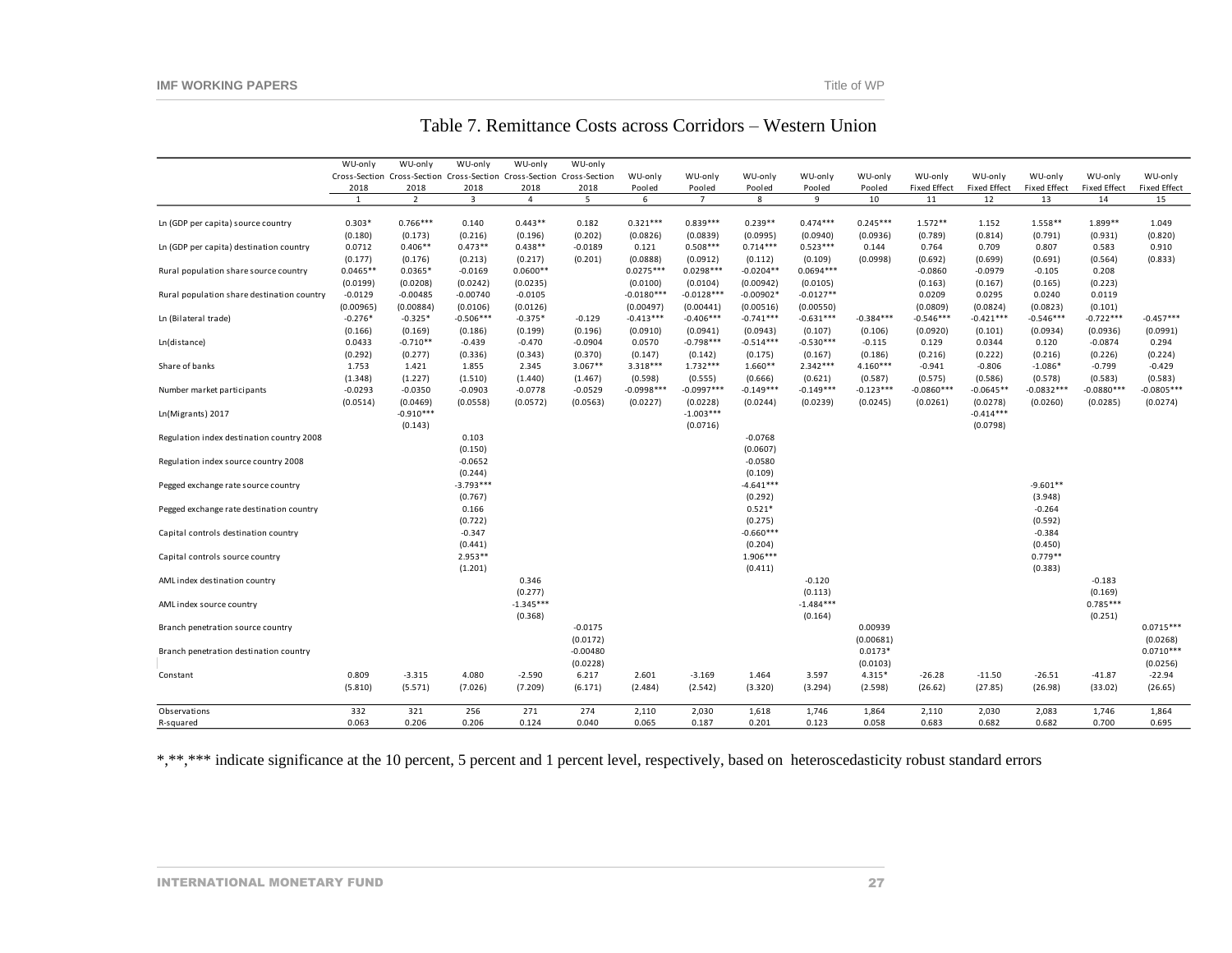|                  |            |                     |            | Table 8. Remittance Costs across Corridors – Moneygram |  |  |  |
|------------------|------------|---------------------|------------|--------------------------------------------------------|--|--|--|
| MG <sub>on</sub> | $MG$ -only | $MC$ - $\alpha$ nly | $MG$ -only | $MG$ -only                                             |  |  |  |

|                                            | ivig-only    | ivig-only      | ivig-only               | ivig-only                                                             | עוווט-טווו  |              |                |             |             |             |                     |                     |                     |                     |              |
|--------------------------------------------|--------------|----------------|-------------------------|-----------------------------------------------------------------------|-------------|--------------|----------------|-------------|-------------|-------------|---------------------|---------------------|---------------------|---------------------|--------------|
|                                            |              |                |                         | Cross-Section Cross-Section Cross-Section Cross-Section Cross-Section |             | MG-only      | MG-only        | MG-only     | MG-only     | MG-only     | MG-only             | MG-only             | MG-only             | MG-only             | MG-only      |
|                                            | 2018         | 2018           | 2018                    | 2018                                                                  | 2018        | Pooled       | Pooled         | Pooled      | Pooled      | Pooled      | <b>Fixed Effect</b> | <b>Fixed Effect</b> | <b>Fixed Effect</b> | <b>Fixed Effect</b> | Fixed Effect |
|                                            | $\mathbf{1}$ | $\overline{2}$ | $\overline{\mathbf{3}}$ | $\overline{4}$                                                        | 5           | 6            | $\overline{7}$ | 8           | 9           | 10          | 11                  | 12                  | 13                  | 14                  | 15           |
|                                            |              |                |                         |                                                                       |             |              |                |             |             |             |                     |                     |                     |                     |              |
| Ln (GDP per capita) source country         | $0.322*$     | $0.788***$     | 0.232                   | 0.164                                                                 | 0.142       | $0.331***$   | $0.811***$     | $0.241**$   | $0.384***$  | $0.158*$    | $-0.977$            | $-1.096$            | $-0.878$            | 0.173               | $-1.367*$    |
|                                            | (0.190)      | (0.198)        | (0.234)                 | (0.220)                                                               | (0.188)     | (0.0842)     | (0.0864)       | (0.103)     | (0.0965)    | (0.0839)    | (0.747)             | (0.757)             | (0.757)             | (0.855)             | (0.749)      |
| Ln (GDP per capita) destination country    | 0.179        | $0.465***$     | $0.792***$              | 0.298                                                                 | 0.0306      | 0.130        | $0.429***$     | $0.709***$  | $0.407***$  | 0.0995      | 0.499               | 0.433               | 0.465               | $0.873*$            | $0.799*$     |
|                                            | (0.176)      | (0.178)        | (0.235)                 | (0.250)                                                               | (0.190)     | (0.0830)     | (0.0830)       | (0.107)     | (0.0980)    | (0.0844)    | (0.447)             | (0.440)             | (0.451)             | (0.480)             | (0.475)      |
| Rural population share source country      | $0.0391*$    | 0.0226         | $-0.000736$             | $0.0902***$                                                           |             | $0.0443***$  | $0.0366***$    | 0.00895     | $0.111***$  |             | $-0.0811$           | 0.00373             | $-0.0752$           | $-0.116$            |              |
|                                            |              |                |                         |                                                                       |             |              |                |             |             |             |                     |                     |                     |                     |              |
|                                            | (0.0219)     | (0.0225)       | (0.0262)                | (0.0258)                                                              |             | (0.00955)    | (0.00987)      | (0.0110)    | (0.0102)    |             | (0.156)             | (0.160)             | (0.157)             | (0.196)             |              |
| Rural population share destination country | $-0.0240*$   | $-0.0154$      | $-0.0176$               | $-0.00984$                                                            |             | $-0.0158***$ | $-0.00816*$    | $-0.00420$  | $-0.0103*$  |             | $-0.108$            | $-0.0687$           | $-0.116$            | 0.00307             |              |
|                                            | (0.0127)     | (0.0116)       | (0.0128)                | (0.0150)                                                              |             | (0.00544)    | (0.00489)      | (0.00546)   | (0.00605)   |             | (0.0729)            | (0.0759)            | (0.0750)            | (0.0994)            |              |
| Ln (Bilateral trade)                       | $-0.312*$    | $-0.308*$      | $-0.717***$             | $-0.255$                                                              | $-0.0470$   | $-0.386***$  | $-0.291***$    | $-0.714***$ | $-0.474***$ | $-0.249***$ | $-0.375***$         | $-0.230**$          | $-0.385***$         | $-0.462***$         | $-0.375***$  |
|                                            | (0.174)      | (0.165)        | (0.213)                 | (0.207)                                                               | (0.183)     | (0.0833)     | (0.0786)       | (0.0931)    | (0.0871)    | (0.0851)    | (0.0881)            | (0.0943)            | (0.0884)            | (0.0937)            | (0.0921)     |
| Ln(distance)                               | $-0.0205$    | $-0.783**$     | $-0.659$                | $-0.397$                                                              | $-0.120$    | 0.114        | $-0.673***$    | $-0.560***$ | $-0.395**$  | $-0.159$    | $-0.395*$           | $-0.558**$          | $-0.409*$           | $-0.559**$          | $-0.279$     |
|                                            | (0.345)      | (0.333)        | (0.416)                 | (0.430)                                                               | (0.372)     | (0.144)      | (0.136)        | (0.172)     | (0.171)     | (0.151)     | (0.222)             | (0.228)             | (0.220)             | (0.239)             | (0.227)      |
| Share of banks                             | $-0.0778$    | $-0.736$       | $-1.423$                | 0.979                                                                 | $2.234*$    | $1.946***$   | 0.380          | $-0.784$    | 0.671       | 3.923 ***   | 0.525               | 0.438               | 0.377               | 0.205               | 0.475        |
|                                            | (1.353)      | (1.289)        | (1.600)                 | (1.404)                                                               | (1.352)     | (0.555)      | (0.525)        | (0.644)     | (0.565)     | (0.552)     | (0.488)             | (0.489)             | (0.497)             | (0.520)             | (0.488)      |
| Number market participants                 | $-0.156***$  | $-0.128**$     | $-0.195***$             | $-0.248***$                                                           | $-0.198***$ | $-0.140***$  | $-0.101***$    | $-0.199***$ | $-0.216***$ | $-0.172***$ | $-0.184***$         | $-0.142***$         | $-0.182***$         | $-0.182***$         | $-0.145***$  |
|                                            |              |                |                         |                                                                       |             |              |                |             |             |             |                     |                     |                     |                     |              |
|                                            | (0.0512)     | (0.0519)       | (0.0568)                | (0.0536)                                                              | (0.0569)    | (0.0215)     | (0.0217)       | (0.0234)    | (0.0234)    | (0.0231)    | (0.0247)            | (0.0258)            | (0.0247)            | (0.0260)            | (0.0244)     |
| Ln(Migrants) 2017                          |              | $-1.063***$    |                         |                                                                       |             |              | $-1.096***$    |             |             |             |                     | $-0.569***$         |                     |                     |              |
|                                            |              | (0.143)        |                         |                                                                       |             |              | (0.0668)       |             |             |             |                     | (0.0870)            |                     |                     |              |
| Regulation index destination country 2008  |              |                | $-0.116$                |                                                                       |             |              |                | $-0.122**$  |             |             |                     |                     |                     |                     |              |
|                                            |              |                | (0.149)                 |                                                                       |             |              |                | (0.0584)    |             |             |                     |                     |                     |                     |              |
| Regulation index source country 2008       |              |                | $-0.111$                |                                                                       |             |              |                | $-0.116$    |             |             |                     |                     |                     |                     |              |
|                                            |              |                | (0.245)                 |                                                                       |             |              |                | (0.101)     |             |             |                     |                     |                     |                     |              |
| Pegged exchange rate source country        |              |                | $-4.921***$             |                                                                       |             |              |                | $-5.590***$ |             |             |                     |                     | $-12.08***$         |                     |              |
|                                            |              |                | (0.805)                 |                                                                       |             |              |                | (0.261)     |             |             |                     |                     | (3.922)             |                     |              |
| Pegged exchange rate destination country   |              |                | 0.861                   |                                                                       |             |              |                | $0.721***$  |             |             |                     |                     | $-0.206$            |                     |              |
|                                            |              |                |                         |                                                                       |             |              |                |             |             |             |                     |                     |                     |                     |              |
|                                            |              |                | (0.900)                 |                                                                       |             |              |                | (0.259)     |             |             |                     |                     | (0.434)             |                     |              |
| Capital controls destination country       |              |                | $-0.829*$               |                                                                       |             |              |                | $-0.421**$  |             |             |                     |                     | $-0.585*$           |                     |              |
|                                            |              |                | (0.488)                 |                                                                       |             |              |                | (0.208)     |             |             |                     |                     | (0.315)             |                     |              |
| Capital controls source country            |              |                | $3.537***$              |                                                                       |             |              |                | $2.755***$  |             |             |                     |                     | 0.423               |                     |              |
|                                            |              |                | (1.306)                 |                                                                       |             |              |                | (0.439)     |             |             |                     |                     | (0.337)             |                     |              |
| AML index destination country              |              |                |                         | $-0.143$                                                              |             |              |                |             | $-0.168$    |             |                     |                     |                     | 0.145               |              |
|                                            |              |                |                         | (0.274)                                                               |             |              |                |             | (0.105)     |             |                     |                     |                     | (0.163)             |              |
| AML index source country                   |              |                |                         | $-2.365***$                                                           |             |              |                |             | $-2.290***$ |             |                     |                     |                     | $0.660***$          |              |
|                                            |              |                |                         | (0.362)                                                               |             |              |                |             | (0.170)     |             |                     |                     |                     | (0.216)             |              |
| Branch penetration source country          |              |                |                         |                                                                       | $-0.0309$   |              |                |             |             | $0.0127**$  |                     |                     |                     |                     | $0.103***$   |
|                                            |              |                |                         |                                                                       |             |              |                |             |             |             |                     |                     |                     |                     |              |
|                                            |              |                |                         |                                                                       | (0.0194)    |              |                |             |             | (0.00647)   |                     |                     |                     |                     | (0.0231)     |
| Branch penetration destination country     |              |                |                         |                                                                       | 0.0154      |              |                |             |             | $0.0248***$ |                     |                     |                     |                     | $-0.0188$    |
|                                            |              |                |                         |                                                                       | (0.0225)    |              |                |             |             | (0.00894)   |                     |                     |                     |                     | (0.0225)     |
| Constant                                   | 0.613        | $-1.348$       | 0.910                   | 15.41*                                                                | 6.249       | 1.136        | $-2.299$       | 1.467       | $9.830***$  | $6.138**$   | 55.68**             | 59.44**             | 54.71**             | 8.827               | 47.46**      |
|                                            | (6.123)      | (6.435)        | (7.548)                 | (8.554)                                                               | (6.076)     | (2.556)      | (2.645)        | (3.312)     | (3.261)     | (2.455)     | (23.06)             | (23.96)             | (23.23)             | (29.97)             | (21.00)      |
|                                            |              |                |                         |                                                                       |             |              |                |             |             |             |                     |                     |                     |                     |              |
| Observations                               | 315          | 304            | 241                     | 259                                                                   | 258         | 1,977        | 1,906          | 1,513       | 1,628       | 1,733       | 1,977               | 1,906               | 1,955               | 1,628               | 1,733        |
| R-squared                                  | 0.082        | 0.233          | 0.281                   | 0.210                                                                 | 0.081       | 0.072        | 0.211          | 0.267       | 0.179       | 0.066       | 0.733               | 0.743               | 0.733               | 0.734               | 0.739        |

\*,\*\*,\*\*\* indicate significance at the 10 percent, 5 percent and 1 percent level, respectively, based on heteroscedasticity robust standard errors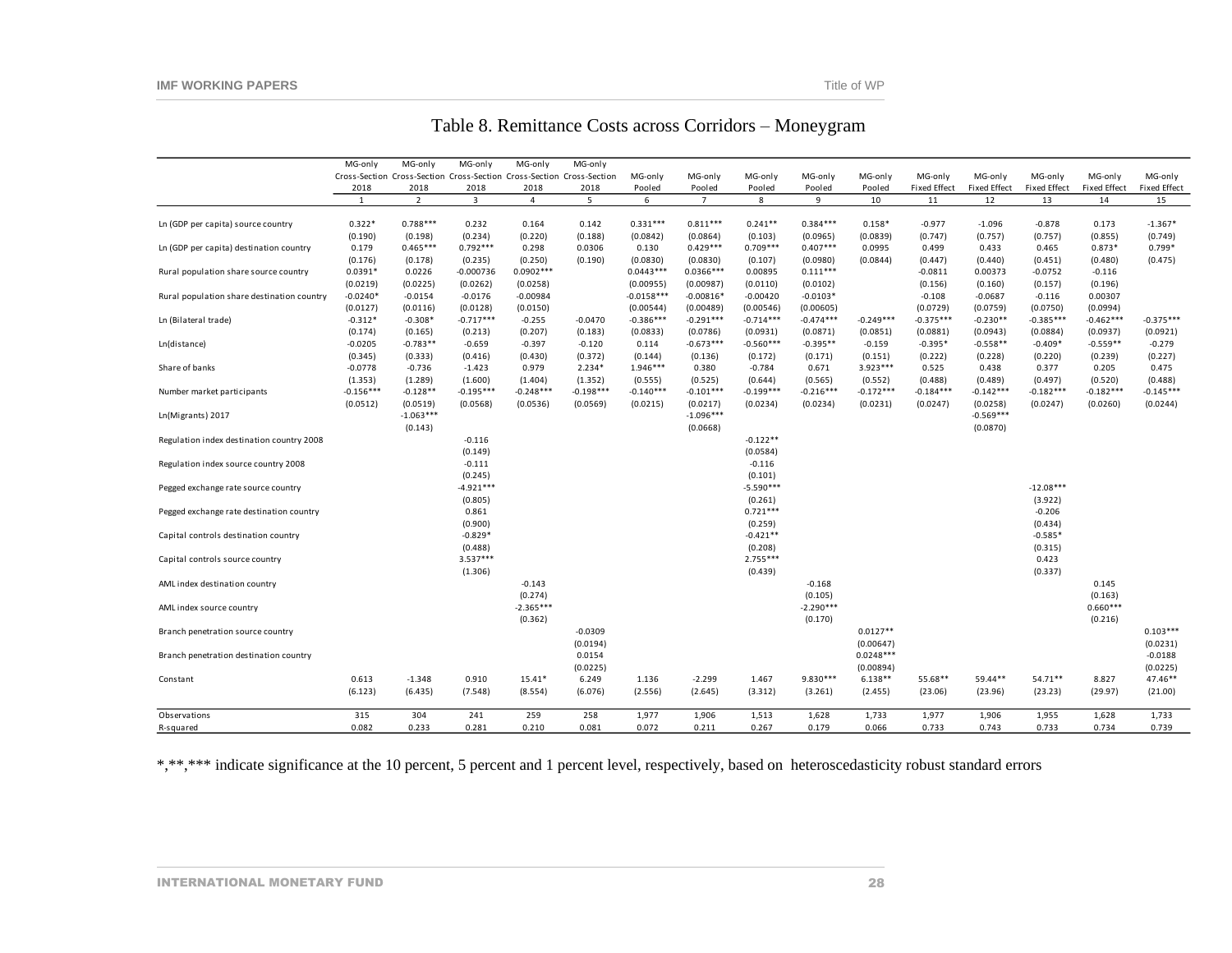#### **C. Firm-level Regressions**

So far, we have focused on differences between corridors and over time. We now exploit within-corridor variation across different firms. This allows us to not only focus on country and corridor-specific factors, but also exploit the correlation between product and service details and remittance prices; it is important to stress, however, that these relationships do not allow any causal inference, as remittance service providers will determine different product characteristics jointly with the price.

Table 9 presents five different specifications; first, we replicate our previous baseline regression, but clustering standard errors at the corridor level (column 1). We then present two cross-sectional regressions for 2018, one without and one with corridor fixed effects, where in the latter we only include firm- and product-level characteristics, thus focusing on within-corridor variation across different remittance service providers (columns 2 and 3). We rerun these two regressions dropping receiving countries with high-income status (columns 4 and 5). Finally, we present three panel regressions over the whole sample period, one with the previous baseline regression, one without and one with corridor-year fixed effects (columns 6 to 8). Before turning to the discussion on the coefficient estimates on different product characteristics, we note that the country- and corridor-level enter with similar signs and significance as in the previous corridor-level tables.

The results in Table 9 show that banks charge significantly higher and MTOs significantly lower remittance fees than other providers (which include post offices), in line with the descriptive statistics. This result comes on top of higher costs in corridors where banks have a higher market share. In the cross-sectional regressions for 2018, we find that banks have, on average, 1.3 to 1.9 percentage points higher fees and MTOs have, on average, 0.9 to 1.3 percentage points lower fees than other institutions. The coefficient sizes are even larger for banks when we turn to panel regressions over time, while the coefficients for MTOs turn insignificant. We find that fees are generally lowest when transactions are undertaken over the Internet (1.7 to 2.7 percentage points lower), while paying at bank branches is generally more expensive than paying at agents or over the Internet, but significantly cheaper than paying at post offices or other outlets. Quicker delivery of the remittance payment is not necessarily correlated with higher fees; the dummy indicating if payment arrives the same day does not enter significantly at the 5 percent level in any of the regressions. Finally, paying by cash attracts higher fees – in the cross-sectional regressions for 2018, we find such transactions are 0.7 to 0.9 percentage points more expensive.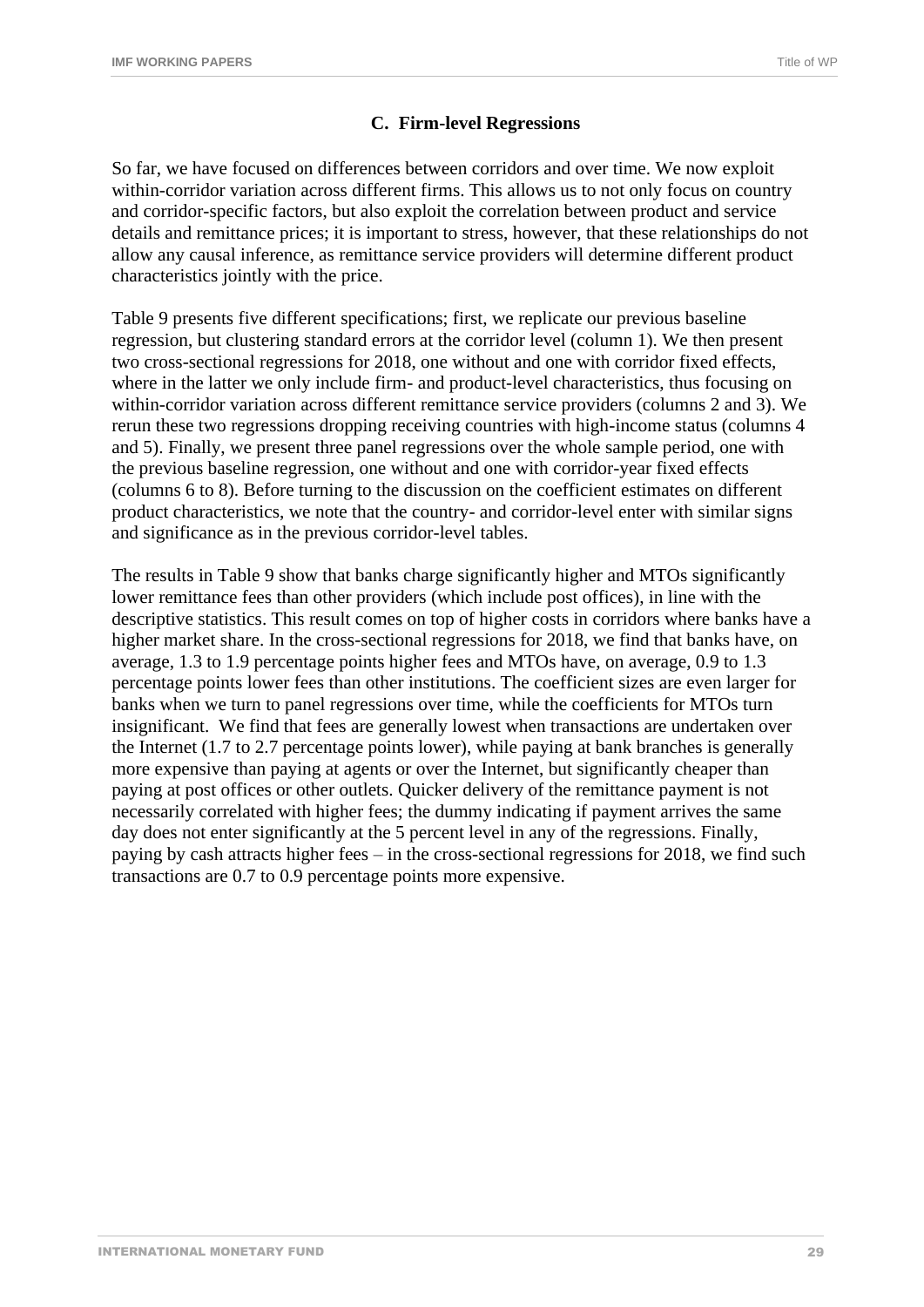|  |  | Table 9. Remittance Costs across Corridors – Firm-level Variation |  |
|--|--|-------------------------------------------------------------------|--|
|--|--|-------------------------------------------------------------------|--|

|                                            |             |                     |                                           | Firm-level cross-  | Firm-level cross-  |                     |                     |                     |
|--------------------------------------------|-------------|---------------------|-------------------------------------------|--------------------|--------------------|---------------------|---------------------|---------------------|
|                                            | Firm-level  | Firm-level          | Firm-level                                | section developing | section developing | Firm-level          | Firm-level          | Firm-level          |
|                                            |             |                     | cross-section cross-section cross-section | countries          | countrie           | <b>Fixed Effect</b> | <b>Fixed Effect</b> | <b>Fixed Effect</b> |
|                                            | 1           | $\overline{2}$      | 3                                         | $\overline{4}$     | 5                  | 6                   | $\overline{7}$      | 8                   |
| Ln (GDP per capita) source country         | $-0.282$    | $-0.182$            |                                           | $-0.172$           |                    | $-0.344$            | 0.0661              |                     |
|                                            | (0.176)     | (0.171)             |                                           | (0.173)            |                    | (0.760)             | (0.758)             |                     |
| Ln (GDP per capita) destination country    | $-0.406***$ | $-0.380**$          |                                           | $-0.372**$         |                    | $-0.636$            | $-0.423$            |                     |
|                                            | (0.153)     | (0.153)             |                                           | (0.154)            |                    | (0.494)             | (0.486)             |                     |
|                                            | $0.0610***$ | $0.0569***$         |                                           | $0.0577***$        |                    | $-0.0877$           | $-0.00851$          |                     |
| Rural population share source country      |             |                     |                                           |                    |                    |                     |                     |                     |
|                                            | (0.0148)    | (0.0143)            |                                           | (0.0144)           |                    | (0.203)             | (0.212)             |                     |
| Rural population share destination country | $-0.0190**$ | $-0.0193**$         |                                           | $-0.0199**$        |                    | 0.0162              | 0.0211              |                     |
|                                            | (0.00936)   | (0.00885)           |                                           | (0.00888)          |                    | (0.0698)            | (0.0679)            |                     |
| Ln (Bilateral trade)                       | 0.0938      | 0.0653              |                                           | 0.0578             |                    | $0.382**$           | $0.308*$            |                     |
|                                            | (0.149)     | (0.147)             |                                           | (0.148)            |                    | (0.166)             | (0.164)             |                     |
| Ln(distance)                               | $0.558**$   | $0.592**$           |                                           | $0.545**$          |                    | 19.12***            | 19.51***            |                     |
|                                            | (0.265)     | (0.258)             |                                           | (0.269)            |                    | (3.059)             | (3.057)             |                     |
| Share of banks                             | 5.875***    | 2.584**             |                                           | $2.415*$           |                    | $7.631***$          | 3.397***            |                     |
|                                            | (1.277)     | (1.258)             |                                           | (1.276)            |                    | (0.776)             | (0.720)             |                     |
| Number market participants                 | $-0.0811**$ | $-0.0822**$         |                                           | $-0.0859***$       |                    | 0.00907             | 0.0383              |                     |
|                                            | (0.0341)    | (0.0319)            |                                           | (0.0322)           |                    | (0.0264)            | (0.0284)            |                     |
| Bank                                       |             | $1.328**$           | $1.745***$                                | $1.505***$         | $1.868***$         |                     | $3.710***$          | $3.512***$          |
|                                            |             | (0.564)             | (0.541)                                   | (0.569)            | (0.545)            |                     | (0.498)             | (0.471)             |
| <b>MTO</b>                                 |             | $-1.031**$          | $-1.259***$                               | $-0.897*$          | $-1.145**$         |                     | $-0.258$            | $-0.397$            |
|                                            |             | (0.468)             | (0.444)                                   | (0.475)            | (0.451)            |                     | (0.384)             | (0.353)             |
| Branch                                     |             | $-1.213*$           | $-1.021$                                  | $-1.340*$          | $-1.136$           |                     | $-0.647**$          | $-0.567*$           |
|                                            |             | (0.718)             | (0.770)                                   | (0.722)            | (0.770)            |                     | (0.294)             | (0.289)             |
| Agent                                      |             | $-2.157***$         | $-2.679***$                               | $-2.247***$        | $-2.762***$        |                     | 0.352               | 0.339               |
|                                            |             | (0.412)             | (0.471)                                   | (0.415)            | (0.475)            |                     | (0.285)             | (0.260)             |
| Internet                                   |             | $-2.376***$         | $-2.690***$                               | $-2.391***$        | $-2.719***$        |                     | $-1.739***$         | $-1.695***$         |
|                                            |             | (0.395)             | (0.429)                                   | (0.398)            | (0.432)            |                     | (0.294)             | (0.245)             |
| Cash payment                               |             | $0.742**$           | $0.892**$                                 | $0.770**$          | $0.906**$          |                     | 0.235               | 0.216               |
|                                            |             | (0.359)             | (0.392)                                   | (0.364)            | (0.396)            |                     | (0.272)             | (0.247)             |
| Fast transfer                              |             | $-0.183$            | 0.265                                     | $-0.279$           | 0.175              |                     | $-0.139$            | $-0.315$            |
|                                            |             |                     | (0.256)                                   | (0.247)            | (0.260)            |                     | (0.234)             | (0.218)             |
|                                            | 18.84***    | (0.246)<br>18.29*** | 8.974***                                  | 18.36***           | 8.985 ***          | $-97.24**$          | $-118.1***$         | 21.59***            |
| Constant                                   |             |                     |                                           |                    |                    |                     |                     |                     |
|                                            | (5.319)     | (5.260)             | (0.521)                                   | (5.285)            | (0.527)            | (40.31)             | (39.81)             | (0.439)             |
| Observations                               | 3,246       | 3,246               | 3,385                                     | 3,181              | 3,320              | 20,266              | 20,266              | 28,072              |
| R-squared                                  | 0.131       | 0.213               | 0.142                                     | 0.217              | 0.145              | 0.442               | 0.517               | 0.504               |

\*,\*\*,\*\*\* indicate significance at the 10 percent, 5 percent and 1 percent level, respectively, based on heteroscedasticity robust standard errors, clustered at the corridor level.

#### **V. CONCLUSIONS**

This paper documented variation in remittance fees across corridors, time and products. We show significant variation and overall downward trend in fees, and that both country- and corridor-specific factors can explain variation in fees. Five results stand out: first, higher GDP per capita in the sending countries and easier geographic access to financial institutions (especially for banks) are associated with lower fees. Second, scale economies matter: a larger market for remittances (as proxied by closer economic ties and a larger migrant population) is associated with lower costs as is a shorter distance between sending and receiving countries. Third, the market structure is important: banks charge higher fees than MTOs, but a larger share of banks among remittance service providers is also associated with higher fees charged by MTOs. Unlike banks MTOs' fees react to competitive pressures, with more market players being associated with lower MTO but not bank remittance fees. Fourth, in corridors where the sending country has a pegged exchange rate, both banks and MTOs charge lower fees. Finally, there is some evidence that cash payments attract higher fees, while payments over the Internet lower fees. There are no conclusive results regarding the impact of the regulatory framework. Taking all these results together suggests that structural country factors might prevent a further drop in remittance fees, but that stronger competition, especially from non-bank providers, and digitalization can help reduce remittance costs.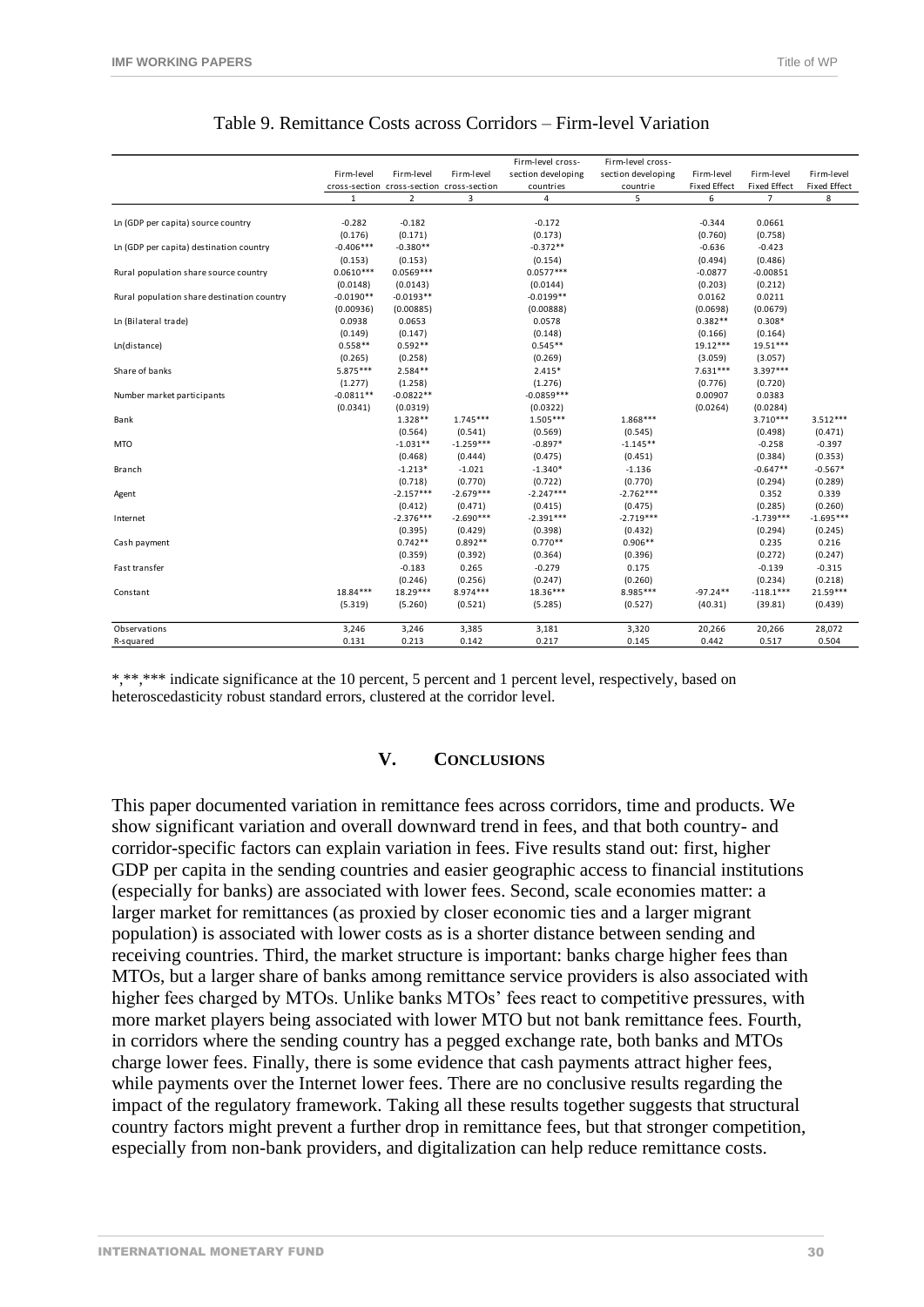Similarly, exchange rate stability (or better hedging possibilities) might help reduce these costs.

This study relies on a significantly larger and more granular dataset than previous studies, especially Beck and Martinez Peria (2011). Some of the previous findings are confirmed, while others not. As in the original study, we find that higher migration in a corridor, higher competition and easier geographic access to banking services is associated with lower fees. Similarly, their finding that corridors with more banks face higher fees is confirmed in this study with more granular data. As before, pegged exchange rates are associated with lower fees. Unlike Beck and Martinez Peria (2009), we find a negative rather than positive relationship between GDP per capita of sending countries and remittance fees. And even though we use a larger array of regulatory variables, we cannot settle the debate on the relationship between regulatory framework and remittance fees.

While exploring variation across many corridors and providers allows establishing certain patterns and association, there are limitations, however, in terms of identification. This is most striking when it comes to clearly endogenous relationships, most prominently the regulatory framework for the remittance market, where it is a-priori not clear whether high fees in the remittance markets trigger changes in the regulatory framework or the regulatory framework influences fees charged by providers. Studies focusing on exogenous changes in regulation (e.g., due to international pressure on AML-CFT frameworks) might allow to disentangle these relationships.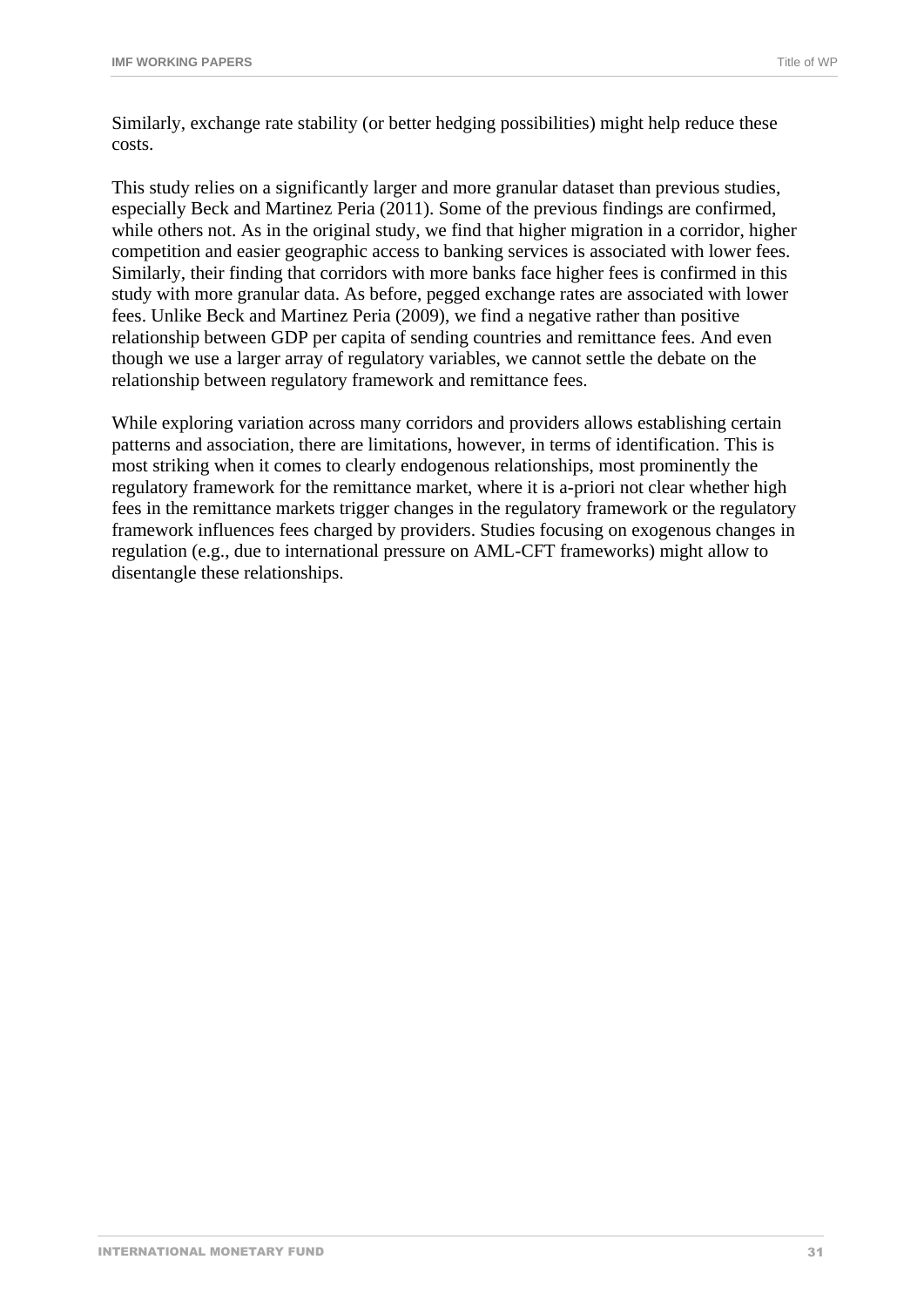|                                            | Obs. | Mean | stdev | Min  | Max  |
|--------------------------------------------|------|------|-------|------|------|
|                                            |      |      |       |      |      |
| Remittance fee                             | 341  | 6.9  | 3.6   | 1.0  | 23.4 |
| Ln (GDP per capita) source country         | 341  | 27.9 | 1.5   | 23.9 | 30.7 |
| Ln (GDP per capita) destination country    | 341  | 25.5 | 2.0   | 20.0 | 30.3 |
| Rural population share source country      | 341  | 20.9 | 13.4  | 0.0  | 73.0 |
| Rural population share destination country | 341  | 50.9 | 19.2  | 9.0  | 83.1 |
| Ln (Bilateral trade)                       | 341  | 14.4 | 2.2   | 6.0  | 20.3 |
| Ln(distance)                               | 341  | 8.1  | 0.9   | 5.4  | 9.8  |
| Branch penetration source country          | 303  | 22.2 | 12.9  | 4.3  | 55.1 |
| Branch penetration destination country     | 315  | 12.9 | 9.4   | 0.4  | 52.8 |
| Share of banks                             | 341  | 0.2  | 0.2   | 0.0  | 1.0  |
| Number market participants                 | 341  | 8.8  | 4.2   | 1.0  | 28.0 |
| Ln(migrants) 2017                          | 330  | 11.7 | 1.6   | 4.8  | 16.4 |
| Regulation Source country 2008             | 332  | 3.7  | 0.9   | 0.0  | 5.0  |
| Regulation destination country 2008        | 270  | 3.2  | 1.5   | 0.0  | 5.0  |
| Pegged exchange rate source country        | 341  | 0.2  | 0.4   | 0.0  | 1.0  |
| Pegged exchange rate destination country   | 337  | 0.1  | 0.3   | 0.0  | 1.0  |
| AML index source country                   | 335  | 4.9  | 0.7   | 3.2  | 7.4  |
| AML index destination country              | 282  | 6.0  | 1.0   | 2.7  | 8.3  |
| Capital controls destination country       | 337  | 0.6  | 0.5   | 0.0  | 1.0  |
| Capital controls source country            | 341  | 0.1  | 0.2   | 0.0  | 1.0  |
|                                            |      |      |       |      |      |

## Table 1. Summary statistics for regression sample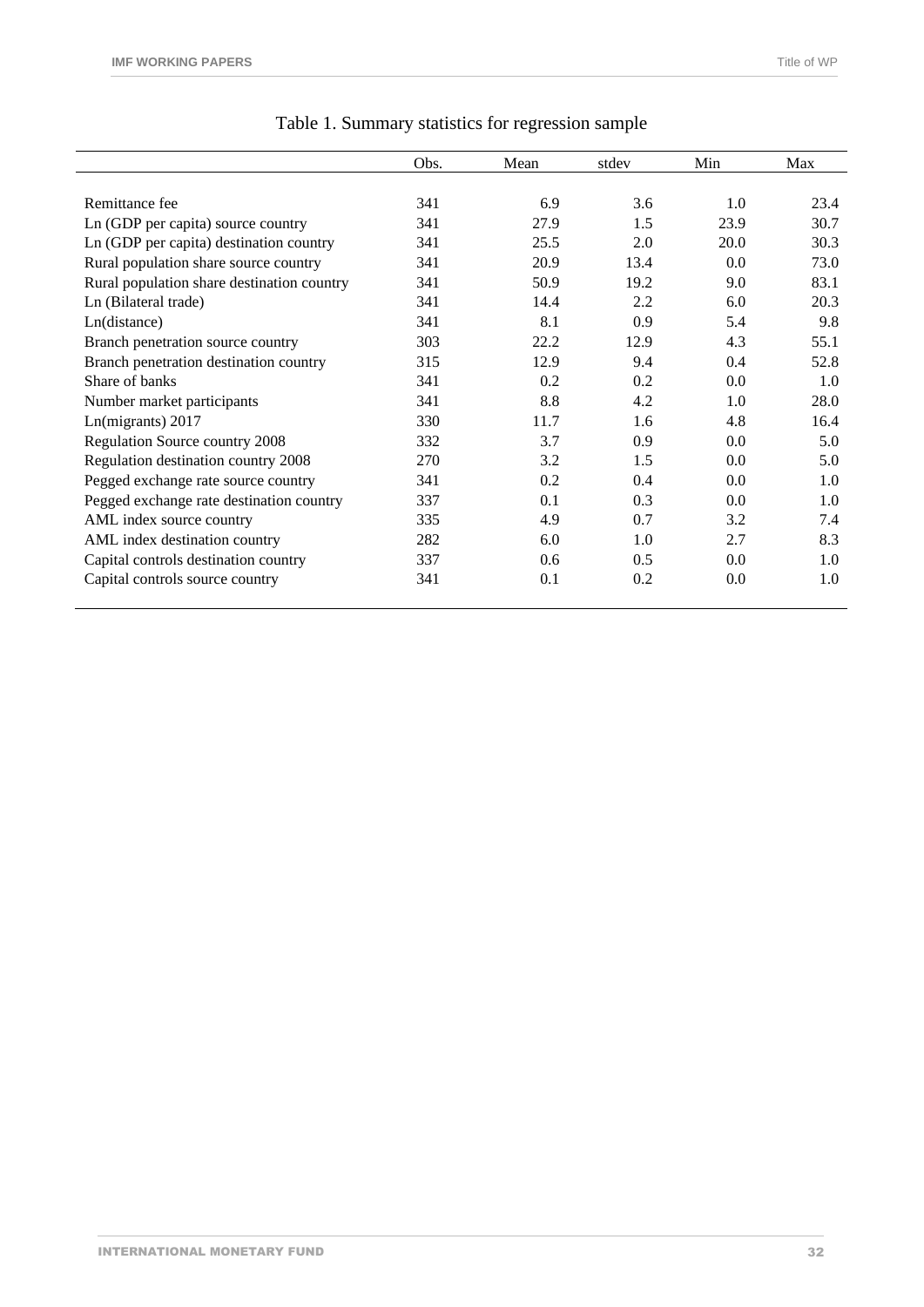### Table 2. Correlation table

|                                            | Remittance fee capita) | Ln (GDP per<br>source country | Ln (GDP per<br>capita)<br>destination<br>country | Rural<br>population<br>share<br>source country | Rural<br>population<br>share<br>destination<br>country | Ln (Bilateral<br>tradel | Ln(distance) | Branch<br>penetration<br>source country | Branch<br>penetration<br>destination<br>country | Share of banks | Number market Ln(migrants)<br>participants | 2017      | Regulation<br>destination<br>country 2008 | Regulation<br>2008 | Pegged<br>source country exchange rate<br>source country country | AML index<br>destination | AML source<br>country | Pegged<br>exchange rate<br>destination<br>country | Capital<br>controls<br>destination<br>country |
|--------------------------------------------|------------------------|-------------------------------|--------------------------------------------------|------------------------------------------------|--------------------------------------------------------|-------------------------|--------------|-----------------------------------------|-------------------------------------------------|----------------|--------------------------------------------|-----------|-------------------------------------------|--------------------|------------------------------------------------------------------|--------------------------|-----------------------|---------------------------------------------------|-----------------------------------------------|
| Ln (GDP per capita) source country         | $-0.11*$               |                               |                                                  |                                                |                                                        |                         |              |                                         |                                                 |                |                                            |           |                                           |                    |                                                                  |                          |                       |                                                   |                                               |
| Ln (GDP per capita) destination country    | $-0.13**$              | 0.0                           |                                                  |                                                |                                                        |                         |              |                                         |                                                 |                |                                            |           |                                           |                    |                                                                  |                          |                       |                                                   |                                               |
| Rural population share source country      | $0.36***$              | $-0.11**$                     | $-0.15***$                                       |                                                |                                                        |                         |              |                                         |                                                 |                |                                            |           |                                           |                    |                                                                  |                          |                       |                                                   |                                               |
| Rural population share destination country | 0.02                   | $-0.22***$                    | $-0.17***$                                       | $0.14***$                                      |                                                        |                         |              |                                         |                                                 |                |                                            |           |                                           |                    |                                                                  |                          |                       |                                                   |                                               |
| Ln (Bilateral trade)                       | $-0.11**$              | $0.27***$                     | $0.67***$                                        | 0.0                                            | $-0.33***$                                             |                         |              |                                         |                                                 |                |                                            |           |                                           |                    |                                                                  |                          |                       |                                                   |                                               |
| Ln(distance)                               | $-0.11**$              | $0.39***$                     | $0.26***$                                        | $-0.4***$                                      | 0.1                                                    | $-0.07$                 |              |                                         |                                                 |                |                                            |           |                                           |                    |                                                                  |                          |                       |                                                   |                                               |
| Branch penetration source country          | $-0.13**$              | $0.46***$                     | 0.0                                              | $-0.1$                                         | $-0.26***$                                             | $0.1*$                  | $0.34***$    |                                         |                                                 |                |                                            |           |                                           |                    |                                                                  |                          |                       |                                                   |                                               |
| Branch penetration destination country     | $-0.1*$                | $0.1*$                        | $-0.12**$                                        | $-0.1$                                         | $-0.32***$                                             | 0.0028                  | $-0.18***$   | $0.17***$                               |                                                 |                |                                            |           |                                           |                    |                                                                  |                          |                       |                                                   |                                               |
| Share of banks                             | $0.3***$               | $-0.1$                        | 0.1                                              | $0.53***$                                      | 0.1                                                    | $0.15***$               | $-0.22***$   | $-0.24***$                              | 0.0                                             |                |                                            |           |                                           |                    |                                                                  |                          |                       |                                                   |                                               |
| Number market participants                 | $-0.15***$             | 0.0                           | $0.24***$                                        | $-0.17***$                                     | 0.0                                                    | $0.26***$               | $0.09*$      | $0.14**$                                | 0.1                                             | 0.0            |                                            |           |                                           |                    |                                                                  |                          |                       |                                                   |                                               |
| Ln(migrants) 2017                          | $-0.36***$             | $0.22***$                     | $0.2***$                                         | 0.0                                            | $-0.09*$                                               | $0.36***$               | $-0.12**$    | 0.0                                     | 0.0                                             | 0.0            | $0.13***$                                  |           |                                           |                    |                                                                  |                          |                       |                                                   |                                               |
| Regulation destination country 2008        | 0.04                   | 0.1                           | 0.1                                              | 0.0                                            | 0.0                                                    | 0.04                    | 0.1          | 0.0                                     | 0.0                                             | 0.0            | $0.14**$                                   | $-0.01$   |                                           |                    |                                                                  |                          |                       |                                                   |                                               |
| Regulation source country 2008             | $-0.01$                | $-0.1$                        | $-0.1$                                           | 0.0                                            | $0.13**$                                               | $-0.14**$               | 0.08         | $0.11*$                                 | $-0.13**$                                       | $-0.1$         | 0.0                                        | $-0.05$   | $-0.03$                                   |                    |                                                                  |                          |                       |                                                   |                                               |
| Pegged exchange rate source country        | $-0.28***$             | $-0.46***$                    | 0.1                                              | $-0.3***$                                      | $0.17***$                                              | $-0.23***$              | $-0.09*$     | $-0.41***$                              | $-0.11*$                                        | $-0.17***$     | $-0.14***$                                 | $0.19***$ | $-0.03$                                   | 0.0                |                                                                  |                          |                       |                                                   |                                               |
| AML index destination country              | $0.25***$              | 0.0                           | $-0.2***$                                        | $0.15**$                                       | $0.49***$                                              | $-0.24***$              | $0.15**$     | $-0.1$                                  | $-0.5***$                                       | $0.16***$      | $-0.16***$                                 | $-0.07$   | $-0.1$                                    | 0.0                | $-0.1$                                                           |                          |                       |                                                   |                                               |
| AML source country                         | $0.14***$              | $-0.25***$                    | 0.0                                              | $0.52***$                                      | $0.13**$                                               | 0.047                   | $-0.4***$    | $-0.31***$                              | $-0.16***$                                      | $0.29***$      | $-0.22***$                                 | $0.16***$ | 0.05                                      | $-0.1*$            | $0.23***$                                                        | 0.1                      |                       |                                                   |                                               |
| Pegged exchange rate destination country   | $-0.02$                | 0.0                           | $-0.36***$                                       | 0.1                                            | $-0.1$                                                 | $-0.28***$              | $-0.09$      | 0.0                                     | $0.19***$                                       | $-0.1$         | 0.0                                        | $-0.05$   | $0.12*$                                   | 0.0                | 0.1                                                              | $-0.16***$               | 0.0                   |                                                   |                                               |
| Capital controls destination country       | $-0.01$                | $-0.11**$                     | $0.22***$                                        | 0.0                                            | $0.12**$                                               | 0.0258                  | $0.14**$     | 0.0                                     | $0.12**$                                        | 0.0            | 0.1                                        | 0.01      | 0.01                                      | $-0.1$             | 0.0                                                              | 0.0                      | $-0.1$                | 0.06                                              |                                               |
| Capital controls source country            | $0.37***$              | $-0.12**$                     | $-0.27***$                                       | $0.24***$                                      | 0.1                                                    | $-0.13**$               | $-0.2***$    | $-0.1$                                  | $-0.21***$                                      | 0.0            | $-0.17***$                                 | $-0.03$   | $-0.18***$                                | 0.0                | $-0.1$                                                           | $0.28***$                | $0.15***$             | $0.28***$                                         | $0.14**$                                      |

\*,\*\*,\*\*\* indicate significance at the 10 percent, 5 percent and 1 percent level, respectively.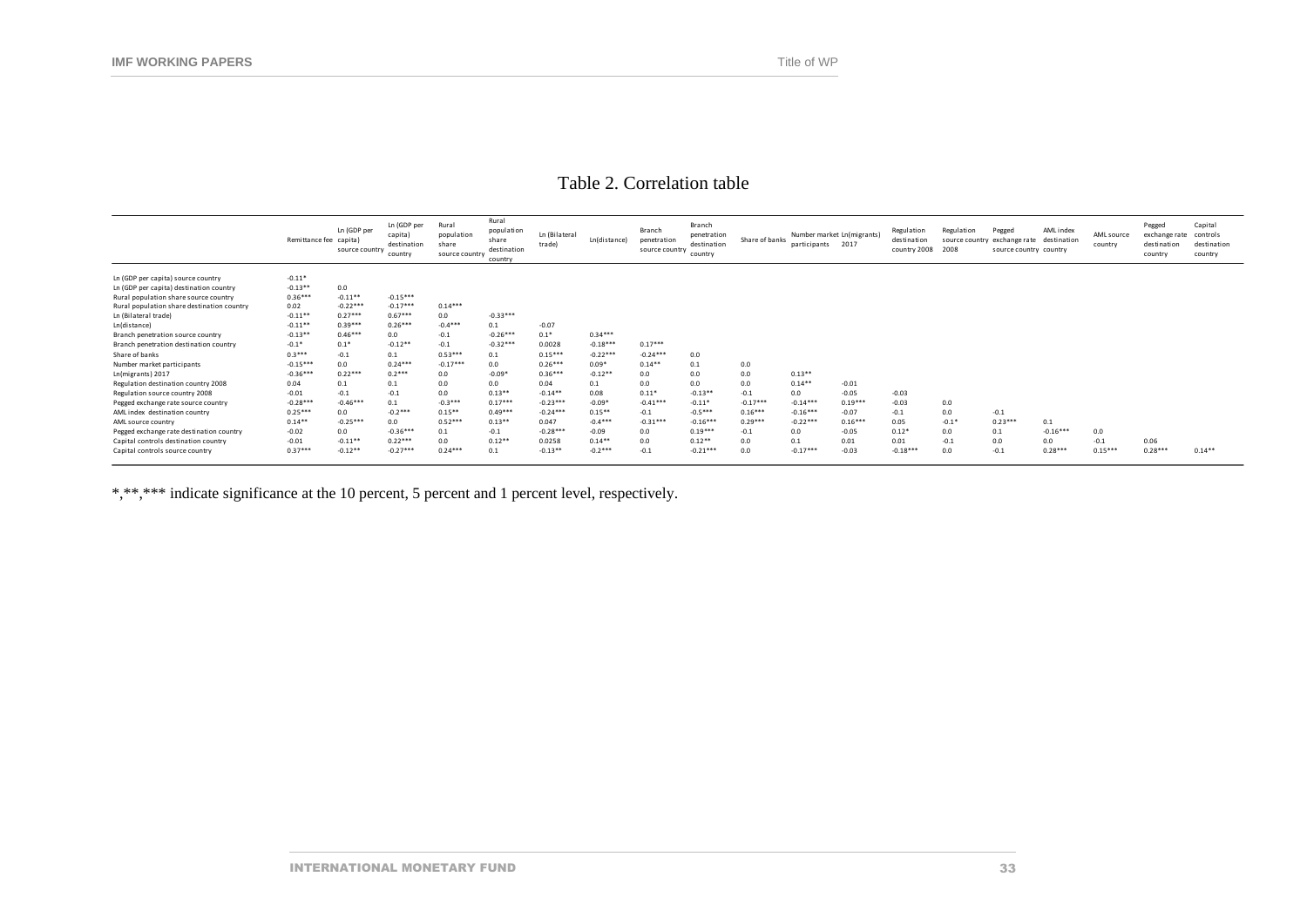## Appendix Table. Variables, Definitions and Sources

| Variable                                   | <b>Definition</b>                                                                                                                                                                                                                   | Source                                                                                                                                                                                    |
|--------------------------------------------|-------------------------------------------------------------------------------------------------------------------------------------------------------------------------------------------------------------------------------------|-------------------------------------------------------------------------------------------------------------------------------------------------------------------------------------------|
|                                            |                                                                                                                                                                                                                                     |                                                                                                                                                                                           |
| Remittance fee                             | Remittance fee per 200 (500) US dollars                                                                                                                                                                                             | Remittance Prices Worldwide (World Bank)                                                                                                                                                  |
| Ln (GDP per capita) source country         | Log of GDP per capita in sending country                                                                                                                                                                                            | World Development Indicators                                                                                                                                                              |
| Ln (GDP per capita) destination country    | Log of GDP per capita in sending country                                                                                                                                                                                            | World Development Indicators                                                                                                                                                              |
| Rural population share source country      | Percentage of population living in rural areas in<br>sending country                                                                                                                                                                | World Development Indicators                                                                                                                                                              |
| Rural population share destination country | Percentage of population living in rural areas in<br>receiving country                                                                                                                                                              | World Development Indicators                                                                                                                                                              |
| Ln (Bilateral trade)                       | Log of bilateral trade                                                                                                                                                                                                              | World Integrated Trade Solution (WITS) - World                                                                                                                                            |
| Ln(distance)                               | Log of distance between sending and receiving<br>countries (in km, between the capital cities)                                                                                                                                      | Distances Database (CEPII)                                                                                                                                                                |
| Branch penetration source country          | Branches of commercial banks per capita (100,000<br>adults) in sending country                                                                                                                                                      | Database on Access to Financial Services (IMF)                                                                                                                                            |
| Branch penetration destination country     | Branches of commercial banks per capita (100,000<br>adults) in receiving country                                                                                                                                                    | Database on Access to Financial Services (IMF)                                                                                                                                            |
| Share of banks                             | percentage of banks among respondents in a corridor authors' calculation, based on Remittance Prices<br>and year                                                                                                                    | Worldwide (World Bank)                                                                                                                                                                    |
| Number market participants                 | number of respondents in a corridor and year                                                                                                                                                                                        | authors' calculation, based on Remittance Prices<br>Worldwide (World Bank)                                                                                                                |
| Ln(migrants) 2017                          | Log of the number of migrants in each corridor (by<br>origin and destination), "migrant" being defined as<br>foreign-born population when the data is available,<br>otherwise by country of citizenship                             | International Migrant Stock Database. Trends in<br>International Migrant Stock: The 2017 revision.<br>(United Nations, Department of Economic and<br>Social Affairs, Population Division) |
| Regulation Source country 2008             | Index of importance of banks in the provision of<br>remittances in the sending country, degree to which<br>central banks consider commercial banks to be<br>significant remittance service providers (higher is<br>more relevant)   | World Bank Global Payment Systems Survey (World<br>Bank 2008)                                                                                                                             |
| Regulation destination country 2008        | Index of importance of banks in the provision of<br>remittances in the receiving country, degree to which<br>central banks consider commercial banks to be<br>significant remittance service providers (higher is<br>more relevant) | World Bank Global Payment Systems Survey (World<br>Bank 2008)                                                                                                                             |
| Pegged exchange rate source country        | Dummy for pegged exchange rate                                                                                                                                                                                                      | Exchange Rate Regime Classification (Ilzetzki,<br>Reinhart, and Rogoff)                                                                                                                   |
| Pegged exchange rate destination country   | Dummy for pegged exchange rate                                                                                                                                                                                                      | Exchange Rate Regime Classification (Ilzetzki,<br>Reinhart, and Rogoff)                                                                                                                   |
| AML index source country                   | Index of AML risk in sending country                                                                                                                                                                                                | Basel Institute on Governance                                                                                                                                                             |
| AML index destination country              | Index of AML risk in receiving country                                                                                                                                                                                              | Basel Institute on Governance                                                                                                                                                             |
| Capital controls destination country       | Takes the value of 1 if controls on personal capital<br>transactions in the receiving country                                                                                                                                       | Annual Report on Exchange Arrangements and<br>Restrictions (IMF)                                                                                                                          |
| Capital controls source country            | Takes the value of 1 if controls on personal capital<br>transactions in the sending country                                                                                                                                         | Annual Report on Exchange Arrangements and<br>Restrictions (IMF)                                                                                                                          |
| Bank                                       | Dummy if remittance service provider is a bank                                                                                                                                                                                      | Remittance Prices Worldwide (World Bank)                                                                                                                                                  |
| <b>MTO</b>                                 | Dummy if remittance service provider is a money<br>transfer operator                                                                                                                                                                | Remittance Prices Worldwide (World Bank)                                                                                                                                                  |
| Branch                                     | Dummy if remittance has to be sent through branch                                                                                                                                                                                   | Remittance Prices Worldwide (World Bank)                                                                                                                                                  |
| Agent                                      | Dummy if remittance can be sent through agent                                                                                                                                                                                       | Remittance Prices Worldwide (World Bank)                                                                                                                                                  |
| Internet                                   | Dummy if remittance can be sent through Internet                                                                                                                                                                                    | Remittance Prices Worldwide (World Bank)                                                                                                                                                  |
| Cash payment                               | Dummy if remittance payment is done in cash                                                                                                                                                                                         | Remittance Prices Worldwide (World Bank)                                                                                                                                                  |
| Fast transfer                              | Dummy if payment arrives the same day                                                                                                                                                                                               | Remittance Prices Worldwide (World Bank)                                                                                                                                                  |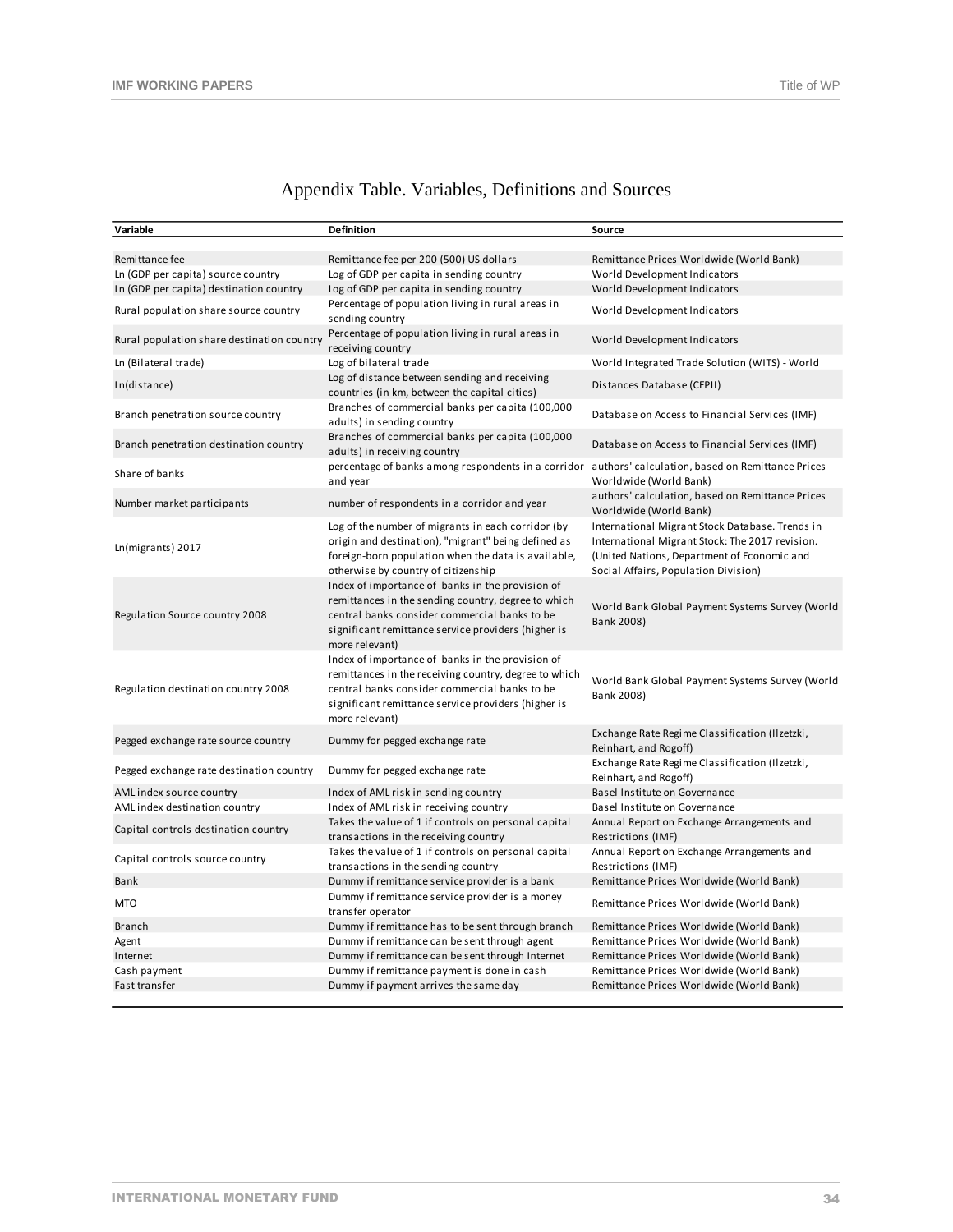#### **REFERENCES**

Aggarwal, Reena, Asli Demirguc-Kunt, and Maria Soledad Martinez Peria (2011). "Do Workers' Remittances Promote Financial Development?" *Journal of Development Economics* 96, 255-64.

Aycinena, Diego, Claudia Martinez, and Dean Yang. 2009. "The Impact of Remittance Fees on Remittance Flows: Evidence from a Field Experiment among Salvadoran Migrants." Department of Economics, University of Michigan, Ann Arbor.

Anzoategui, Diego, Asli DemirgüçKunt, and Maria Soledad Martínez Pería. 2014. "Remittances and Financial Inclusion: Evidence from El Salvador." *World Development* 54, 338-49.

Bazot, Guillaume. 2018. "Financial Consumption and the Cost of Finance: Measuring Financial Efficiency in Europe (1950–2007)," *[Journal of the European Economic Association,](https://ideas.repec.org/s/oup/jeurec.html) European Economic Association*, 16, 123-160.

Beck, Thorsten (2010): FinAccess 2009: Trends, Analysis and Policy Conclusions. Mimeo for FSD Kenya

Beck, Thorsten, Asli Demirguc-Kunt, and Maria Soledad Martinez Peria. 2008. "Banking Services for Everyone? Barriers to Bank Access and Use around the World". *World Bank Economic Review* 22, 397–430.

Beck, Thorsten and Heiko Hesse. 2009. "Why are Interest Spreads so High in Uganda?" *Journal of Development Economics* 88, 192-204*.*

Beck Thorsten and Maria Soledad Martinez Peria. 2011. What Explains the Cost of Remittances? An Examination Across 119 Country Corridors". *World Bank Economic Review*  25,105-131

Bersch, Julia, Jean François Clevy, Naseem Muhammad, Esther Pérez Ruiz, and Yorbol Yakhshilikov. 2021. "Fintech Potential for Remittance Transfers: A Central America Perspective", IMF Working Paper WP/21/175

Da Silva Filho, Tito Nícias Teixeira. 2021. "No Easy Solution: A Smorgasbord of Factors Drive Remittance Costs", IMF Working Paper WP/21/199.

Demirguc-Kunt, Asli and Harry Huizinga (1999). "Determinants of Commercial Bank Interest Margins and Profitability: Some International Evidence" *World Bank Economic Review* 13, 379-408.

Demirguc-Kunt, Asli, Luc Laeven, and Ross Levine. 2004. "Regulations, Market Structure, Institutions, and the Cost of Financial Intermediation." *Journal of Money, Credit, and Banking* 36, 593–622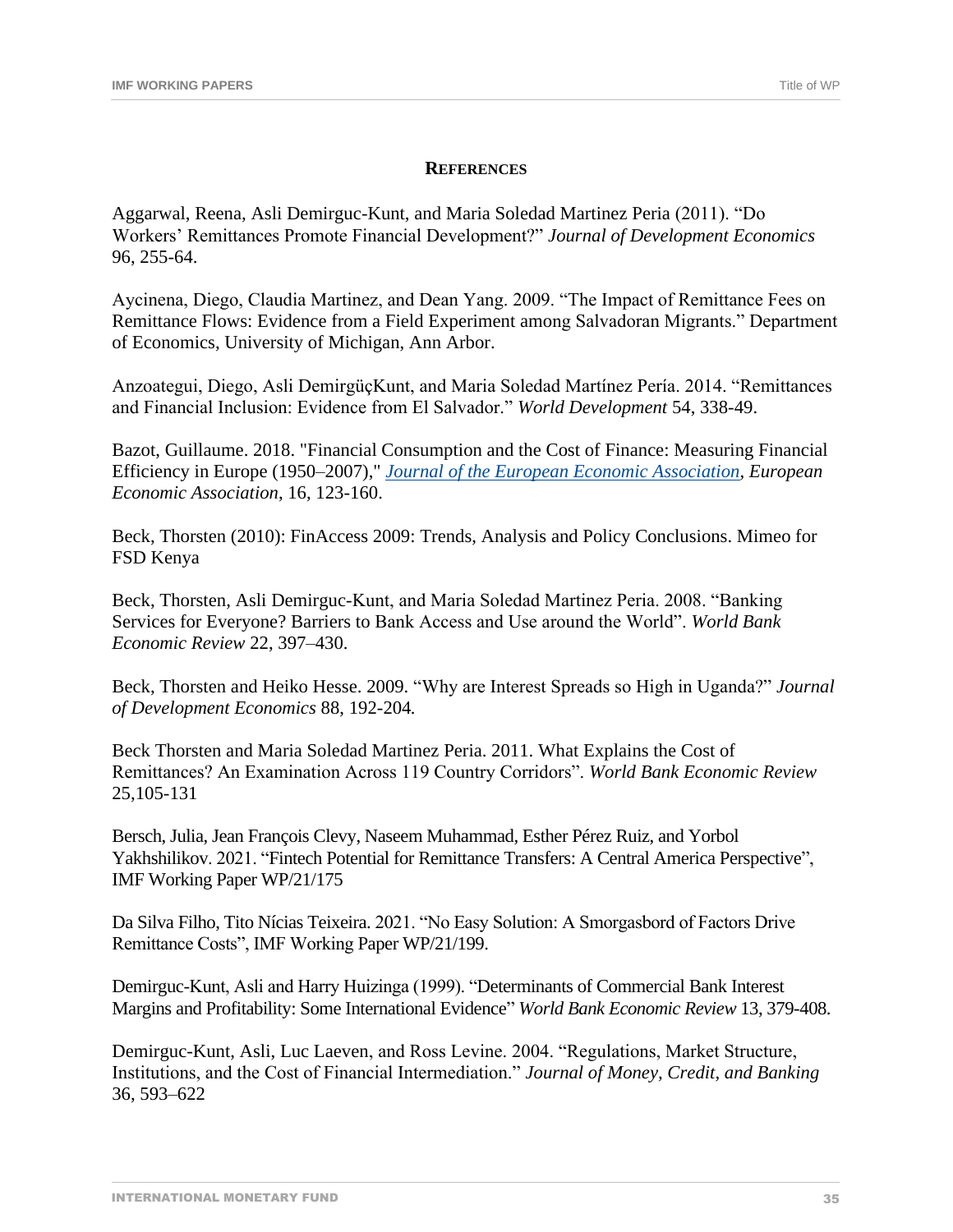Demirguc-Kunt, Asli, Ernesto Lopez Cordova, Maria Soledad Martinez Peria and Christopher Woodruff. 2011. "Remittances and Banking Sector Breadth and Depth: Evidence from Mexico." *Journal of Development Economics* 95, 229-41.

Freund, Caroline L., and Nikola Spatafora. 2008. "Remittances, Transaction Costs, Determinants, and Informality." *Journal of Development Economics* 86. 356–66.

Gibson, John, David J. McKenzie, and Halahingano Rohorua. 2006. "How Cost Elastic Are Remittances? Evidence from Tongan Migrants in New Zealand." *Pacific Economic Bulletin* 21, 112–28.

Kosse, Anneke and Robert Vermeulen. 2014. "Migrants' Choice of Remittance Channel: Do General Payment Habits Play a Role?" World Development 62, 213-37.

Laeven, Luc, and Giovanni Majnoni. 2005. "Does Judicial Efficiency Lower the Cost of Credit?" *Journal of Banking and Finance* 29, 1791–812.

Mbiti, Isaac and David Weil (2011) Mobile Banking: The Impact of M-Pesa in Kenya. NBER Working Paper 17129.

OECD (Organisation for Economic Co-operation and Development). 2010. Database on Immigrants and Expatriates. OECD, Paris. http://stats.oecd.org/Index.aspx?lang=en#.

Orozco, Manuel. 2006. "International Flows of Remittances: Cost, Competition and Financial Access in Latin America and the Caribbean—Toward an Industry Scorecard." Inter-American Dialogue, Washington, DC.

Philippon, Thomas. 2015. Has the U.S. Finance Industry Become Less Efficient? On the Theory and Measurement of Financial Intermediation. *American Economic Review* 105, 1408-38.

Philippon, Thomas. 2018. The FinTech Opportunity. Mimeo

Ratha, Dilip, and Jan Riedberg. 2005. "On Reducing Remittance Costs." Development Prospects Group. World Bank, Washington, DC.

World Bank 2008. Payment Systems Worldwide, a Snapshot: Outcomes of the Global Payment Systems Survey 2008. Washington, DC: World Bank.